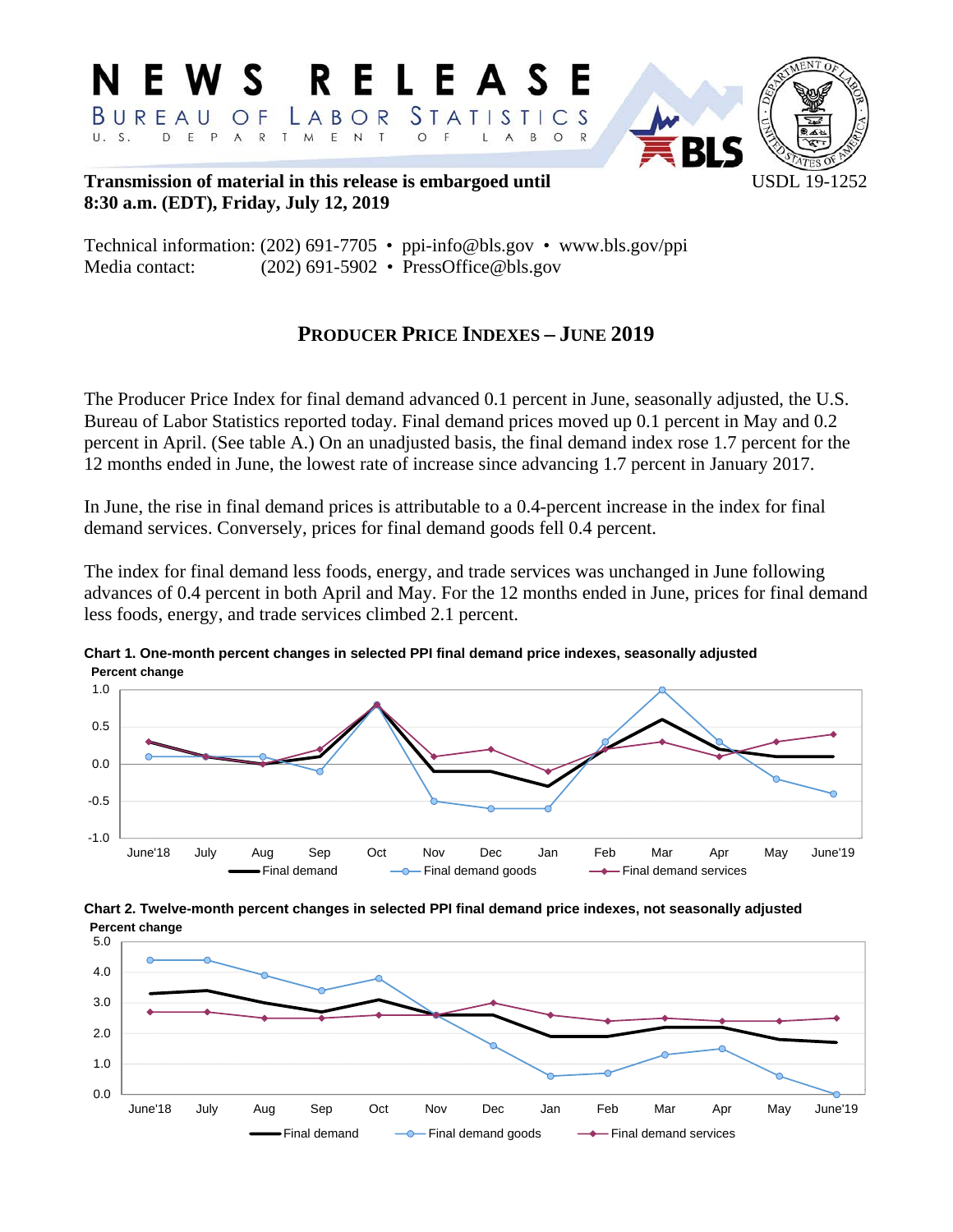# **Final Demand**

**Final demand services:** The index for final demand services rose 0.4 percent in June, the largest increase since climbing 0.8 percent in October 2018. Most of the June advance is attributable to margins for final demand trade services, which moved up 1.3 percent. (Trade indexes measure changes in margins received by wholesalers and retailers.) Prices for final demand transportation and warehousing services rose 0.3 percent, while the index for final demand services less trade, transportation, and warehousing was unchanged.

*Product detail:* Over a quarter of the June increase in prices for final demand services can be traced to margins for fuels and lubricants retailing, which jumped 12.2 percent. The indexes for health, beauty, and optical goods retailing; apparel, footwear, and accessories retailing; machinery, equipment, parts, and supplies wholesaling; loan services (partial); and truck transportation of freight also moved higher. In contrast, prices for traveler accommodation services fell 4.0 percent. The indexes for jewelry retailing and airline passenger services also declined. (See table 4.)

**Final demand goods:** Prices for final demand goods moved down 0.4 percent in June, the largest decrease since falling 0.6 percent in January. The June decline is attributable to a 3.1-percent drop in the index for final demand energy. Conversely, prices for final demand foods climbed 0.6 percent. The index for final demand goods less foods and energy was unchanged.

*Product detail:* Nearly 60 percent of the June decrease in the index for final demand goods can be traced to a 5.0-percent decline in prices for gasoline. The indexes for diesel fuel, meats, liquefied petroleum gas, iron and steel scrap, and residual fuels also moved lower. In contrast, corn prices rose 19.9 percent. The indexes for ethanol and residential electric power also increased.

|                     |                          | Final<br>demand                           | Final demand goods |        |        | Final demand services          |        |        |                                                | Change<br>in final | Change<br>in final<br>demand<br>less                                                                                  |     |
|---------------------|--------------------------|-------------------------------------------|--------------------|--------|--------|--------------------------------|--------|--------|------------------------------------------------|--------------------|-----------------------------------------------------------------------------------------------------------------------|-----|
| Month               | Total<br>final<br>demand | less<br>foods,<br>energy.<br>and<br>trade | Total              | Foods  | Energy | Less<br>foods<br>and<br>energy | Total  | Trade  | Trans-<br>portation<br>and<br>ware-<br>housing | Other              | demand<br>foods,<br>from 12<br>energy,<br>months<br>and<br>trade<br>ago<br>(unadj.)<br>from 12<br>mo. ago<br>(unadj.) |     |
| 2018                |                          |                                           |                    |        |        |                                |        |        |                                                |                    |                                                                                                                       |     |
| June                | 0.3                      | 0.2                                       | 0.1                | $-1.2$ | 1.1    | 0.2                            | 0.3    | 0.5    | 0.8                                            | 0.3                | 3.3                                                                                                                   | 2.7 |
| July                | 0.1                      | 0.3                                       | 0.1                | $-0.1$ | $-0.4$ | 0.3                            | 0.1    | $-0.3$ | 0.5                                            | 0.2                | 3.4                                                                                                                   | 3.0 |
| Aug                 | 0.0                      | 0.2                                       | 0.1                | $-0.5$ | 0.1    | 0.2                            | 0.0    | $-0.3$ | 0.0                                            | 0.2                | 3.0                                                                                                                   | 3.0 |
| Sept                | 0.1                      | 0.3                                       | $-0.1$             | $-0.1$ | $-0.7$ | 0.1                            | 0.2    | $-0.3$ | 1.3                                            | 0.3                | 2.7                                                                                                                   | 3.1 |
| Oct                 | 0.8                      | 0.3                                       | 0.8                | 0.9    | 2.7    | 0.3                            | 0.8    | 1.7    | 0.7                                            | 0.3                | 3.1                                                                                                                   | 3.0 |
| Nov                 | $-0.1$                   | 0.2                                       | $-0.5$             | 1.0    | $-4.1$ | 0.2                            | 0.1    | 0.1    | 0.5                                            | 0.1                | 2.6                                                                                                                   | 2.9 |
| Dec                 | $-0.1$                   | 0.0                                       | $-0.6$             | 2.1    | $-5.8$ | 0.0                            | 0.2    | 0.7    | $-0.2$                                         | 0.0                | 2.6                                                                                                                   | 2.8 |
| 2019                |                          |                                           |                    |        |        |                                |        |        |                                                |                    |                                                                                                                       |     |
| Jan                 | $-0.3$                   | 0.2                                       | $-0.6$             | $-1.3$ | $-3.3$ | 0.3                            | $-0.1$ | $-0.4$ | $-0.1$                                         | 0.1                | 1.9                                                                                                                   | 2.6 |
| $Feb.1$ .           | 0.2                      | 0.1                                       | 0.3                | $-0.2$ | 1.6    | 0.1                            | 0.2    | 0.0    | $-0.8$                                         | 0.3                | 1.9                                                                                                                   | 2.4 |
| $Mar.$ <sup>1</sup> | 0.6                      | $-0.1$                                    | 1.0                | 0.3    | 5.7    | 0.1                            | 0.3    | 1.3    | $-0.7$                                         | $-0.1$             | 2.2                                                                                                                   | 2.0 |
| Apr                 | 0.2                      | 0.4                                       | 0.3                | $-0.2$ | 1.8    | 0.0                            | 0.1    | $-0.5$ | 1.0                                            | 0.3                | 2.2                                                                                                                   | 2.2 |
| May                 | 0.1                      | 0.4                                       | $-0.2$             | $-0.3$ | $-1.0$ | 0.0                            | 0.3    | $-0.5$ | 0.7                                            | 0.5                | 1.8                                                                                                                   | 2.3 |
| June                | 0.1                      | 0.0                                       | $-0.4$             | 0.6    | $-3.1$ | 0.0                            | 0.4    | 1.3    | 0.3                                            | 0.0                | 1.7                                                                                                                   | 2.1 |

#### Table A. Monthly and 12-month percent changes in selected final demand price indexes, seasonally adjusted

Some of the figures shown above and elsewhere in this release may differ from those previously reported because data for February 2019 have been revised to reflect the availability of late reports and corrections by respondents.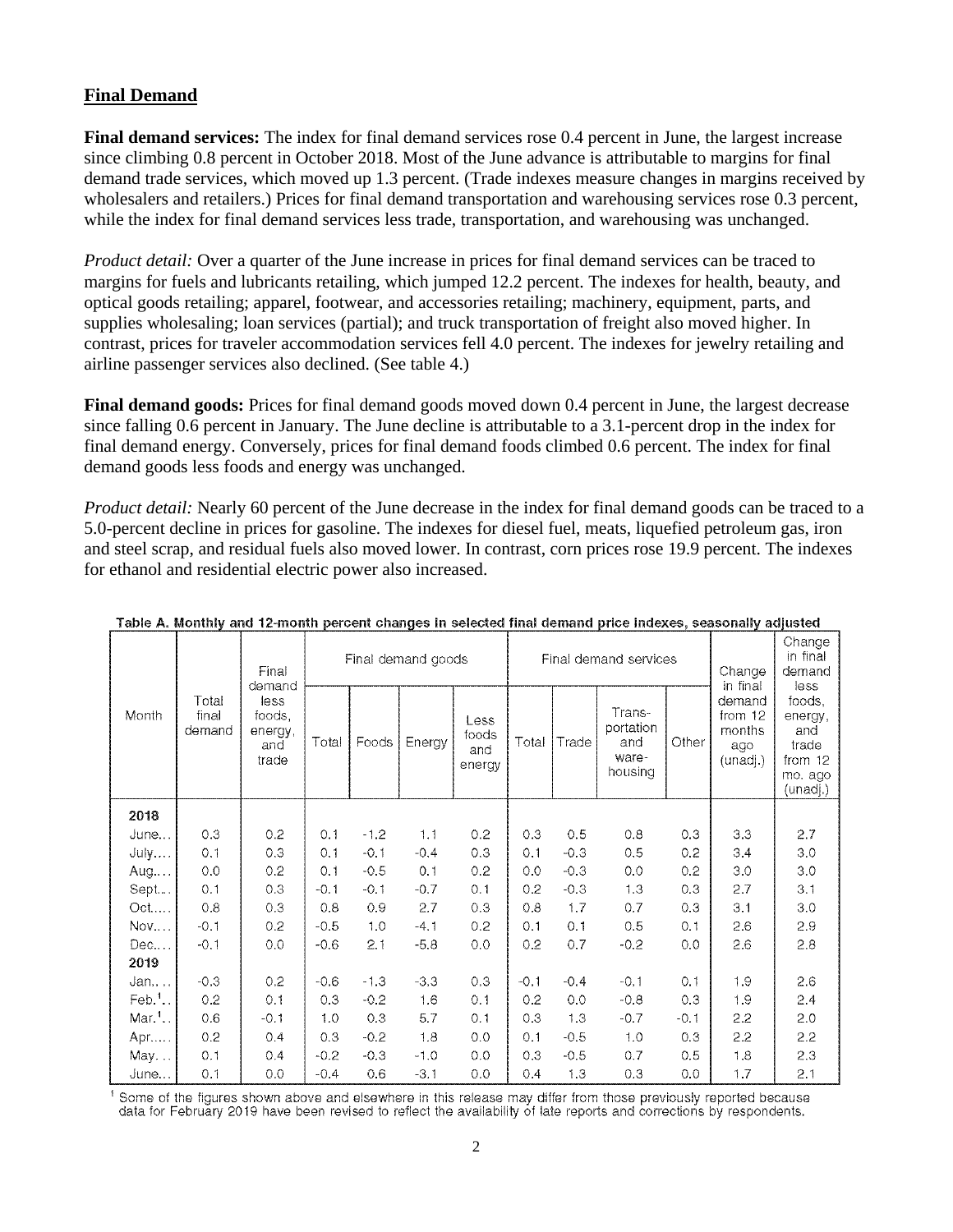# **Intermediate Demand by Commodity Type**

Within intermediate demand in June, prices for processed goods declined 1.1 percent, the index for unprocessed goods fell 3.3 percent, and prices for services advanced 0.2 percent. (See tables B and C.)

**Processed goods for intermediate demand:** The index for processed goods for intermediate demand moved down 1.1 percent in June, the largest decline since falling 1.2 percent in December 2018. Most of the broadbased decrease in June can be traced to prices for processed energy goods, which dropped 4.9 percent. The indexes for processed materials less foods and energy and for processed foods and feeds moved down 0.1 percent and 0.3 percent, respectively. For the 12 months ended in June, the index for processed goods for intermediate demand decreased 2.1 percent, the largest decline since falling 3.0 percent for the 12 months ended in August 2016.

*Product detail:* About half of the June decline in the index for processed goods for intermediate demand can be attributed to diesel fuel prices, which dropped 13.3 percent. The indexes for gasoline, steel mill products, electric power, liquefied petroleum gas, and meats also moved lower. Conversely, prices for ethanol advanced 14.7 percent. The indexes for lubricating oil base stocks and prepared animal feeds also increased. (See table 5.)

**Unprocessed goods for intermediate demand:** The index for unprocessed goods for intermediate demand fell 3.3 percent in June following a 5.1-percent decrease in May. Most of the broad-based June decline is attributable to prices for unprocessed energy materials, which moved down 7.5 percent. The indexes for unprocessed nonfood materials less energy and for unprocessed foodstuffs and feedstuffs fell 0.5 percent and 0.1 percent, respectively. For the 12 months ended in June, prices for unprocessed goods for intermediate demand dropped 11.0 percent, the largest decline since decreasing 12.8 percent for the 12 months ended in May 2016.

*Product detail:* Leading the June decline in the index for unprocessed goods for intermediate demand, crude petroleum prices dropped 14.7 percent. The indexes for slaughter hogs, slaughter poultry, iron and steel scrap, hay and hayseeds, and wastepaper also moved lower. In contrast, prices for corn jumped 19.9 percent. The indexes for natural gas and gold ores also advanced.

|                     |        | Processed goods for intermediate demand |                 |                                |                                                          |        |                                           | Unprocessed goods for intermediate demand |                                        |                                                          |
|---------------------|--------|-----------------------------------------|-----------------|--------------------------------|----------------------------------------------------------|--------|-------------------------------------------|-------------------------------------------|----------------------------------------|----------------------------------------------------------|
| Month               | Total  | Foods<br>and<br>feeds                   | Energy<br>goods | Less<br>foods<br>and<br>energy | Total,<br>change<br>from 12<br>months<br>ago<br>(unadj.) | Total  | Food-<br>stuffs<br>and<br>feed-<br>stuffs | Energy<br>materials                       | Nonfood<br>materials<br>less<br>energy | Total,<br>change<br>from 12<br>months<br>ago<br>(unadj.) |
| 2018                |        |                                         |                 |                                |                                                          |        |                                           |                                           |                                        |                                                          |
| June                | 0.4    | $-1.3$                                  | 1.2             | 0.5                            | 6.6                                                      | $-1.0$ | $-1.0$                                    | $-1.8$                                    | 0.6                                    | 6.5                                                      |
| <b>July</b>         | 0.1    | $-1.0$                                  | $-0.4$          | 0.3                            | 6.7                                                      | 0.9    | $-2.5$                                    | 5.2                                       | $-1.9$                                 | 6.7                                                      |
| Aug                 | 0.2    | $-0.6$                                  | 0.0             | 0.3                            | 6.4                                                      | $-3.7$ | $-3.5$                                    | $-4.4$                                    | $-2.6$                                 | 3.7                                                      |
| Sept                | 0.2    | $-0.4$                                  | $-0.1$          | 0.4                            | 6.0                                                      | 0.9    | 0.8                                       | 2.0                                       | $-1.0$                                 | 4.3                                                      |
| Oct                 | 0.7    | 0.5                                     | 3.0             | 0.1                            | 6.1                                                      | 3.3    | 4.3                                       | 3.7                                       | 0.8                                    | 7.6                                                      |
| Nov                 | $-0.6$ | 0.2                                     | $-2.3$          | $-0.3$                         | 4.5                                                      | $-3.3$ | $-0.3$                                    | $-7.2$                                    | 0.8                                    | 1.3                                                      |
| Dec                 | $-1.2$ | 0.5                                     | $-4.5$          | $-0.5$                         | 2.8                                                      | 3.7    | 1.8                                       | 6.9                                       | 1.4                                    | 3.7                                                      |
| 2019                |        |                                         |                 |                                |                                                          |        |                                           |                                           |                                        |                                                          |
| Jan                 | $-0.9$ | 0.5                                     | $-4.9$          | 0.0                            | 1.2                                                      | $-4.6$ | 0.3                                       | $-10.3$                                   | $-1.8$                                 | $-3.1$                                                   |
| $Feb.1$             | 0.1    | 0.0                                     | 1.1             | $-0.2$                         | 0.6                                                      | $-2.5$ | $-0.8$                                    | $-5.6$                                    | $-0.1$                                 | $-6.7$                                                   |
| $Mar.$ <sup>1</sup> | 0.7    | $-0.3$                                  | 4.4             | $-0.1$                         | 1.3                                                      | 0.0    | $-3.8$                                    | 3.0                                       | 0.7                                    | $-3.5$                                                   |
| Apr                 | $-0.1$ | 0.6                                     | 0.6             | $-0.4$                         | 0.7                                                      | 2.7    | 3.7                                       | 3.7                                       | $-1.2$                                 | $-2.0$                                                   |
| May                 | $-0.2$ | $-0.5$                                  | $-1.4$          | 0.1                            | $-0.6$                                                   | $-5.1$ | $-1.9$                                    | $-8.2$                                    | $-4.5$                                 | $-8.9$                                                   |
| June                | $-1.1$ | $-0.3$                                  | $-4.9$          | $-0.1$                         | $-2.1$                                                   | $-3.3$ | $-0.1$                                    | $-7.5$                                    | $-0.5$                                 | $-11.0$                                                  |

Table B. Monthly and 12-month percent changes in selected intermediate demand price indexes for goods by commodity type, seasonally adjusted

Some of the figures shown above and elsewhere in this release may differ from those previously reported because data for February 2019 have been revised to reflect the availability of late reports and corrections by respondents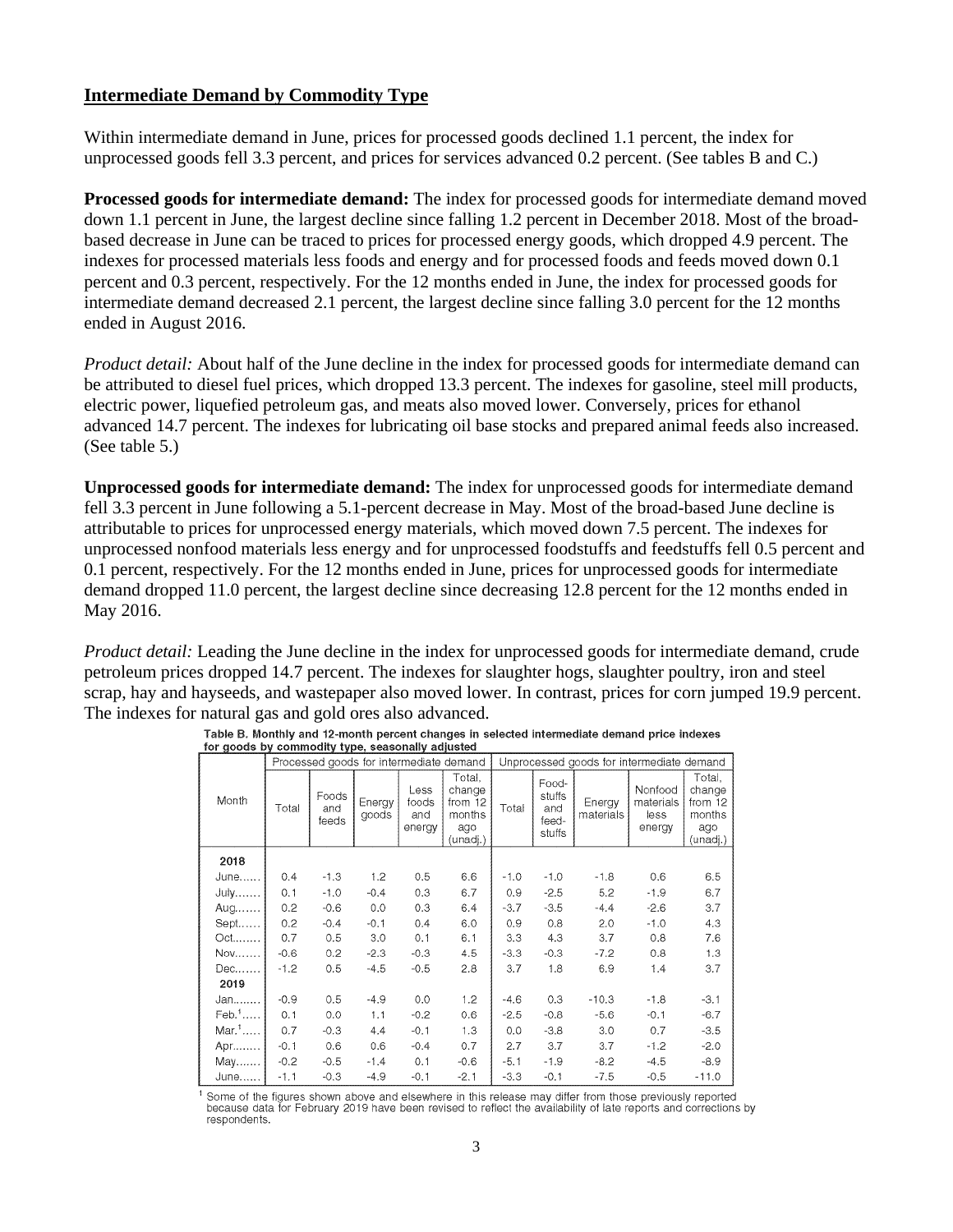**Services for intermediate demand:** The index for services for intermediate demand rose 0.2 percent in June after no change in May. Over three-quarters of the broad-based increase can be attributed to margins for trade services for intermediate demand, which advanced 1.1 percent. Prices for services less trade, transportation, and warehousing for intermediate demand and for transportation and warehousing services for intermediate demand both inched up 0.1 percent. For the 12 months ended in June, the index for services for intermediate demand rose 2.6 percent.

*Product detail:* In June, a major factor in the advance in the index for services for intermediate demand was margins for machinery and equipment parts and supplies wholesaling, which moved up 2.5 percent. The indexes for nonresidential real estate rents, loan services (partial), fuels and lubricants retailing, truck transportation of freight, and paper and plastics products wholesaling also rose. Conversely, prices for portfolio management dropped 1.8 percent. The indexes for architectural and engineering services and for hardware, building materials, and supplies retailing also decreased.

|                     | Services for intermediate demand |        |                                   |       |                                                 |  |  |  |  |
|---------------------|----------------------------------|--------|-----------------------------------|-------|-------------------------------------------------|--|--|--|--|
| Month               | Total                            | Trade  | Transportation<br>and warehousing | Other | Total, change<br>from 12 months<br>ago (unadj.) |  |  |  |  |
| 2018                |                                  |        |                                   |       |                                                 |  |  |  |  |
| June                | 0.2                              | 0,4    | 0.5                               | 0.1   | 3.0                                             |  |  |  |  |
| $July$              | 0.4                              | 0,4    | 0.3                               | 0.4   | 3.4                                             |  |  |  |  |
| Aug                 | 0.0                              | $-0.7$ | 0.1                               | 0.2   | 3.0                                             |  |  |  |  |
| Sept                | 0.3                              | $-0.4$ | 0.6                               | 0.3   | 3.3                                             |  |  |  |  |
| Oct                 | 0.6                              | 1.9    | 0.5                               | 0.3   | 3.3                                             |  |  |  |  |
| <b>Nov</b>          | 0.1                              | 0.0    | 0.2                               | 0.1   | 3.1                                             |  |  |  |  |
| Dec <i>.</i>        | 0,1                              | 0.2    | $-0.1$                            | 0.2   | 3.1                                             |  |  |  |  |
| 2019                |                                  |        |                                   |       |                                                 |  |  |  |  |
| Jan,                | 0.2                              | 0.4    | 0.2                               | 0.1   | 2.8                                             |  |  |  |  |
| $\mathsf{Feb.}^1$   | 0.0                              | $-0.3$ | 0.0                               | 0.1   | 2.6                                             |  |  |  |  |
| $Mar.$ <sup>1</sup> | 0.4                              | 1.0    | $-0.2$                            | 0.3   | 2.6                                             |  |  |  |  |
| Apr                 | 0.3                              | 0.7    | 0.6                               | 0.3   | 2.8                                             |  |  |  |  |
| May                 | 0.0                              | $-0.6$ | 0.4                               | 0.0   | 2.5                                             |  |  |  |  |
| June                | 0.2                              | 1.1    | 0.1                               | 0.1   | 2.6                                             |  |  |  |  |

Table C. Monthly and 12-month percent changes in selected intermediate demand price indexes for services by commodity type, seasonally adjusted

Some of the figures shown above and elsewhere in this release may differ from those previously reported because data for February 2019 have been revised to reflect the availability of late reports and corrections by respondents.

# **Intermediate Demand by Production Flow**

**Stage 4 intermediate demand:** The index for stage 4 intermediate demand declined 0.1 percent in June following a 0.2-percent decrease in the previous month. In June, prices for total goods inputs to stage 4 intermediate demand moved down 0.5 percent. In contrast, the index for total services inputs increased 0.4 percent. (See table D.) Lower prices for diesel fuel, portfolio management, electric power, gasoline, and architectural and engineering services outweighed increases in the indexes for nonresidential real estate rents, machinery and equipment parts and supplies wholesaling, corn, and loan services (partial). (See table 6.) For the 12 months ended in June, prices for stage 4 intermediate demand moved up 1.4 percent.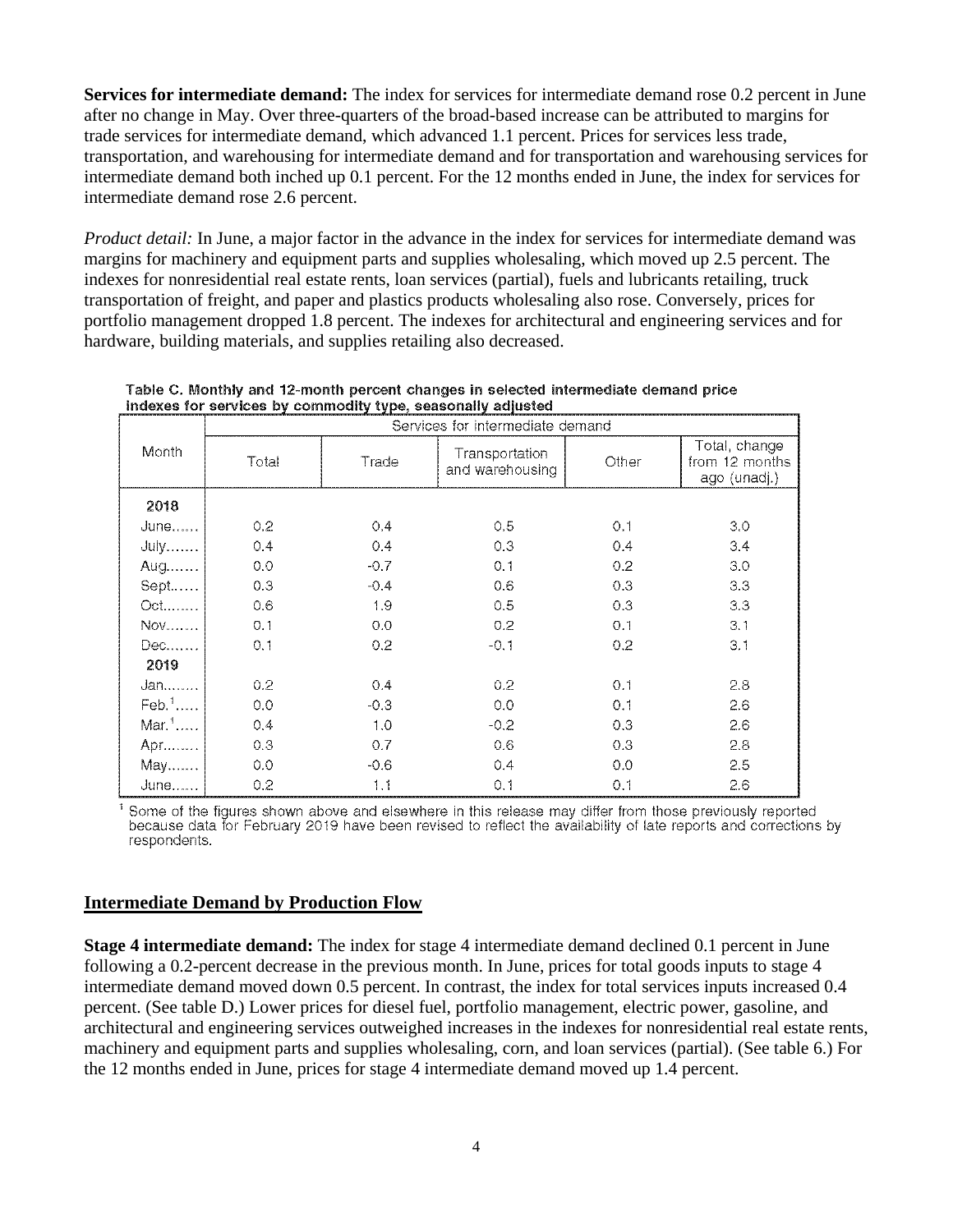**Stage 3 intermediate demand:** The index for stage 3 intermediate demand declined 0.6 percent in June, the largest decrease since falling 1.2 percent in December 2018. In June, prices for total goods inputs to stage 3 intermediate demand dropped 1.8 percent. Conversely, the index for total services inputs advanced 0.4 percent. Decreasing prices for slaughter hogs, gasoline, slaughter poultry, diesel fuel, jet fuel, and architectural and engineering services outweighed increases in the indexes for nonresidential real estate rents, machinery and equipment parts and supplies wholesaling, and raw milk. For the 12 months ended in June, prices for stage 3 intermediate demand fell 0.5 percent, the largest decline since moving down 1.8 percent for the 12 months ended in October 2016.

**Stage 2 intermediate demand:** The index for stage 2 intermediate demand decreased 1.3 percent in June following a 1.1-percent decline in May. In June, prices for total goods inputs to stage 2 intermediate demand dropped 2.7 percent, and the index for total services inputs fell 0.3 percent. Lower prices for crude petroleum, liquefied petroleum gas, portfolio management, cable network advertising time sales, diesel fuel, and traveler accommodation services outweighed increases in the indexes for corn; thermoplastic resins and materials; and securities brokerage, dealing, and investment advice. For the 12 months ended in June, prices for stage 2 intermediate demand declined 3.3 percent, the largest drop since decreasing 3.3 percent for the 12 months ended in April 2016.

**Stage 1 intermediate demand:** The index for stage 1 intermediate demand declined 1.0 percent in June, the same as in May. In June, prices for total goods inputs to stage 1 intermediate demand decreased 2.2 percent. In contrast, the index for total services inputs rose 0.4 percent. Lower prices for diesel fuel, iron and steel scrap, crude petroleum, wastepaper, electric power, and traveler accommodation services outweighed rising indexes for nonresidential real estate rents, corn, and ethanol. For the 12 months ended in June, prices for stage 1 intermediate demand declined 2.8 percent, the largest decrease since falling 3.1 percent for 12 months ended in July 2016.

|                     |        | Stage 4 intermediate<br>demand |                         |        | Stage 3 intermediate<br>demand |                                |        | Stage 2 intermediate<br>demand |                         |        | Stage 1 intermediate<br>demand |                         |
|---------------------|--------|--------------------------------|-------------------------|--------|--------------------------------|--------------------------------|--------|--------------------------------|-------------------------|--------|--------------------------------|-------------------------|
| Month               | Total  | Goods<br>inputs                | Ser-<br>vices<br>inputs | Total  | Goods<br>inputs                | Ser-<br>vices<br><i>inputs</i> | Total  | Goods<br>inputs                | Ser-<br>vices<br>inputs | Total  | Goods<br>inputs                | Ser-<br>vices<br>inputs |
| 2018                |        |                                |                         |        |                                |                                |        |                                |                         |        |                                |                         |
| June                | 0.3    | 0.4                            | 0.3                     | 0.3    | 0.5                            | 0.2                            | $-0.1$ | $-0.3$                         | 0.1                     | 0.4    | 0.7                            | 0.3                     |
| <b>July</b>         | 0.3    | 0.0                            | 0.4                     | 0.1    | $-0.3$                         | 0.4                            | 0.8    | 1.7                            | 0.3                     | 0.3    | $-0.1$                         | 0.6                     |
| Aug $\dots$         | 0.0    | 0.0                            | $-0.1$                  | $-0.4$ | $-0.8$                         | O.O                            | $-0.5$ | $-1.1$                         | 0.0                     | $-0.3$ | $-0.3$                         | $-0.2$                  |
| $Sept$              | 0.2    | 0.2                            | 0.3                     | 0.3    | 0.6                            | 0.1                            | 0.6    | 0.9                            | 0.4                     | 0.2    | 0.1                            | 0.2                     |
| $Oct.$              | 0.6    | 0.5                            | 0.7                     | 1.4    | 2.3                            | 0.6                            | 0.6    | 1.3                            | 0.1                     | 1.1    | 1.4                            | 0.7                     |
| Nov                 | $-0.2$ | $-0.3$                         | $-0.1$                  | $-0.8$ | $-1.6$                         | 0.2                            | $-1.5$ | $-3.4$                         | 0.1                     | $-0.4$ | $-0.8$                         | 0.1                     |
| Dec                 | 0.0    | $-0.4$                         | 0.3                     | $-1.2$ | $-2.6$                         | 0.3                            | 0.8    | 1.9                            | $-0.1$                  | $-1.0$ | $-2.0$                         | 0.2                     |
| 2019                |        |                                |                         |        |                                |                                |        |                                |                         |        |                                |                         |
| Jan                 | $-0.2$ | $-0.3$                         | 0.0                     | $-0.3$ | $-0.8$                         | 0.3                            | $-1.9$ | $-4.4$                         | 0.1                     | $-1.3$ | $-2.5$                         | 0.3                     |
| $Feb.$ <sup>1</sup> | 0,2    | 0.2                            | 0.0                     | 0.1    | 0.2                            | 0.0                            | $-0.8$ | $-2.3$                         | 0.2                     | $-0.1$ | 0.0                            | $-0.3$                  |
| $Mar.$ <sup>1</sup> | 0.5    | 0.5                            | 0.6                     | 0.4    | 0.8                            | 0,3                            | 0,5    | 0,7                            | 0.4                     | 0.9    | 1.5                            | 0.1                     |
| Apr                 | 0.3    | 0.1                            | 0.5                     | 0.9    | 1.3                            | 0.3                            | 0.5    | 0.7                            | 0.3                     | 0.0    | $-0.4$                         | 0.6                     |
| May                 | $-0.2$ | $-0.2$                         | $-0.1$                  | $-0.3$ | $-0.5$                         | $-0.2$                         | $-1.1$ | $-3.4$                         | 0.5                     | $-1.0$ | $-1.9$                         | 0,0                     |
| June                | $-0.1$ | $-0.5$                         | 0.4                     | $-0.6$ | $-1.8$                         | 0.4                            | $-1.3$ | $-2.7$                         | $-0.3$                  | $-1.0$ | $-2.2$                         | 0.4                     |

Table D. Monthly percent changes in selected intermediate demand price indexes by production flow, seasonally adjusted

Some of the figures shown above and elsewhere in this release may differ from those previously reported because data for February 2019 have been revised to reflect the availability of late reports and corrections by respondents.

**The Producer Price Index for July 2019 is scheduled to be released on Friday, August 9, 2019 at 8:30 a.m. (EDT).** 

\_\_\_\_\_\_\_\_\_\_\_\_\_\_\_\_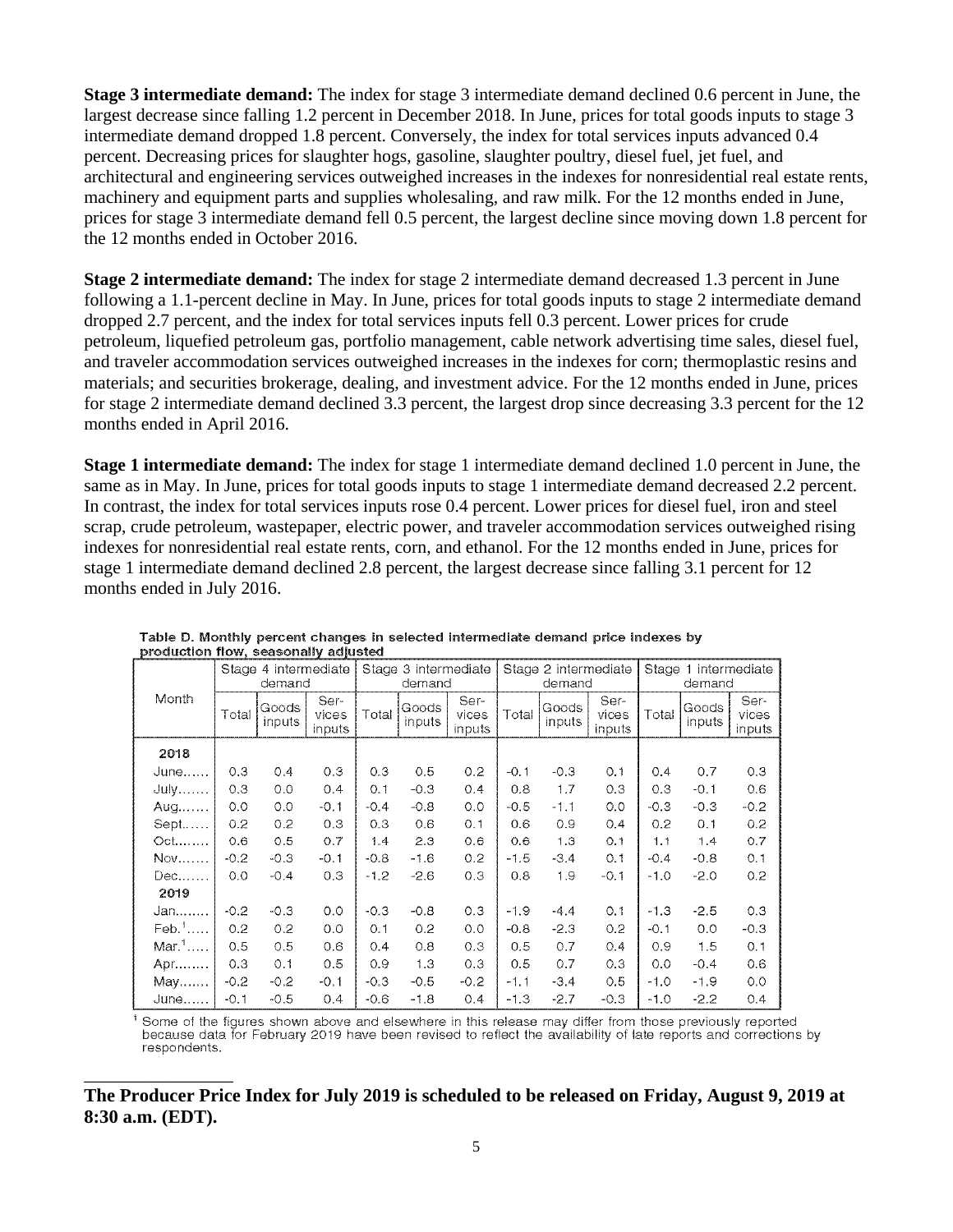# **Resampling of Industries**

Effective with the release of data for June 2019, the Producer Price Index (PPI) includes data for 17 resampled industries classified according to the 2017 North American Industry Classification System (NAICS). The Bureau of Labor Statistics periodically updates the sample of producers providing data for the PPI to reflect current conditions more accurately when the structure, membership, technology, or product mix of an industry shifts. The first results of this systematic process were published in July 1986. Subsequent efforts have been completed at regular intervals.

For information on index additions, deletions, and recodes effective June 2019, see the current issue of the *PPI Detailed Report* online at www.bls.gov/ppi/ppidr201906.pdf, or contact the PPI Section of Index Analysis and Public Information at *ppi-info@bls.gov* or (202) 691-7705.

*NAICS Code Industry*  213113 Support activities for coal mining 236222 New school building construction 423100 Motor vehicle and parts merchant wholesalers\* 423200 Furniture and home furnishing merchant wholesalers\* 423300 Lumber and other construction materials merchant wholesalers\* 423400 Professional and commercial equipment and supplies merchant wholesalers\* 423500 Metal and mineral (except petroleum) merchant wholesalers\* 423600 Household appliances and electrical and electronic goods merchant wholesalers\* 423700 Hardware, plumbing, and heating equipment and supplies merchant wholesalers\* 423800 Machinery and supply merchant wholesalers\* 423900 Miscellaneous durable goods, except recyclable material, merchant wholesalers\* 442110 Furniture stores 442210 Floor covering stores 488330 Navigational services to shipping 488510 Freight transportation arrangement 531130 Miniwarehouse and self-storage unit operators 623210 Residential developmental disability homes

\* These retail trade industries were formerly organized under a single NAICS code, 423000.

\*\*\*\*\*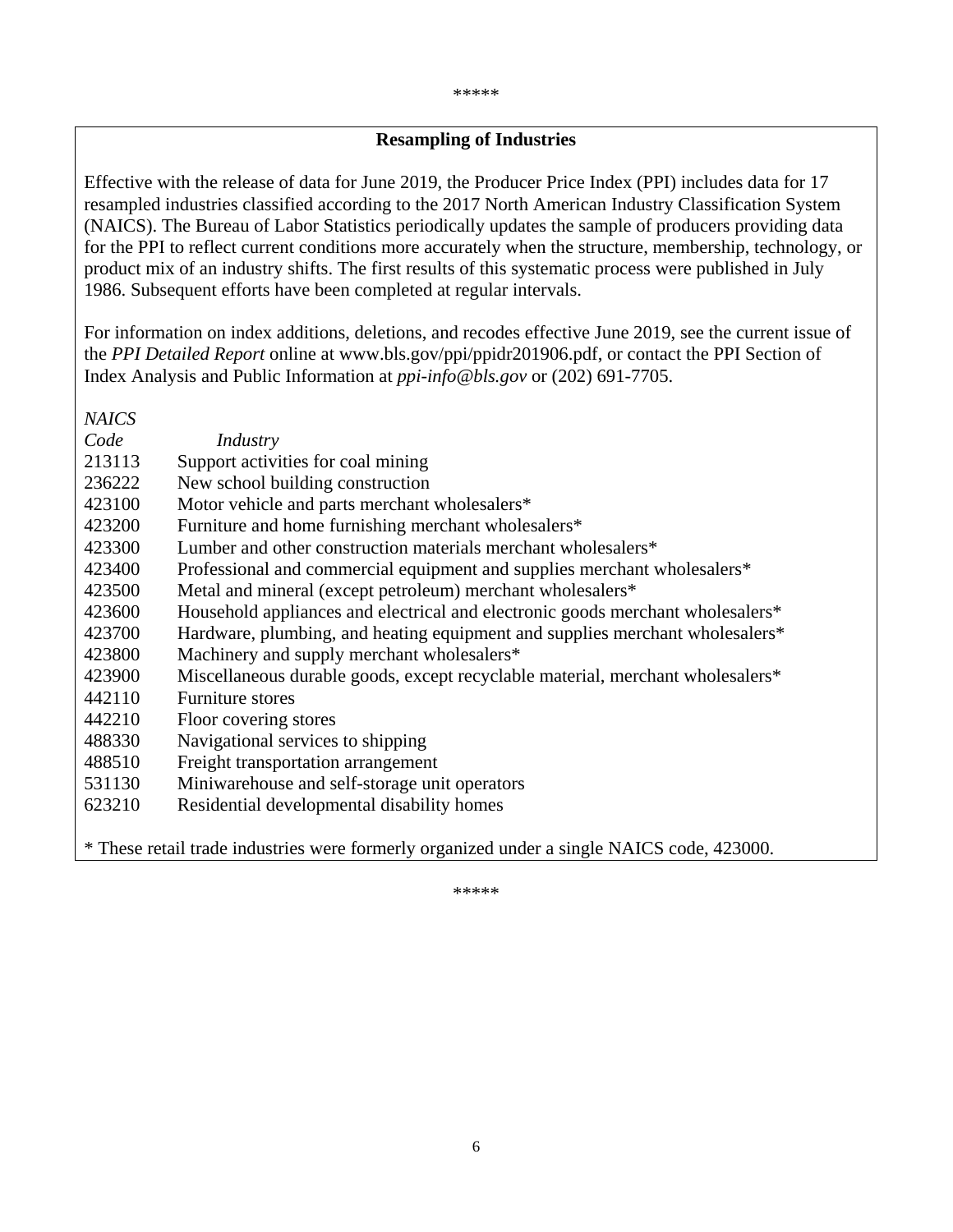# **Technical Note**

# **Brief Explanation of Producer Price Indexes**

The Producer Price Index (PPI) of the Bureau of Labor Statistics (BLS) is a family of indexes that measures the average change over time in prices received (price changes) by producers for domestically produced goods, services, and construction. PPIs measure price change from the perspective of the seller. This contrasts with other measures, such as the Consumer Price Index (CPI). CPIs measure price change from the purchaser's perspective.

 More than 10,000 PPIs for individual products and groups of products are released each month. PPIs are available for the products of virtually every industry in the mining and manufacturing sectors. Over time, new PPIs have been introduced for products of industries in the services and construction sectors of the U.S. economy. As of January 2018, the PPI covered 71 percent of services as measured by 2012 Census revenue, and 31 percent of construction.

More than 100,000 price quotations per month are organized into three sets of PPIs: (1) Final demand-Intermediate demand (FD-ID) indexes, (2) commodity indexes, and (3) indexes for the net output of industries and their products. The FD-ID structure organizes products by class of buyer and degree of fabrication as well as by stage of production. The commodity structure organizes products by similarity of end use or product type. The entire output of various industries is sampled to derive price indexes for the net output of industries and their products.

# **Final Demand–Intermediate Demand Indexes**

 The PPI FD-ID structure measures price change for goods, services, and construction sold to final demand and to intermediate demand. The FD-ID system replaced the PPI stage-of-processing (SOP) system as PPI's primary aggregation model with the release of data for January 2014. The FD-ID model expands coverage beyond that of the SOP system through the addition of services, construction, exports, and government purchases.

 Compared with finished goods under the SOP system, the PPI for final demand goods includes nearly a 50 percent expansion of coverage. This increase can be traced to the addition of government purchases and exports. For overall final demand, expansion to include final demand services represents an even larger increase in coverage. In December 2017, final demand goods were about 33 percent of overall final demand, final demand services were roughly 65.5 percent, and final demand construction was about 1.5 percent of final demand. Within intermediate demand, coverage of services for intermediate demand resulted in about a 45 percent increase in coverage of the intermediate demand portion of the economy.

FD-ID indexes are constructed from commodity-based producer output price indexes. Commodities are allocated to aggregate indexes primarily based on the type of buyer. The main source of data used to determine the type of buyer is the "Use of commodities by industries, before redefinition," table

from the Benchmark Input-Output Accounts of the U.S. In many cases, the same commodity is purchased by different types of buyers. As a result, commodities are often included in several FD-ID indexes. For example, regular gasoline is purchased for personal consumption, export, government use, and business use. The PPI program publishes only one commodity index for regular gasoline (wpu057104), reflecting sales to all types of buyers, and this index is used in all aggregations regardless of whether the gasoline is sold for personal consumption, as an export, to government, or to businesses. Proportions based on BEA "Use of Commodities" data are used to allocate the correct portion of the total weight of gasoline to each use category. In cases when buyer type is an important price determining characteristic, indexes are created based on specific buyer type. For example, within the PPI category for loan services, separate indexes for consumer loans and business loans were constructed. For more information relating to the FD-ID structure, see "A new, experimental system of indexes from the PPI program" in the February 2011 *Monthly Labor Review*.

*Final Demand:* The final demand portion of the FD-ID structure measures price change for commodities sold for personal consumption, capital investment, government, and export. The system is composed of six main price indexes: final demand goods; final demand trade services; final demand transportation and warehousing services; final demand services less trade, transportation, and warehousing; final demand construction; and overall final demand.

 The final demand goods index measures price change for both unprocessed and processed goods sold to final demand. Fresh fruits sold to consumers and computers sold for capital investment are examples of transactions included in the final demand goods price index. The final demand trade services index measures price change for the retailing and wholesaling of merchandise sold to final demand, generally without transformation. (Trade indexes measure changes in margins received by wholesalers and retailers.) The final demand transportation and warehousing services index tracks price change for transportation of passengers, as well as, transportation of cargo sold to final demand, and also includes prices for warehousing and storage of goods sold to final demand. The final demand services less trade, transportation, and warehousing index measures price change for all services other than trade and transportation sold to final demand. Publishing, banking, lodging, and health care are examples of these services. The final demand construction index tracks price change for new construction, as well as maintenance and repair construction sold to final demand. Construction of office buildings is an example of a commodity that would be included in the final demand construction index. Lastly, the overall final demand index tracks price change for all types of commodities sold to final demand by combining the five final demand component indexes described above.

*Intermediate Demand:* The intermediate demand portion of the FD-ID system tracks price change for goods, services, and construction products sold to businesses as inputs to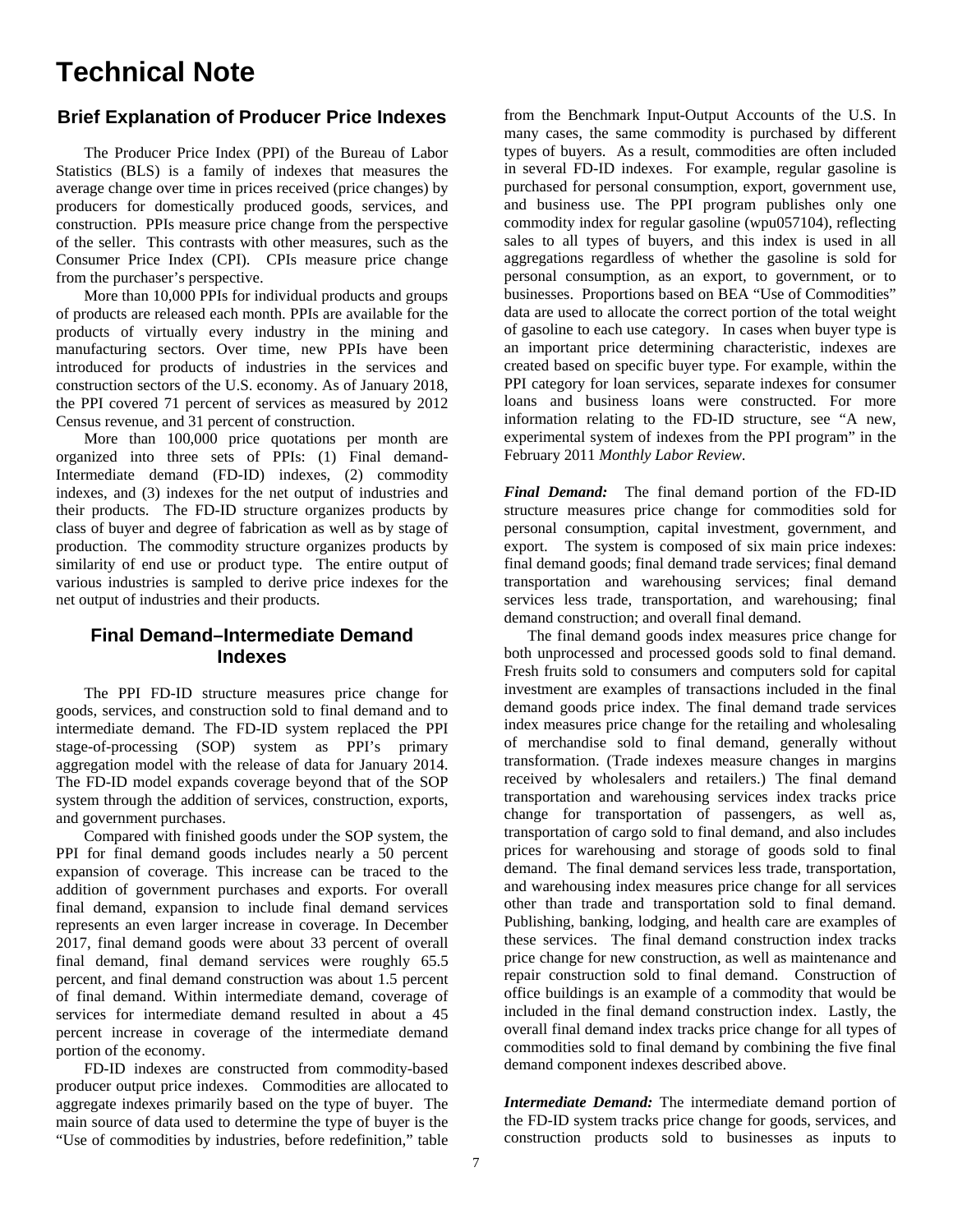production, excluding capital investment. The system includes two parallel treatments of intermediate demand. The first treatment organizes intermediate demand commodities by type. The second organizes intermediate demand commodities into production stages, with the explicit goal of developing a forward-flow model of production and price change.

 The intermediate demand by commodity type portion of the system organizes commodities by similarity of product. The system is composed of six main price indexes: unprocessed goods for intermediate demand; processed goods for intermediate demand; intermediate demand trade services; intermediate demand transportation and warehousing services; intermediate demand services less trade, transportation, and warehousing; and intermediate demand construction.

 The unprocessed goods for intermediate demand price index measures price change for goods sold to businesses as inputs to production that have undergone no fabrication. Crude petroleum sold to refineries is an example of an unprocessed good sold to intermediate demand. The processed goods for intermediate demand index tracks price change for fabricated goods sold as business inputs. Examples include car parts sold to car manufacturers and gasoline sold to trucking companies. The index for trade services for intermediate demand measures price change for the services of retailing and wholesaling goods purchased by businesses as inputs to production. The intermediate demand transportation and warehousing services index measures price change for business travel, as well as, transportation and warehousing of cargo sold to intermediate demand. The intermediate demand services less trade, transportation, and warehousing index measures price change for services other than trade, transportation, and warehousing sold as inputs to production. Legal and accounting services purchased by businesses are examples of intermediate demand services excluding trade, transportation, and warehousing. Finally, the construction for intermediate demand index measures price change for construction purchased by firms as inputs to production. The index for construction for intermediate demand tracks price change for maintenance and repair construction purchased by firms.

The production flow treatment of intermediate demand is a stage-based system of price indexes. These indexes can be used to study price transmission across stages of production and final demand. This system is constructed in a manner that maximizes forward flow of production between stages, while minimizing back-flow of production. The production flow treatment contains four main indexes: intermediate demand stage 1, intermediate demand stage 2, intermediate demand stage 3, and intermediate demand stage 4.

Indexes for the four stages were developed by first assigning each industry in the economy to one of four stages of production, where industries assigned to the fourth stage primarily produce output consumed as final demand, industries in the third stage primarily produce output consumed by stage 4 industries, industries assigned to the second stage primarily produce output consumed by stage 3 industries, and industries assigned to the first stage produce output primarily consumed by stage 2 industries. The four indexes then track prices for the net inputs consumed by

industries in each of the four stages of production. The stage 4 intermediate demand index, for example, tracks price change for inputs consumed, but not produced, by industries included in the fourth stage of production. Hence, the index tracks price change in inputs to industries that primarily produce final demand commodities (stage 4 producers primarily produce commodities sold to final demand).

 Examples of heavily weighted goods-producing industries in stage 4 include the manufacture of light trucks and utility vehicles, automobiles, and pharmaceuticals. Retail trade, food service and drinking places, and hospitals are examples of heavily weighted service industries included in stage 4. Stage 4 also includes all new construction industries. Examples of goods consumed by stage 4 industries include motor vehicle parts, commercial electric power, plastic construction products, biological products, and beef and veal. Engineering services, machinery and equipment wholesaling, long distance motor carrying, and legal services constitute examples of services consumed by stage 4 industries.

 Examples of highly weighted goods-producing industries included in stage 3 are motor vehicle parts manufacturing, animal (except poultry) slaughtering and processing, and semiconductor manufacturing. Services industries classified in stage 3 include wholesale trade; insurance carriers; architecture, engineering, and related services; and hotels and motels. Examples of goods consumed by stage 3 industries include slaughter steers and heifers, industrial electric power, and hot rolled steel bars, plates, and structural shapes. Services commonly consumed by stage 3 industries include commissions from sales of property and casualty insurance, business loans, temporary help services, and administrative and general management consulting services.

 Petroleum refineries; electricity generation, transmission, and distribution; natural gas distribution; cattle ranching and farming; and plastic materials and resin manufacturing are among the goods-based industries assigned to stage 2. Services industries that are heavily weighted in stage 2 include management of companies and enterprises; non-depository credit intermediation; insurance agencies and brokerages; and services to buildings and dwellings. Goods commonly purchased by stage 2 industries include crude oil, natural gas, formula feeds, and primary basic organic chemicals. Services that are heavily weighted in the intermediate demand stage 2 index are legal services, business loans, and cellular phone and other wireless telecommunication.

 Goods producing industries in stage 1 include oil and gas extraction, paper mills, and grain farming. Real estate, legal services, and advertising services are examples of highly weighted services industries included in stage 1. Examples of goods consumed by stage 1 industries are commercial and industrial electric power and gasoline. Services commonly consumed by stage 1 industries include solid waste collection, chemicals and allied products wholesaling, and guestroom or unit rental. It should be noted that all inputs purchased by stage 1 industries are by definition produced either within stage 1 or by latter stages of processing, leaving stage 1 less useful for price transmission analysis. For additional information on industry stage assignments, see **https://www.bls.gov/ppi/industryflowstage.htm.**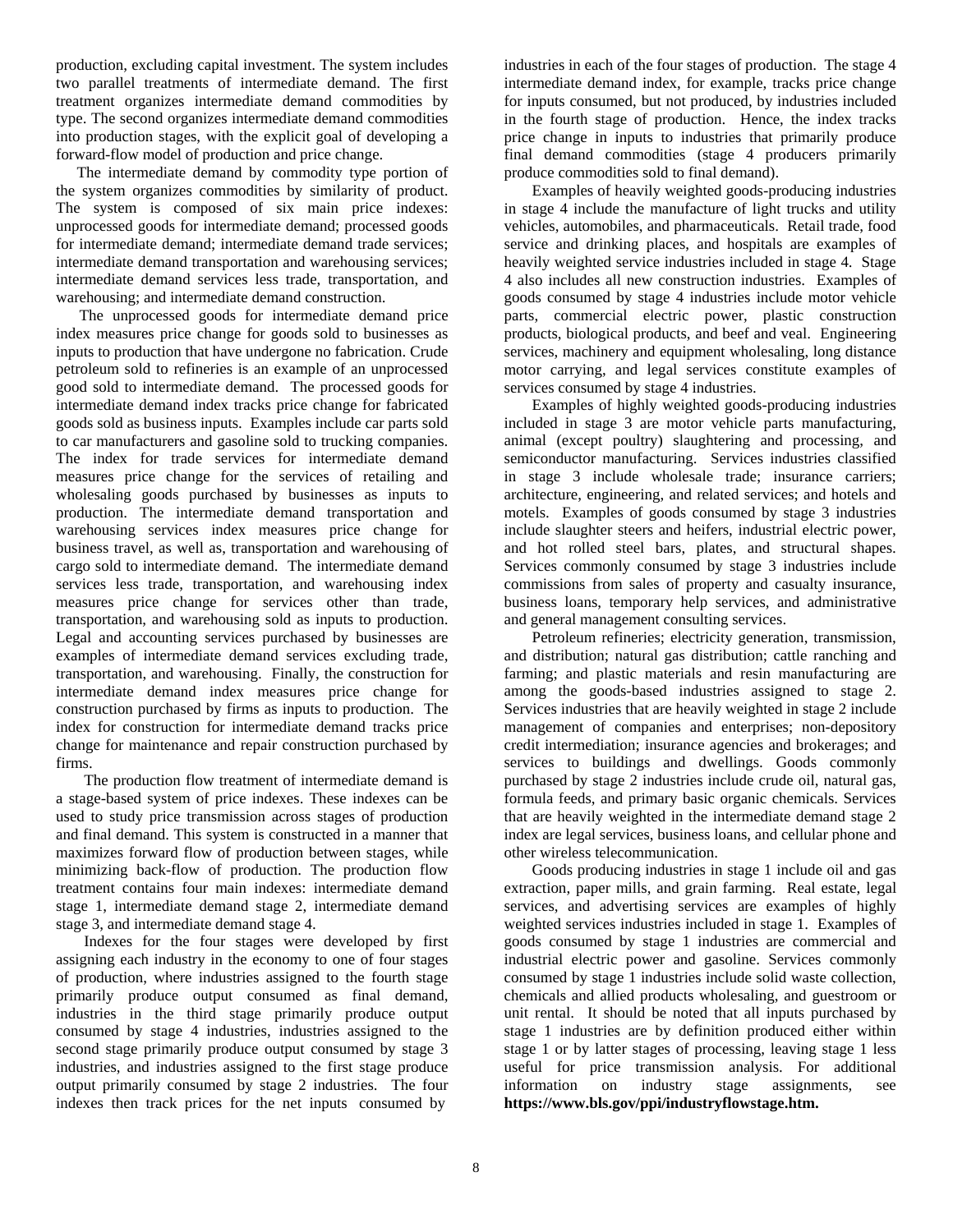#### **Comparing the PPI with CPI**

 Although some data users utilize the PPI as a potential indicator of the Consumer Price Index (CPI), there are many reasons why the PPI and the CPI may diverge. The scope of the personal consumption portion of the PPI includes all marketable output sold by domestic producers for households. The scope of the CPI includes goods and services provided by business or government, where explicit user charges are paid by consumers. For example, the most heavily weighted item in the CPI, owners' equivalent rent, is excluded from the PPI. The scope of the CPI includes imports. The PPI excludes imports. The CPI only includes components of personal consumption directly paid for by the consumers, while the PPI includes components of personal consumption that may not be paid for by consumers. For example, the PPI includes medical services paid for by third parties. In contrast to CPI, PPI does not completely cover services. PPIs exclude taxes, since they do not represent producer revenue. Conversely, sales and other taxes paid by consumers are part of household expenditure and are included in the CPI. Additional technical differences between PPI and CPI also exist. For more information see "Comparing new final demand producer price indexes with other Government price indexes," *Monthly Labor Review*, January 2014, at **https://www.bls.gov/opub/mlr/**.

#### **Commodity Indexes**

The commodity classification of the PPI organizes goods, services, and construction by similarity of product or end use, disregarding industry of origin. With the release of data for July 2009, PPI expanded its commodity structure to include indexes for services and construction products. Prior to this date, the PPI commodity structure only included products from goods producing sectors. Table 9 of the *PPI Detailed Report* includes data for commodity indexes, organized in a hierarchal structure, including major groupings, subgroups, product classes, sub-product classes, and individual items.

#### **Industry Net-Output Price Indexes**

PPIs for the net output of industries and their products are grouped according to the North American Industry Classification System (NAICS). Prior to the release of January 2004, industry-based PPIs were published according to the Standard Industrial Classification (SIC) system. Industry price indexes are compatible with other economic time series organized by industry, such as data on employment, wages, and productivity. Table 11 of the *PPI Detailed Report* includes data for NAICS industries and industry groups (3-, 4-, 5-, and 6-digit codes), Census product classes (7- and 8-digit codes), products (9-digit codes), more detailed sub-products (11-digit codes), and, for some industries, indexes for other sources of revenue.

 Indexes may represent one of three kinds of product categories. Every industry has primary product indexes that show changes in prices received by establishments classified in the industry for products made primarily, but not necessarily exclusively, by that industry. The industry classification of an establishment is determined by which products make up a plurality of its total shipment value. In

addition, most industries have secondary product indexes that show changes in prices received by establishments for products chiefly made in some other industry. Some industries have miscellaneous receipts indexes that track price changes for other sources of revenue received by establishments within the industry that are not derived from sales of their products; for example, resales of purchased materials, or revenues from parking lots owned by a manufacturing plant.

#### **Data Collection**

PPIs are constructed using selling prices reported by establishments of all sizes, selected by probability sampling, with the probability of selection proportionate to size. Individual items and transaction terms also are chosen by probability proportionate to size. BLS strongly encourages cooperating companies to supply actual transaction prices at the time of shipment to minimize the use of list prices. Prices submitted by survey respondents are effective on the Tuesday of the week containing the 13th day of the month. The survey is conducted online via the BLS Internet Data Collection Facility (IDCF).

 Price data are provided on a voluntary and confidential basis; only sworn BLS employees are allowed access to individual company price reports. BLS publishes price indexes instead of actual prices. All PPIs are subject to revision 4 months after original publication to reflect the availability of late reports and corrections by respondents.

 BLS periodically updates the PPI sample of survey respondents to better reflect current conditions when the structure, membership, technology, or product mix of an industry shifts significantly and to spread reporting burden among smaller firms. Information on these resampling efforts are noted in the *PPI News Release* and *PPI Detailed Report* in the months they occur.

 As part of an ongoing effort to expand coverage to sectors of the economy other than mining and manufacturing, an increasing number of service and construction sector industries have been introduced into the PPI. The following list of industries introduced since the mid-1990s includes the month and year in which an article describing the industry's content appeared in the *PPI Detailed Report*.

| R<br>Title                                                                     | Code         | <b>PPI Detailed</b><br><b>Report Issue</b> |
|--------------------------------------------------------------------------------|--------------|--------------------------------------------|
|                                                                                | <b>SIC</b>   |                                            |
| Wireless telecommunications                                                    | 4812         | <b>July 1999</b>                           |
| Telephone communications, except<br>radio telephone<br>Television broadcasting | 4813<br>4833 | <b>July 1995</b><br><b>July 2002</b>       |
|                                                                                | 5411         | <b>July 2000</b>                           |
| Meat and fish (seafood) markets                                                | 5421         | <b>July 2000</b>                           |
| Fruit and vegetable markets                                                    | 5431         | <b>July 2000</b>                           |
| Candy, nut, and confectionery stores                                           | 5441         | <b>July 2000</b>                           |
| Retail bakeries                                                                | 5461         | <b>July 2000</b>                           |
| Miscellaneous food stores                                                      | 5499         | <b>July 2000</b>                           |
| New car dealers                                                                | 5511         | <b>July 2000</b>                           |

**Service and construction sector industries introduced into the Producer Price Index, by SIC or NAICS code and the** *PPI Detailed Report* **that announces their introduction**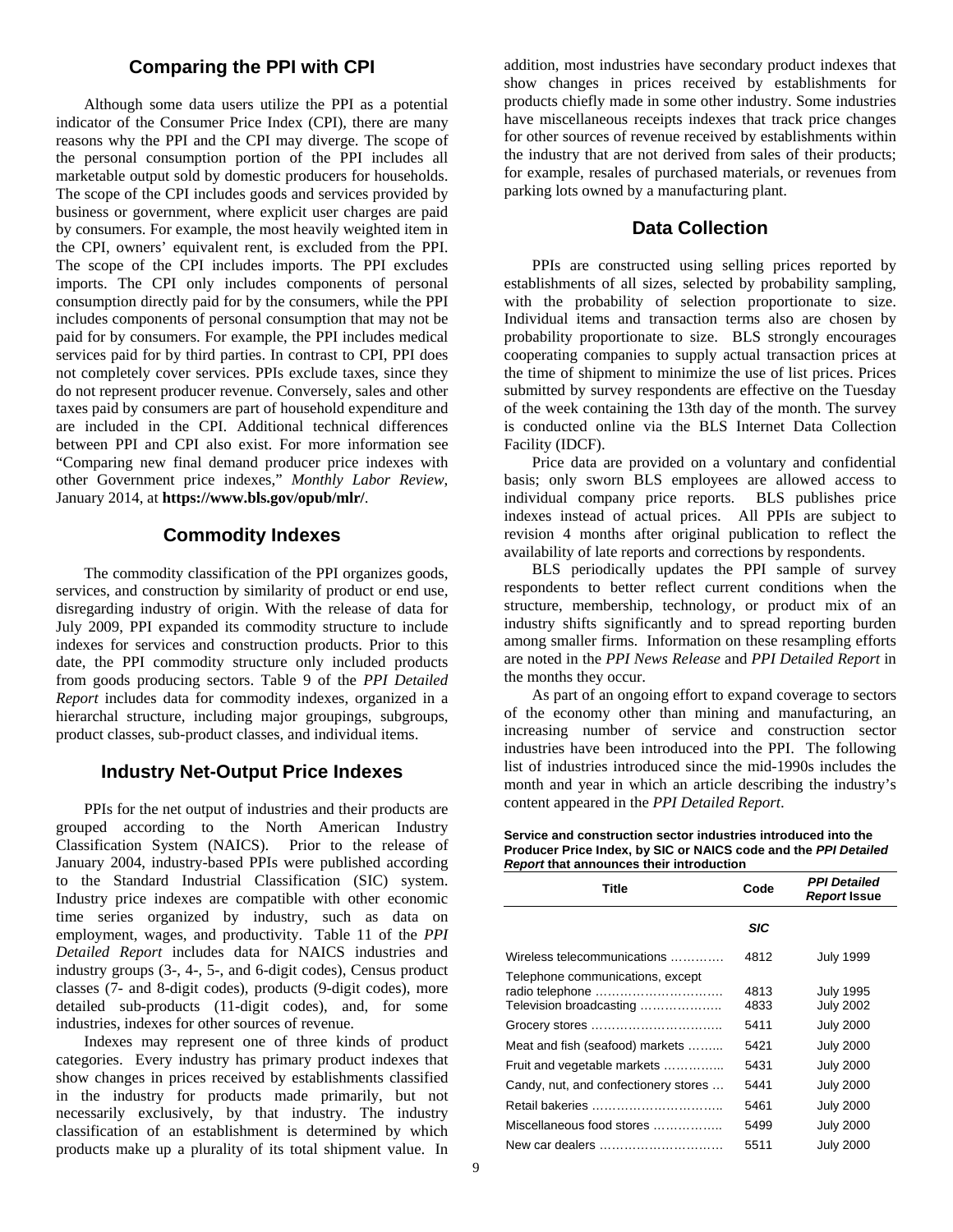| Title                                                                                              | Code             | <b>PPI Detailed</b><br>Report Issue  |
|----------------------------------------------------------------------------------------------------|------------------|--------------------------------------|
|                                                                                                    | SIC              |                                      |
| Gasoline service stations                                                                          | 5541             | January 2002                         |
|                                                                                                    | 5551             | January 2002                         |
| Recreational vehicle dealers                                                                       | 5561             | January 2002                         |
| Miscellaneous retail                                                                               | 59               | January 2001                         |
| Security brokers, dealers, and<br>investment bankers                                               | 6211             | January 2001                         |
| Investment advice                                                                                  | 6282             | January 2003                         |
| Life insurance carriers                                                                            | 6311             | January 1999                         |
| Property and casualty insurance                                                                    | 6331             | <b>July 1998</b>                     |
| Insurance agencies and brokerages                                                                  | 6412             | January 2003                         |
| Operators and lessors of nonresidential<br>Real estate agents and managers                         | 6512<br>6531     | January 1996<br>January 1996         |
| Prepackaged software                                                                               | 7372             | January 1998                         |
| Data processing services                                                                           | 7374             | January 2002                         |
| Home health care services                                                                          | 8082             | January 1997                         |
|                                                                                                    | 8111             |                                      |
| Engineering design, analysis, and                                                                  |                  | January 1997                         |
| consulting services<br>Architectural design, analysis, and                                         | 8711             | January 1997                         |
| Premiums for property and casualty                                                                 | 8712<br>9331     | January 1997<br><b>July 1998</b>     |
|                                                                                                    | NAICS            |                                      |
|                                                                                                    |                  |                                      |
| New Industrial building construction                                                               | 236211           | January 2008                         |
| New warehouse building construction                                                                | 236221           | <b>July 2005</b>                     |
| New school construction                                                                            | 236222           | <b>July 2006</b>                     |
| New office construction                                                                            | 236223           | January 2007                         |
| New health care building construction                                                              | 236224           | January 2013                         |
| Concrete contractors, nonresidential<br>.<br>Roofing contractors, nonresidential                   | 23811X           | <b>July 2008</b>                     |
| Electrical contractors, nonresidential                                                             | 23816X           | July 2008                            |
| Plumbing / HVAC contractors,                                                                       | 23821X           | July 2008                            |
| nonresidential building work<br>Merchant wholesalers, durable goods                                | 23822X<br>423    | <b>July 2008</b><br><b>July 2005</b> |
| Merchant wholesalers, nondurable                                                                   |                  |                                      |
| Electronics and appliance stores                                                                   | 424<br>443       | <b>July 2005</b><br>January 2004     |
| Building material and garden equipment<br>and supplies dealers<br>Sporting goods, hobby, book, and | 444              | January 2004                         |
| General merchandise stores                                                                         | 451<br>452       | January 2004<br>January 2004         |
| Miscellaneous store retailers                                                                      | 453              | January 2004                         |
| Internet service providers                                                                         | 518111           | <b>July 2005</b>                     |
| Internet publishing and web search                                                                 |                  |                                      |
|                                                                                                    | 519130           | January 2010                         |
| Commercial banking                                                                                 | 522110           | January 2005                         |
| Savings institutions                                                                               | 522120           | January 2005                         |
| Direct health and medical insurance<br>Construction, mining, and forestry                          | 524114           | July 2004                            |
| machinery and equipment rental and                                                                 |                  |                                      |
| Management consulting services                                                                     | 532412<br>541610 | January 2005<br>January 2007         |

| Title                                    | Code         | <b>PPI Detailed</b><br><b>Report Issue</b> |
|------------------------------------------|--------------|--------------------------------------------|
|                                          | <b>NAICS</b> |                                            |
| Security guards and patrol services      | 561612       | <b>July 2005</b>                           |
| Offices of dentists                      | 621210       | January 2011                               |
| Blood and organ banks                    | 621991       | January 2007                               |
| Amusement and theme parks                | 713110       | <b>July 2006</b>                           |
| Golf courses and country clubs           | 713910       | <b>July 2006</b>                           |
| Fitness and recreational sports centers. | 713940       | <b>July 2005</b>                           |
| Commercial machinery repair and          | 811310       | <b>July 2007</b>                           |

#### **Weights**

Weights for most commodity groupings of the PPI, as well as, weights for commodity-based aggregate indexes calculated from commodity groupings, such as FD-ID indexes, currently reflect 2012 values of shipments as reported in the *Census of Manufactures* and other sources. From January 2012 to December 2017, PPI weights were derived from 2007 shipment values. Industry indexes now are calculated under the 2017 NAICS structure utilizing 2012 value of shipment weights and 2007 net output ratios. The periodic update of the value weights used to calculate the PPI is done to more accurately reflect changes in production and marketing patterns in the economy.

Net output values of shipments are used as weights for industry indexes. Net output values refer to the value of shipments from establishments within the industry to buyers outside the industry. However, weights for commodity indexes are based on gross shipment values, including values of shipments between establishments within the same industry. As a result, broad commodity grouping indexes, such as the PPI for All Commodities (which is composed of major commodity groupings 01 through 15), are affected by the multiple counting of price change at successive stages of processing, which can lead to exaggerated or misleading signals about inflation. The intermediate demand by commodity type FD-ID indexes partially correct for this defect, but industry indexes, final demand FD-ID indexes, and intermediate demand by production flow FD-ID indexes consistently correct for this at all levels of aggregation. Therefore, industry and FD-ID indexes are more appropriate than broad commodity groupings for analysis of general price trends.

#### **Price Index Reference Base**

Effective with publication of January 1988 data, many important PPI series (including most commodity groups and individual items) were placed on a new reference base,  $1982 =$ 100. From 1971 through 1987, the standard reference base for most PPI series was  $1967 = 100$ . Except for rounding differences, the shift to the new reference base did not alter any previously published percent changes for affected PPI series. (See "Calculating Index Changes," below.) The 1982 reference base is not used for commodity indexes with a base later than December 1981 or for industry net output indexes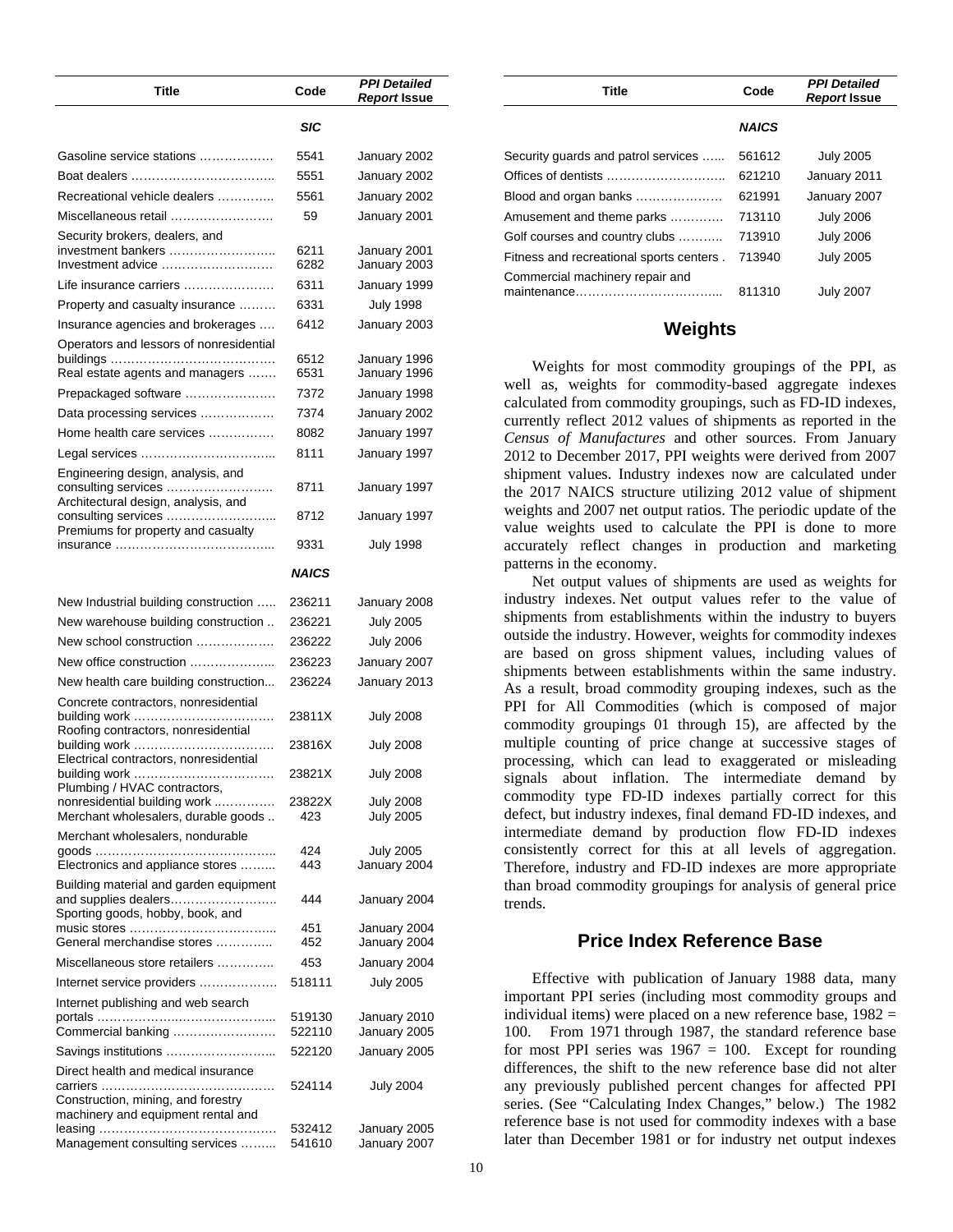and their products. The FD-ID indexes typically have a reference base of November 2009 = 100.

 For further information on the underlying concepts and methodology of the Producer Price Index, see chapter 14, "Producer Prices," in the *BLS Handbook of Methods*. This chapter can be downloaded from the BLS Web site at **https://www.bls.gov/opub/hom/homch14.htm**.

### **Calculating Index Changes**

Each PPI measures price changes from a reference period that equals 100.0. An increase of 5.5 percent from the reference period in the Final Demand Goods Price Index, for example, is shown as 105.5. This change also can be expressed in dollars, as follows: prices received by domestic producers of a sample of final demand goods have risen from \$100 in November 2009 to \$105.50. Likewise, a current index of 90.0 would indicate that prices received by producers of final demand goods are 10 percent lower than they were in November 2009.

 Movements of price indexes from one month to another are usually expressed as percent changes, rather than as changes in index points. Index point changes are affected by the level of the index in relation to its base period, whereas percent changes are not. The following example shows the computation of index point and percent changes.

#### *Index point change*

| Final Demand Goods Price Index 107.5 |               |
|--------------------------------------|---------------|
| Less previous index                  | 104.0         |
| Equals index point change            | $3.5^{\circ}$ |

#### *Index percent change*

| Index point change            | 3.5                |
|-------------------------------|--------------------|
| Divided by the previous index | 104.0              |
| Equals                        | 0.034              |
| Result multiplied by 100      | $0.034 \times 100$ |
| Equals percent change         | 3.4                |

# **Seasonally Adjusted and Unadjusted Data**

Because price data are used for different purposes by different groups, BLS publishes seasonally adjusted and unadjusted changes each month. Seasonally adjusted data are preferred for analyzing general price trends in the economy because these data eliminate the effect of changes that normally occur at about the same time, and in about the same magnitude, every year—such as price movements resulting from normal weather patterns, regular production and marketing cycles, model changeovers, seasonal discounts, and holidays. For these reasons, seasonally adjusted data more clearly reveal underlying trends. Unadjusted data are of primary interest to users who need information that can be related to actual dollar values of transactions. Individuals requiring this information include marketing specialists, purchasing agents, budget and cost analysts, contract specialists, and commodity traders. It is the unadjusted data that are generally cited when escalating long-term contracts such as purchasing agreements or real estate leases.For more

information, see *Price Adjustment Guide for Contracting Parties*, on the Web at **https://www.bls.gov/ppi/ppiescalation.htm**.

Seasonal adjustment is accomplished using X-13 ARIMA, a software package published by the U.S. Census Bureau. Each year, the seasonal status of most commodity indexes is reevaluated to reflect more recent price behavior. Industry net output indexes are not seasonally adjusted. For time series that exhibit seasonal pricing patterns, new seasonal factors are estimated and applied to the unadjusted data from the prior 5 years. Updated seasonally adjusted indexes replace the most recent 5 years of seasonal data.

 Seasonal factors may be applied to series using either a direct or an aggregative method. Generally, commodity indexes are seasonally adjusted using direct seasonal adjustment, which produces a more complete elimination of seasonal movements than does the aggregative method. However, the direct seasonal adjustment process may not yield figures that possess additive consistency. Thus, a seasonally adjusted index for a broad category that is directly adjusted may not be logically consistent with all seasonally adjusted indexes for its components. Seasonal movements for FD-ID indexes are derived indirectly through an aggregative method that combines movements of a wide variety of subproduct class (six-digit) series.

Seasonally adjusted indexes can become problematic when previously stable and predictable price patterns abruptly change. If the new pattern persists, the seasonal adjustment method will eventually reflect it; if the pattern keeps shifting, however, seasonally adjusted data will become chronically troublesome. This problem occurs relatively infrequently for farm and food-related products, but has more often affected manufactured products such as automobiles and steel.

Since January 1988, the PPI has used Intervention Analysis Seasonal Adjustment methods to enhance the calculation of seasonal factors. With this technique, outlier values that may distort the seasonal pattern are removed from the data prior to applying the standard seasonal factor estimation procedure. For example, a possible economic cause for large price movements for petroleum-based products might have been the Persian Gulf War. In this case, intervention techniques allowed for better estimates of seasonally adjusted data. On the whole, very few series have required intervention. Out of almost 400 seasonally adjusted series, only 42 were subject to intervention in 2018.

For more information relating to seasonal adjustment methods, see "Summary of Changes to the PPI's Seasonal Adjustment Methodology" in the January 1995 issue of *Producer Price Indexes*, and "PPI and CPI Seasonal Adjustment: an Update" in the July 2010 *Monthly Labor Review*.

#### **Producer Price Index Data on the Internet**

In 1995, the BLS began posting PPI series, news releases, and technical information to both a World Wide Web (WWW) site and a file transfer protocol (FTP) site. During the years following the introduction of PPI Internet services, use of these sites eclipsed more traditional methods of data dissemination, such as subscriptions to the *PPI Detailed Report*. There were more than 4 million instances of PPI data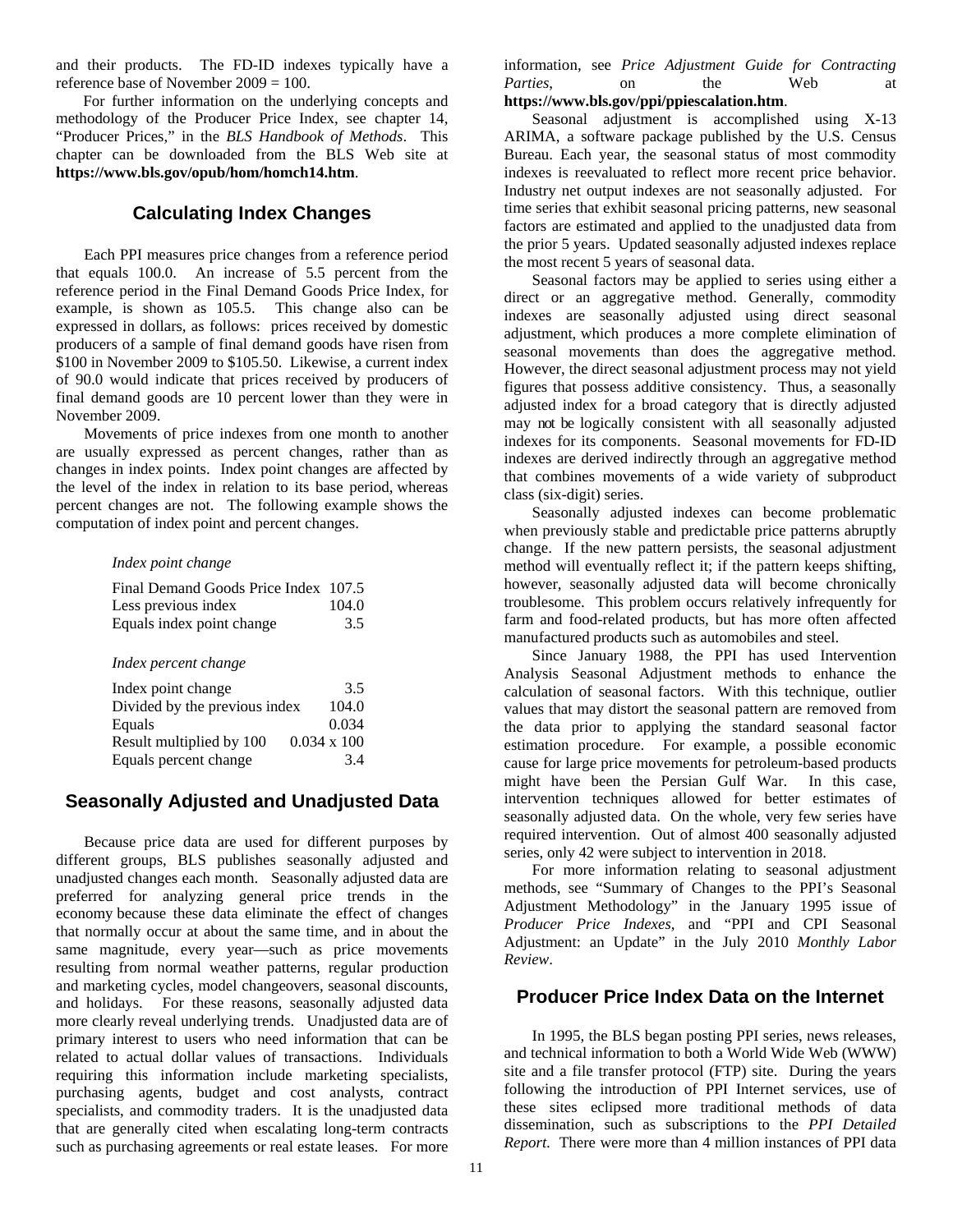and tables being downloaded from the BLS website during the 12 months ended December 31, 2017.

# **Retrieving PPI data from the PPI Web site**

PPI data can be obtained from the WWW address (**https://www.bls.gov/ppi**). On this page, under the tab labeled "Featured PPI databases" links provide the following methods of data retrieval:

- *Top Picks* is a form-based application for both Industry Data and Commodity Data that allows the user to quickly obtain PPI time series data by selecting the high-level aggregate and other commonly requested time series, including the All Commodities Index and the FD-ID indexes (for example, Final Demand). Within each list, any one—or all—of the time series shown can be selected. A user can modify the date range and output options after executing the query, using the reformat button above the data output table.
- *One-Screen Data Search and Multi-Screen Data Search*  are form-based query applications for both Industry Data and Commodity Data designed for users unfamiliar with the PPI coding structure. These applications guide a user through the PPI classification by listing index titles and do not require knowledge of commodity or industry codes. Data retrieved are based on a query formulated by selecting data characteristics from lists provided. Two options are available to create customized tables, depending on a user's browser capability. The one-screen option is a JavaScript application that uses a single screen to guide a user through the available time series data. The second option is a multiple-screen, non-Java-based application. Both methods allow a user to browse the PPI coding structure and select multiple series. Users can modify the date range and output options after executing the query using the reformat button above the data output table.
	- *Series Report* is a form-based application that allows users to input multiple, formatted PPI time series identifiers (commodity or industry codes) as inputs in extracting data according to a specified set of date ranges and output options. This application provides the most efficient path for users who are familiar with the format of PPI time series identifiers. There are five alphabetic prefixes used to create unique PPI time series identifiers: WP, WD, PC, PD, and ND. Each provides the user access to a different PPI database. Adding either a "u" (not seasonally adjusted) or an "s" (seasonally adjusted) to the end of these prefixes further specifies the type of data needed.

# **EXAMPLES**

**For commodity and FD-ID indexes**, series identifiers combine a "wpu" prefix (not seasonally adjusted) or a "wps" prefix (seasonally adjusted) with a commodity code.

| Commodity code | <i>Provides data for:</i>           |
|----------------|-------------------------------------|
| wps141101      | Passenger cars, seasonally adjusted |
| wpu141101      | Passenger cars, not seasonally      |
|                | adjusted                            |
| wpufd4         | Final demand, not seasonally        |
|                | adjusted                            |
| wpsid63        | Services for intermediate demand,   |
|                | seasonally adjusted                 |

**For discontinued commodity indexes**, series identifiers combine a "wdu" prefix (not seasonally adjusted) or a "wds" prefix (seasonally adjusted) with a commodity code.

| Commodity code | <i>Provides data for:</i>             |
|----------------|---------------------------------------|
| wds019         | Other farm products, seasonally       |
|                | adjusted                              |
| wdu0635        | Preparations, ethical (prescription), |
|                | not seasonally adjusted               |
| wdusi138011    | Stainless steel mill products, not    |
|                | seasonally adjusted                   |

 **Current price indexes grouped by industry according to NAICS** have series identifiers that begin with the prefix "pcu." After the prefix, there are 12 digits (the 6 digit industry code is listed twice) followed by up to 7 alphanumeric characters identifying product detail. Dashes are used as placeholders for higher-level industry group codes.

| Industry-product code, |                                 |
|------------------------|---------------------------------|
| current NAICS series   | Provides data for:              |
| pcu325---325---        | Chemical manufacturing          |
| pcu336110336110        | Automobile and light duty       |
|                        | motor vehicle manufacturing     |
| pcu621111621111411     | Offices of physicians, one- and |
|                        | two-physician practices and     |
|                        | single-specialty group          |
|                        | practices, general/family       |
|                        | practice                        |
|                        |                                 |

**Discontinued industry-product codes based on SIC** combine a "pdu" prefix and "#" between the fourth and fifth characters of the product code. Series identifiers for the discontinued dataset use underscores as placeholders to complete a reference to an SIC industry group code of fewer than four digits. (All PPI industry-based indexes organized by SIC were discontinued with the introduction of NAICS in 2004.)

| Industry-product code,  |                                 |
|-------------------------|---------------------------------|
| discontinued SIC series | <i>Provides data for:</i>       |
| $pdu28$ #               | Chemicals and allied products   |
| pdu331_#                | Blast furnaces, steel works,    |
|                         | and rolling and finishing mills |
| pdu3711#111             | Passenger cars                  |

**Price indexes for discontinued series grouped by industry according to NAICS** have identifiers that begin with the prefix "ndu". After the prefix, there are 12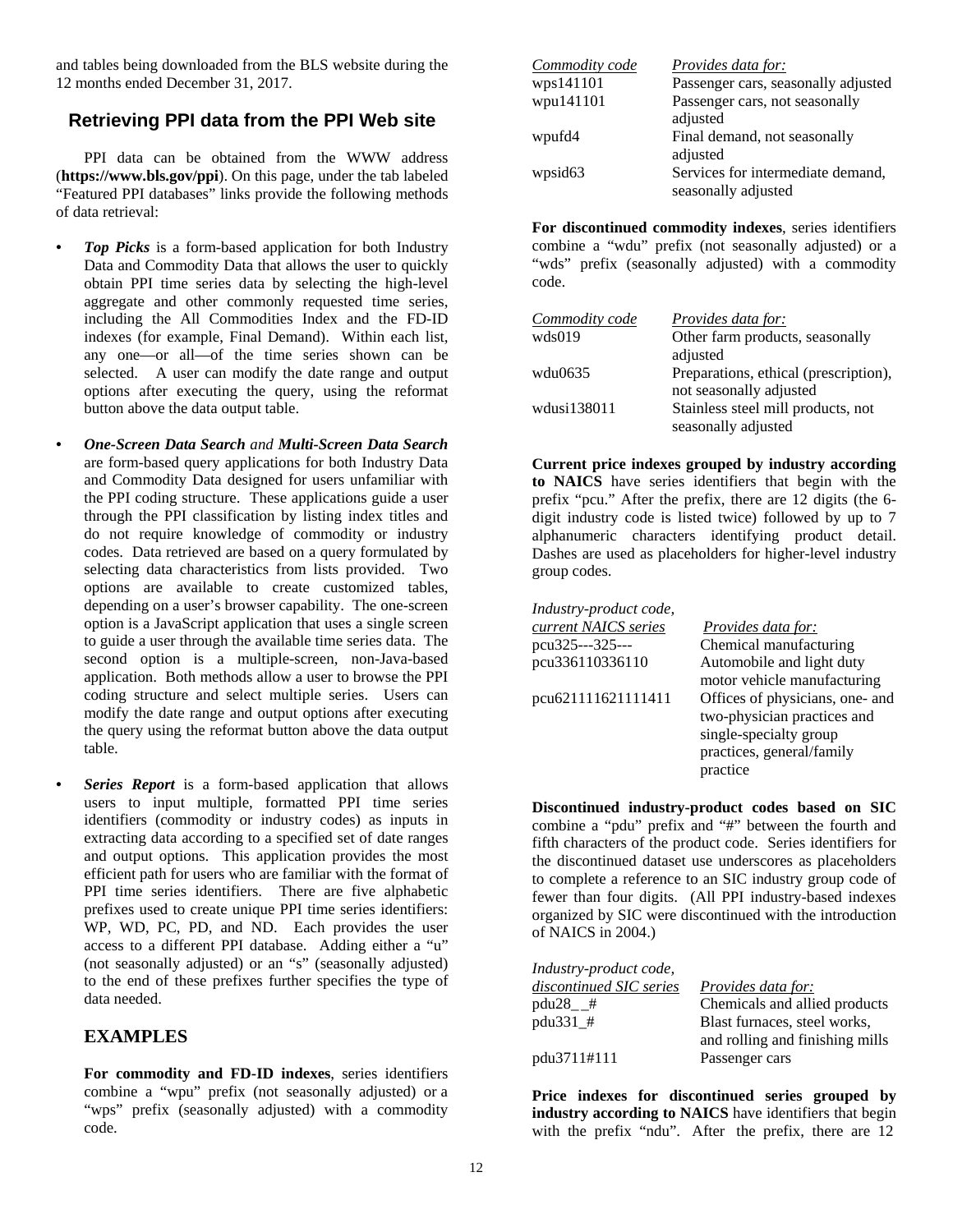numeric digits (the 6-digit industry code is listed twice), and up to 7 additional alphanumeric characters that identify product detail. Dashes are used as placeholders for higher-level group codes.

| Industry-product code,    |                          |
|---------------------------|--------------------------|
| discontinued NAICS series | Provides data for        |
| ndu212231212231           | Lead and zinc ore mining |
| ndu2122312122312          | Lead, zinc concentrates  |
| ndu212231212231214        | Lead concentrates        |

*Text Files* are best suited for users requiring access to either a large volume of time series data or other PPIrelated documentation, such as seasonal factor tables and relative importance tables. The text files can be accessed at **https://download.bls.gov/** or directly from links on the "PPI Databases" page or the PPI homepage. Data and documentation available for download include the following:

Industry Data **/pub/time.series/pc**  Industry Data - Discontinued (NAICS basis) **/pub/time.series/nd**  (SIC basis) **/pub/time.series/pd**  Commodity Data (incl. FD-ID) **/pub/time.series/wp**  Commodity Data – Discontinued Special requests **/pub/special.requests/ppi**

*Directory*:

#### **Additional information**

The PPI homepage (**https://www.bls.gov/ppi**) contains additional information regarding PPI data and methodology. The top section of the homepage provides PPI news releases, both current and archived, as well as general PPI information. The "PPI Tables" section found beneath the statistics section provides relative importance and seasonal factor tables. The remaining sections offer special notices and publications pertaining to PPI methodology and applications.

For questions or comments regarding PPI data classification, methodology, or data availability on the Internet, call or e-mail the Section of Index Analysis and Public Information at (202) 691-7705 or *ppi-info@bls.gov*.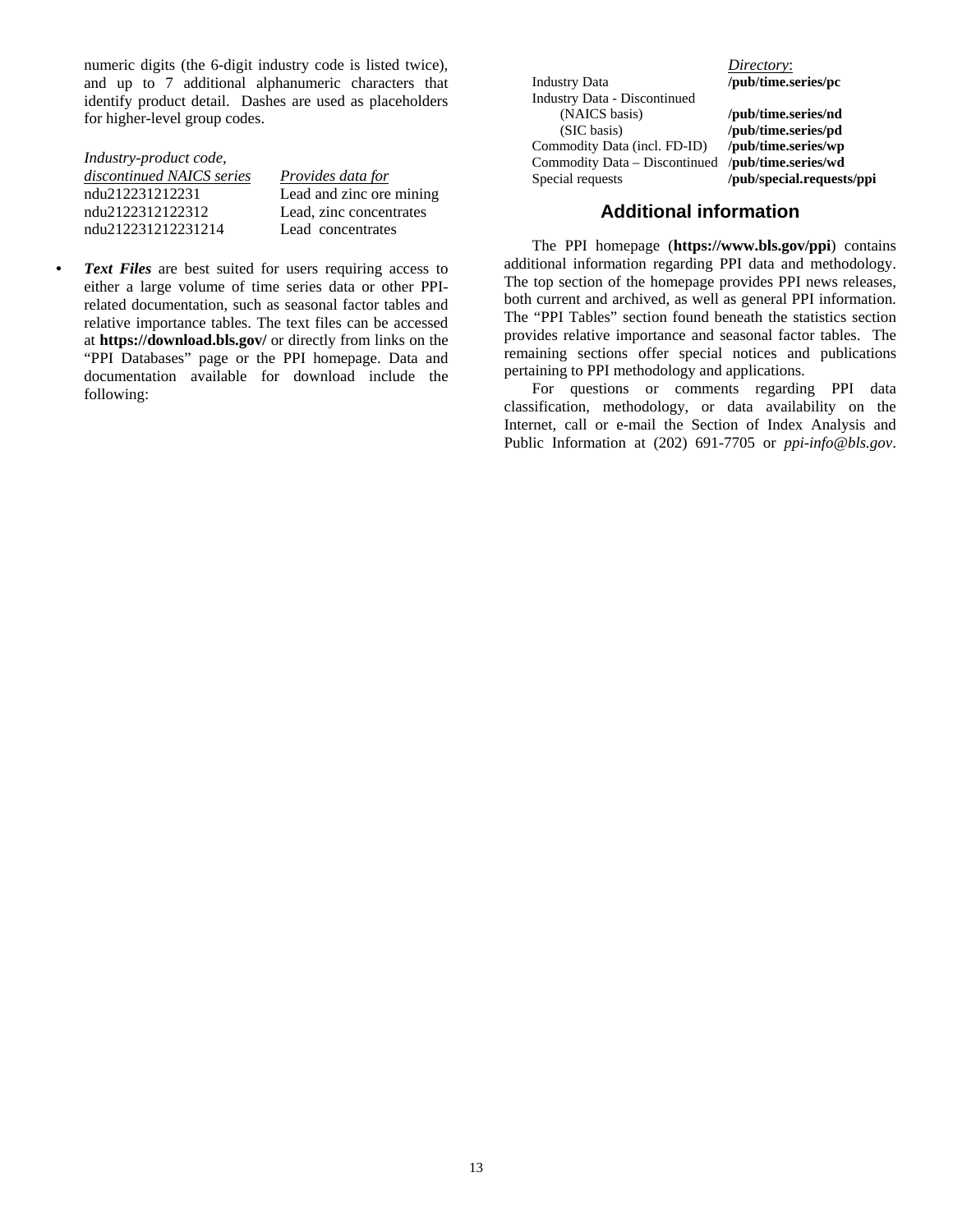#### **Table 1. Producer price indexes and percent changes for final demand<sup>1</sup>**

[Nov 2009=100, unless otherwise indicated]

| Grouping                                                                                                                  |       | Relative<br>Other<br>Impor-<br>index<br>tance |                    | Unadjusted index  |                    |              | Unadjusted percent<br>change to June 2019<br>from: | Seasonally adjusted<br>percent change from: |                  |                  |
|---------------------------------------------------------------------------------------------------------------------------|-------|-----------------------------------------------|--------------------|-------------------|--------------------|--------------|----------------------------------------------------|---------------------------------------------|------------------|------------------|
|                                                                                                                           | base  | Dec.<br>$2018^2$                              | Feb.<br>$2019^{3}$ | May<br>$2019^{3}$ | June<br>$2019^{3}$ | June<br>2018 | May<br>2019                                        | Mar. to<br>Apr.                             | Apr. to<br>May   | May to<br>June   |
|                                                                                                                           |       | 100.000                                       | 117.1              | 118.3             | 118.6              | 1.7          | 0.3                                                | 0.2                                         | 0.1              | 0.1              |
|                                                                                                                           |       | 32.799                                        | 114.3              | 116.2             | 116.0              | 0.0          | $-0.2$                                             | 0.3                                         | $-0.2$           | $-0.4$           |
|                                                                                                                           |       | 5.744                                         | 117.4              | 118.3             | 119.5              | 2.2          | 1.0                                                | $-0.2$                                      | $-0.3$           | 0.6              |
|                                                                                                                           | 00/82 | 4.623                                         | 208.9              | 210.9             | 212.1              | 2.5          | 0.6                                                | $-0.4$                                      | $-0.1$           | 0.2              |
|                                                                                                                           | 00/82 | 0.553                                         | 209.2              | 194.1             | 207.5              | 8.4          | 6.9                                                | $-8.3$                                      | $-3.1$           | 6.6              |
|                                                                                                                           | 00/82 | 4.070<br>0.340                                | 209.3<br>120.6     | 213.2<br>123.3    | 213.0<br>123.3     | 1.9<br>1.8   | $-0.1$<br>0.0                                      | 0.5<br>0.7                                  | 0.2<br>0.2       | $-0.4$<br>$-0.7$ |
|                                                                                                                           |       | 0.781                                         | 112.5              | 111.4             | 115.6              | 0.9          | 3.8                                                | 0.5                                         | $-1.4$           | 3.4              |
|                                                                                                                           |       | 5.279                                         | 99.5               | 109.4             | 107.1              | $-7.1$       | $-2.1$                                             | 1.8                                         | $-1.0$           | $-3.1$           |
|                                                                                                                           |       | 4.265                                         | 156.4              | 172.7             | 170.1              | $-6.4$       | $-1.5$                                             | 2.0                                         | $-0.9$           | $-2.6$           |
|                                                                                                                           |       | 0.778                                         | 104.5              | 112.1             | 107.8              | $-9.0$       | $-3.8$                                             | 0.7                                         | $-1.2$           | $-5.2$           |
|                                                                                                                           |       | 0.236                                         | 92.3               | 101.5             | 93.8               | $-13.7$      | $-7.6$                                             | 1.0                                         | $-1.0$           | $-7.5$           |
|                                                                                                                           | 00/82 | 21.776<br>12.814                              | 117.7<br>207.3     | 117.6<br>207.5    | 117.6<br>207.7     | 1.4<br>2.4   | 0.0<br>0.1                                         | 0.0<br>0.2                                  | 0.0<br>0.1       | 0.0<br>0.0       |
| Finished consumer goods less foods and energy                                                                             | 00/82 | 6.934                                         | 231.6              | 231.9             | 232.1              | 2.4          | 0.1                                                | 0.2                                         | 0.1              | 0.0              |
| Nondurable consumer goods less foods and energy                                                                           | 00/82 | 4.256                                         | 297.3              | 298.5             | 298.9              | 3.0          | 0.1                                                | 0.2                                         | 0.1              | 0.0              |
|                                                                                                                           | 00/82 | 2.678                                         | 163.6              | 163.2             | 163.2              | 1.4          | 0.0                                                | 0.1                                         | 0.2              | 0.1              |
|                                                                                                                           | 00/82 | 5.880                                         | 177.0              | 177.1             | 177.1              | 2.3          | 0.0                                                | 0.2                                         | 0.1              | 0.1              |
| Private capital equipment for manufacturing industries                                                                    | 00/82 | 1.325                                         | 180.8              | 181.0             | 181.0              | 2.4          | 0.0                                                | 0.2                                         | 0.1              | 0.1              |
| Private capital equipment for nonmanufacturing industries                                                                 | 00/82 | 4.555                                         | 175.6              | 175.7             | 175.8              | 2.2          | 0.1                                                | 0.2                                         | 0.2              | 0.1              |
| Government purchased goods, excluding foods and energy<br>Government purchased goods excluding foods, energy, and capital |       | 2.240                                         | 114.9              | 115.1             | 115.2              | 2.0          | 0.1                                                | 0.3                                         | 0.1              | 0.1              |
|                                                                                                                           |       | 1.316                                         | 117.1              | 117.2             | 117.5              | 2.1          | 0.3                                                | 0.3                                         | 0.0              | 0.2              |
|                                                                                                                           |       | 0.924                                         | 110.5              | 110.7             | 110.8              | 2.0          | 0.1                                                | 0.5                                         | 0.1              | 0.1              |
|                                                                                                                           |       | 6.722                                         | 114.0              | 113.5             | 113.4              | $-0.6$       | $-0.1$                                             | $-0.3$                                      | $-0.4$           | $-0.2$           |
|                                                                                                                           |       | 65.510                                        | 118.1              | 118.9             | 119.5              | 2.5          | 0.5                                                | 0.1                                         | 0.3              | 0.4              |
|                                                                                                                           |       | 20.411                                        | 118.6              | 119.1             | 120.5              | 2.8          | 1.2                                                | $-0.5$                                      | $-0.5$           | 1.3              |
|                                                                                                                           |       | 17.758<br>14.518                              | 118.0<br>117.3     | 118.4<br>117.4    | 119.8<br>119.1     | 2.7<br>2.9   | 1.2<br>1.4                                         | $-0.7$<br>$-0.9$                            | $-0.5$<br>$-0.5$ | 1.4<br>1.6       |
|                                                                                                                           |       | 3.240                                         | 120.2              | 121.7             | 122.1              | 1.5          | 0.3                                                | 0.5                                         | $-0.5$           | 0.4              |
|                                                                                                                           |       | 0.727                                         | 122.1              | 123.7             | 125.0              | 4.3          | 1.1                                                | 0.3                                         | $-0.5$           | 1.1              |
| Trade of government purchased goods, excluding capital                                                                    |       |                                               |                    |                   |                    |              |                                                    |                                             |                  |                  |
|                                                                                                                           |       | 0.444                                         | 120.7              | 122.1             | 124.2              | 6.2          | 1.7                                                | 0.2                                         | $-0.6$           | 1.6              |
| Trade of government purchased capital equipment                                                                           |       | 0.283                                         | 123.9              | 125.7             | 125.9              | 1.6          | 0.2                                                | 0.3                                         | $-0.3$           | 0.2              |
| Final demand transportation and warehousing services                                                                      |       | 1.926<br>4.666                                | 122.2<br>124.3     | 124.2<br>125.2    | 125.6<br>126.7     | 4.2<br>3.3   | 1.1<br>1.2                                         | 0.4<br>1.0                                  | $-0.5$<br>0.7    | 1.0<br>0.3       |
|                                                                                                                           |       | 1.304                                         | 116.7              | 119.2             | 122.1              | 4.3          | 2.4                                                | 3.5                                         | 1.8              | $-0.7$           |
|                                                                                                                           |       | 0.891                                         | 116.7              | 119.2             | 122.2              | 4.3          | 2.5                                                | 3.5                                         | 1.8              | $-0.6$           |
|                                                                                                                           |       | 0.134                                         | 116.7              | 119.2             | 122.2              | 4.3          | 2.5                                                | 3.5                                         | 1.7              | $-0.6$           |
|                                                                                                                           |       | 0.279                                         | 116.6              | 119.1             | 122.1              | 4.3          | 2.5                                                | 3.5                                         | 1.8              | $-0.6$           |
| Transportation and warehousing of goods for final demand                                                                  |       | 3.362                                         | 126.6              | 126.9             | 127.7              | 2.9          | 0.6                                                | 0.0                                         | 0.4              | 0.6              |
| Transportation and warehousing of finished goods <sup>4</sup><br>Transportation and warehousing of personal consumption   |       | 2.380                                         | 125.6              | 125.8             | 126.7              | 2.9          | 0.7                                                | $-0.1$                                      | 0.4              | 0.7              |
|                                                                                                                           |       | 1.863                                         | 125.8              | 126.1             | 127.0              | 3.0          | 0.7                                                | 0.0                                         | 0.4              | 0.6              |
| Transportation and warehousing of private capital equipment.                                                              |       | 0.517                                         | 124.3              | 124.6             | 125.5              | 2.9          | 0.7                                                | $-0.1$                                      | 0.4              | 0.7              |
| Transportation and warehousing of government purchased goods                                                              |       | 0.246                                         | 125.3              | 125.5             | 126.2              | 2.8          | 0.6                                                | 0.1                                         | 0.3              | 0.6              |
| Transportation and warehousing of exports<br>Final demand services less trade, transportation, and warehousing            |       | 0.736<br>40.433                               | 130.4              | 130.8             | 131.4              | 2.9          | 0.5                                                | 0.2                                         | 0.3              | 0.5              |
| Finished services less trade, transportation, and warehousing <sup>4</sup>                                                |       | 35.976                                        | 117.3<br>117.7     | 118.2<br>118.6    | 118.3<br>118.7     | 2.2<br>2.2   | 0.1<br>0.1                                         | 0.3<br>0.3                                  | 0.5<br>0.6       | 0.0<br>0.0       |
| Finished consumer services less trade, transportation, and                                                                |       |                                               |                    |                   |                    |              |                                                    |                                             |                  |                  |
|                                                                                                                           |       | 32.478                                        | 117.7              | 118.4             | 118.6              | 2.2          | 0.2                                                | 0.3                                         | 0.6              | 0.0              |
| Private capital investment services less trade, transportation, and                                                       |       | 3.498                                         | 119.0              | 120.3             | 119.8              | 2.5          | $-0.4$                                             | 0.4                                         | 0.8              | -0.5             |
| Government purchased services less trade, transportation, and                                                             |       |                                               |                    |                   |                    |              |                                                    |                                             |                  |                  |
| Gov. purchased services less trade, transportation, and                                                                   |       | 3.009                                         | 112.1              | 112.4             | 112.3              | 1.4          | $-0.1$                                             | 0.3                                         | 0.2              | $-0.2$           |
|                                                                                                                           |       | 2.910                                         | 112.4              | 112.7             | 112.6              | 1.4          | $-0.1$                                             | 0.3                                         | 0.1              | $-0.2$           |
| Government purchased capital investment services less trade,                                                              |       | 0.099                                         | 101.7              | 104.1             | 102.9              | 1.6          | $-1.2$                                             | 1.3                                         | 1.1              | $-1.2$           |
| Services for export less trade, transportation, and warehousing                                                           |       | 1.448                                         | 118.3              | 120.4             | 120.0              | 2.7          | $-0.3$                                             | 1.0                                         | 0.6              | $-0.3$           |
|                                                                                                                           |       | 1.688                                         | 125.0              | 126.9             | 127.1              | 5.3          | 0.2                                                | 1.6                                         | 0.0              | 0.2              |
|                                                                                                                           |       | 1.140                                         | 125.2              | 126.8             | 126.9              | 5.0          | 0.1                                                | 1.5                                         | $-0.2$           | 0.1              |
|                                                                                                                           |       | 0.548                                         | 124.7              | 127.0             | 127.5              | 5.9          | 0.4                                                | 1.7                                         | 0.3              | 0.4              |
| <b>Special groupings</b>                                                                                                  |       |                                               |                    |                   |                    |              |                                                    |                                             |                  |                  |
|                                                                                                                           | 04/10 | 87.872                                        | 115.6              | 116.8             | 117.1              | 1.8          | 0.3                                                | 0.2                                         | 0.1              | 0.2              |
|                                                                                                                           | 04/10 | 91.978                                        | 115.6              | 116.7             | 117.0              | 1.7          | 0.3                                                | 0.2                                         | 0.1              | 0.2              |
| Final demand less foods, food and nonalcoholic beverages for immediate                                                    | 04/10 | 88.453                                        | 116.9              | 117.5             | 118.0              | 2.3          | 0.4                                                | 0.1                                         | 0.2              | 0.3              |
|                                                                                                                           | 04/10 | 88.977                                        | 116.9              | 117.5             | 117.9              | 2.3          | 0.3                                                | 0.1                                         | 0.2              | 0.3              |
|                                                                                                                           |       |                                               |                    |                   |                    |              |                                                    |                                             |                  |                  |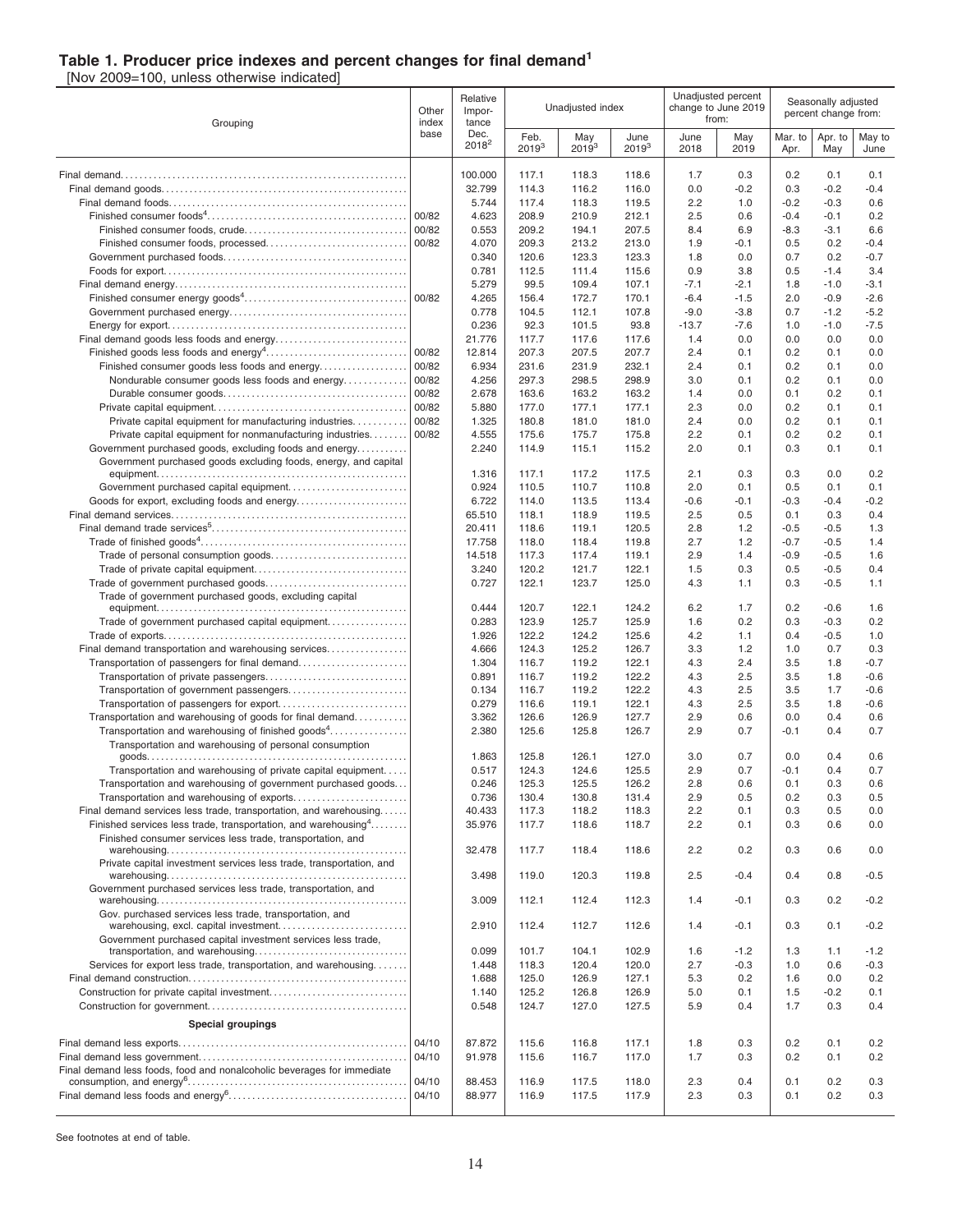#### **Table 1. Producer price indexes and percent changes for final demand<sup>1</sup> — Continued**

[Nov 2009=100, unless otherwise indicated]

| Grouping                                                                 |                | Relative<br>Impor-<br>tance |                    | Unadjusted index  |                    |               | Unadjusted percent<br>change to June 2019<br>from: | Seasonally adjusted<br>percent change from: |                  |                |
|--------------------------------------------------------------------------|----------------|-----------------------------|--------------------|-------------------|--------------------|---------------|----------------------------------------------------|---------------------------------------------|------------------|----------------|
|                                                                          | base           | Dec.<br>$2018^2$            | Feb.<br>$2019^{3}$ | May<br>$2019^{3}$ | June<br>$2019^{3}$ | June<br>2018  | May<br>2019                                        | Mar. to<br>Apr.                             | Apr. to<br>May   | May to<br>June |
| Final demand less foods and food and nonalcoholic beverages for          |                |                             |                    |                   |                    |               |                                                    |                                             |                  |                |
|                                                                          | 04/10<br>04/10 | 93.732<br>94.256            | 115.4<br>115.4     | 116.5<br>116.5    | 116.8<br>116.8     | 1.7<br>1.7    | 0.3<br>0.3                                         | 0.3<br>0.3                                  | 0.1<br>0.1       | 0.1<br>0.1     |
|                                                                          | 04/10          | 94.721                      | 116.7              | 117.3             | 117.8              | 2.3           | 0.4                                                | 0.1                                         | 0.2              | 0.3            |
|                                                                          | 01/10          | 79.589                      | 115.5              | 116.8             | 116.8              | 1.4           | 0.0                                                | 0.3                                         | 0.3              | $-0.2$         |
|                                                                          | 01/10          | 76.227                      | 115.1              | 116.4             | 116.4              | 1.3           | 0.0                                                | 0.4                                         | 0.2              | $-0.2$         |
|                                                                          | 01/10          | 27.520                      | 116.6              | 116.7             | 117.0              | 1.6           | 0.3                                                | 0.0                                         | $-0.1$           | 0.1            |
|                                                                          | 04/10          | 27.055                      | 111.0              | 113.1             | 112.6              | $-0.5$        | $-0.4$                                             | 0.4                                         | $-0.3$           | $-0.6$         |
|                                                                          | 04/10          | 45.099                      | 117.1              | 117.9             | 118.1              | 2.3           | 0.2                                                | 0.3                                         | 0.6              | 0.0            |
|                                                                          | 04/10          | 23.773                      | 117.4              | 117.9             | 119.3              | 2.9           | 1.2                                                | $-0.4$                                      | $-0.4$           | 1.3            |
| Final demand goods plus final demand distributive services <sup>7</sup>  | 04/10          | 56.572                      | 114.0              | 115.3             | 115.7              | 1.1           | 0.3                                                | 0.0                                         | $-0.3$           | 0.3            |
| Final demand less foods, energy, and trade services <sup>6</sup>         | 08/13          | 68.566                      | 110.0              | 110.5             | 110.7              | 2.1           | 0.2                                                | 0.4                                         | 0.4              | 0.0            |
| Private and government purchased capital equipment                       | 08/13          | 6.804                       | 107.8              | 107.9             | 107.9              | 2.2           | 0.0                                                | 0.2                                         | 0.2              | 0.1            |
| Private and government purchased capital investment services             | 08/13          | 7.637                       | 110.3              | 111.6             | 111.5              | 2.0           | $-0.1$                                             | 0.5                                         | 0.2              | 0.0            |
| Total private and government purchased capital investment                | 08/13          | 14.441                      | 110.1              | 110.9             | 110.9              | 2.5           | 0.0                                                | 0.5                                         | 0.2              | 0.0            |
|                                                                          | 01/10          | 79.847                      | 116.5              | 117.7             | 118.1              | 1.9           | 0.3                                                | 0.2                                         | 0.1              | 0.3            |
| Total finished less foods, food and nonalcoholic beverages for immediate | 12/10          | 70.447                      | 117.0              | 117.6             | 118.1              | 2.4           | 0.4                                                | 0.1                                         | 0.2              | 0.4            |
|                                                                          | 01/10          | 70.959                      | 117.9              | 118.5             | 119.0              | 2.5           | 0.4                                                | 0.1                                         | 0.2              | 0.4            |
| Total finished less foods and food and nonalcoholic beverages for        |                |                             |                    |                   |                    |               |                                                    |                                             |                  |                |
|                                                                          | 12/10          | 74.712                      | 115.1              | 116.4             | 116.7              | 1.8           | 0.3                                                | 0.2                                         | 0.2              | 0.2            |
|                                                                          | 01/10          | 75.224                      | 116.5              | 117.7             | 118.1              | 1.9           | 0.3                                                | 0.2                                         | 0.2              | 0.2            |
|                                                                          | 01/10          | 75.582                      | 117.8              | 118.4             | 118.9              | 2.4           | 0.4                                                | 0.0                                         | 0.2              | 0.4            |
|                                                                          | 00/82          | 21.702                      | 202.4              | 207.1             | 206.7              | 0.4           | $-0.2$                                             | 0.4                                         | $-0.1$           | $-0.4$         |
|                                                                          | 00/82          | 17.437                      | 207.4              | 208.1             | 208.5              | 2.4           | 0.2                                                | 0.0                                         | 0.0              | 0.1            |
|                                                                          | 00/82          | 17.079                      | 200.0              | 205.3             | 204.6              | $-0.1$        | $-0.3$                                             | 0.6                                         | $-0.1$           | $-0.6$         |
|                                                                          | 01/10          | 57.005                      | 117.2              | 117.9             | 118.5              | 2.4           | 0.5                                                | 0.0                                         | 0.3              | 0.4            |
|                                                                          | 04/10          | 7.255                       | 118.6              | 119.9             | 119.9              | 2.0           | 0.0                                                | 0.3                                         | 0.3              | 0.0            |
|                                                                          | 04/10          | 20.138                      | 116.5              | 116.9             | 118.2              | 2.7           | 1.1                                                | $-0.5$                                      | $-0.4$           | 1.3            |
|                                                                          | 04/10          | 39.247                      | 117.3              | 118.1             | 118.3              | 2.3           | 0.2                                                | 0.3                                         | 0.6              | 0.0            |
| Finished services less distributive services <sup>4, 7</sup>             | 04/10          | 36.867                      | 117.0              | 117.8             | 118.0              | 2.3           | 0.2                                                | 0.3                                         | 0.6              | 0.0            |
| Total private capital investment (goods, services, and construction)     | 04/10<br>04/10 | 14.275                      | 116.4              | 117.2             | 117.2              | 2.4           | 0.0                                                | 0.4                                         | 0.2              | 0.0            |
| Finished goods plus finished distributive services <sup>4</sup>          | 04/10          | 41.840<br>12.128            | 114.7<br>113.2     | 116.2<br>113.7    | 116.7<br>114.0     | 1.5<br>0.7    | 0.4<br>0.3                                         | 0.0<br>0.2                                  | $-0.3$<br>$-0.3$ | 0.3<br>0.1     |
|                                                                          | 00/82          | 7.739                       | 189.4              | 189.1             | 189.2              | $-0.9$        | 0.1                                                | $-0.2$                                      | $-0.5$           | 0.0            |
|                                                                          | 04/10          | 4.389                       | 120.6              | 122.4             | 123.2              | 3.5           | 0.7                                                | 0.7                                         | 0.2              | 0.3            |
|                                                                          | 04/10          | 8.022                       | 112.0              | 113.4             | 113.1              | 1.1           | $-0.3$                                             | 0.4                                         | 0.0              | $-0.4$         |
|                                                                          | 00/82          | 3.358                       | 184.7              | 188.3             | 186.8              | $-0.7$        | $-0.8$                                             | 0.5                                         | $-0.2$           | $-1.2$         |
|                                                                          | 04/10          | 4.116                       | 114.3              | 114.9             | 115.2              | 2.1           | 0.3                                                | 0.4                                         | 0.1              | 0.1            |
| Total government purchased capital investment (goods, services,          |                |                             |                    |                   |                    |               |                                                    |                                             |                  |                |
|                                                                          | 08/13          | 1.854                       | 110.0              | 111.1             | 111.2              | 3.1           | 0.1                                                | 0.9                                         | 0.1              | 0.2            |
|                                                                          | 01/10          | 65.572                      | 116.4              | 117.8             | 118.2              | 1.8           | 0.3                                                | 0.1                                         | 0.2              | 0.2            |
| Personal consumption goods (finished consumer goods)                     | 00/82          | 15.822                      | 212.8              | 219.6             | 219.0              | $-0.3$        | $-0.3$                                             | 0.5                                         | $-0.3$           | $-0.7$         |
|                                                                          | 00/82          | 11.557                      | 222.6              | 223.6             | 224.3              | 2.5           | 0.3                                                | 0.0                                         | 0.0              | 0.1            |
|                                                                          | 00/82          | 11.199                      | 212.8              | 221.5             | 220.2              | $-1.3$        | $-0.6$                                             | 0.9                                         | $-0.3$           | $-1.0$         |
| Personal consumption nondurable goods less foods                         | 00/82<br>04/10 | 8.521<br>49.750             | 234.6              | 247.3<br>117.1    | 245.5              | $-2.1$<br>2.5 | $-0.7$<br>0.6                                      | 1.1                                         | $-0.5$           | $-1.3$<br>0.5  |
|                                                                          | 04/10          | 51.054                      | 116.5<br>115.9     | 117.6             | 117.8<br>117.7     | 1.5           | 0.1                                                | $-0.1$<br>0.3                               | 0.3<br>0.3       | $-0.2$         |
| Personal consumption less distributive services <sup>7</sup>             | 04/10          | 49.191                      | 115.7              | 117.4             | 117.5              | 1.5           | 0.1                                                | 0.3                                         | 0.3              | $-0.2$         |
|                                                                          | 04/14          | 56.684                      | 109.1              | 109.6             | 110.2              | 2.5           | 0.5                                                | 0.0                                         | 0.2              | 0.5            |
| Personal consumption less foods, energy, and trade services <sup>5</sup> | 04/14          | 42.166                      | 109.7              | 110.3             | 110.5              | 2.3           | 0.2                                                | 0.3                                         | 0.5              | 0.0            |
| Personal consumption less foods, energy, and distributive services'      | 04/14          | 40.303                      | 109.8              | 110.4             | 110.7              | 2.3           | 0.3                                                | 0.4                                         | 0.5              | 0.1            |
| Personal consumption goods plus personal consumption distributive        | 08/13          | 32.203                      | 104.3              | 106.0             | 106.6              | 1.3           | 0.6                                                | $-0.2$                                      | $-0.4$           | 0.5            |
|                                                                          |                |                             |                    |                   |                    |               |                                                    |                                             |                  |                |

<sup>1</sup> Further information about the Final Demand-Intermediate Demand Aggregation system is available online at https://www.bls.gov/ppi/fdidaggregation.htm.

<sup>2</sup> Comprehensive relative importance figures are initially computed after the publication of December indexes and are recalculated after final December indexes are available. Individual items and subtotals may not add exactly to totals because of rounding differences.

<sup>3</sup> The indexes for February 2019 have been recalculated to incorporate late reports and corrections by respondents. All indexes are subject to revision 4 months after original

publication. <sup>4</sup> PPI defines Total finished as including only the personal consumption and private capital investment portions of final demand.

<sup>5</sup> Trade indexes measure changes in margins received by wholesalers and retailers.

<sup>6</sup> The PPI definition of foods does not include food and beverages for immediate consumption. PPI defines food and beverages for immediate consumption as the service of preparing<br>meals, snacks, and beverages to customer o

<sup>7</sup> Distributive services include transportation, warehousing, and trade of goods.

″-″ Data not available.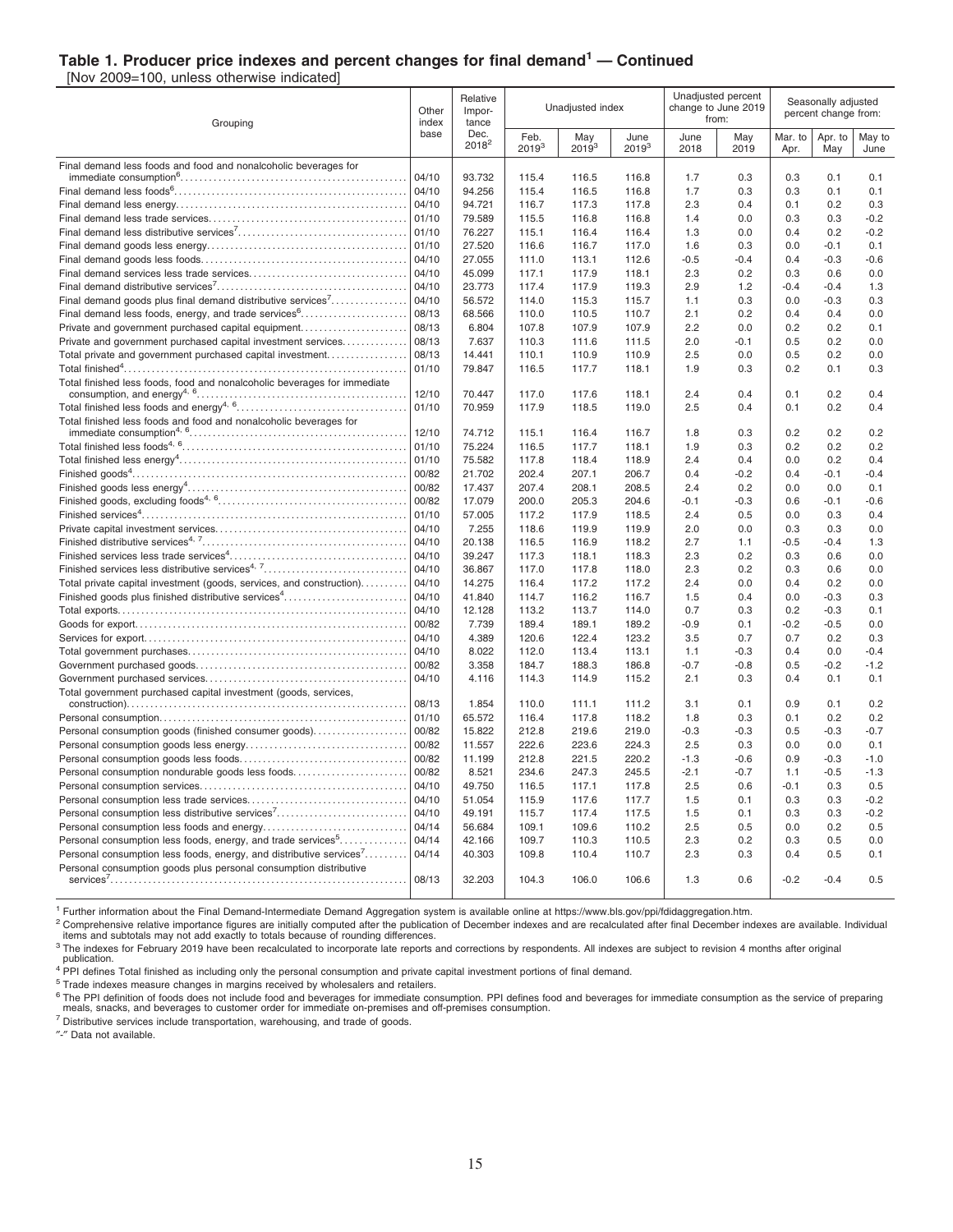#### **Table 2. Producer price indexes and percent changes for intermediate demand by commodity type<sup>1</sup>**

[Nov. 2009=100, unless otherwise indicated]

| Grouping                                                                  | Other<br>index | Relative<br>Impor-<br>tance | Unadjusted index   |                   | Unadjusted percent<br>change to June<br>2019 from: |                   | Seasonally adjusted<br>percent change from: |                  |                  |                |
|---------------------------------------------------------------------------|----------------|-----------------------------|--------------------|-------------------|----------------------------------------------------|-------------------|---------------------------------------------|------------------|------------------|----------------|
|                                                                           | base           | Dec.<br>$2018^2$            | Feb.<br>$2019^{3}$ | May<br>$2019^{3}$ | June<br>$2019^{3}$                                 | June<br>2018      | May<br>2019                                 | Mar. to<br>Apr.  | Apr. to<br>May   | May to<br>June |
| Processed goods                                                           |                |                             |                    |                   |                                                    |                   |                                             |                  |                  |                |
|                                                                           | 00/82          | 100.000                     | 198.2              | 200.4             | 199.1                                              | $-2.1$            | $-0.6$                                      | $-0.1$           | $-0.2$           | -1.1           |
|                                                                           | 00/82          | 45.806                      | 186.6              | 186.2             | 185.8                                              | $-1.4$            | $-0.2$                                      | $-0.5$           | 0.2              | $-0.2$         |
|                                                                           |                | 28.389                      | 113.6              | 113.1             | 112.7                                              | $-3.0$            | $-0.4$                                      | $-0.9$           | 0.2              | $-0.4$         |
|                                                                           | 00/82          | 3.928                       | 194.2              | 197.2             | 197.3                                              | $-0.1$            | 0.1                                         | 0.9              | $-0.2$           | $-0.6$         |
|                                                                           | 00/82          | 13.308                      | 218.5              | 216.8             | 217.4                                              | $-3.6$            | 0.3                                         | $-1.5$           | 0.8              | 0.2            |
|                                                                           | 00/82          | 11.153                      | 207.5              | 205.5             | 203.4                                              | $-3.3$            | $-1.0$                                      | $-0.8$           | $-0.4$           | $-1.0$         |
|                                                                           | 00/82          | 17.417                      | 155.4              | 155.7             | 155.7                                              | 1.4               | 0.0                                         | 0.1              | 0.1              | 0.0            |
|                                                                           |                | 0.738                       | 115.2              | 114.9             | 115.3                                              | 1.0               | 0.3                                         | $-0.4$           | 0.2              | 0.3            |
|                                                                           |                | 16.679                      | 109.9              | 110.2             | 110.1                                              | 1.4               | $-0.1$                                      | 0.0              | 0.1              | 0.0            |
|                                                                           | 00/82          | 8.978                       | 251.5              | 252.2             | 251.4                                              | 1.0               | $-0.3$                                      | $-0.1$           | 0.1              | $-0.2$         |
|                                                                           |                | 3.915                       | 125.1              | 125.4             | 125.2                                              | $-0.9$            | $-0.2$                                      | 0.2              | $-0.1$           | $-0.1$         |
|                                                                           |                | 5.063                       | 123.5              | 123.9             | 123.4                                              | 2.6               | $-0.4$                                      | $-0.3$           | 0.2              | $-0.3$         |
| Processed fuels and lubricants for intermediate demand                    | 00/82          | 18.597                      | 174.5              | 185.1             | 179.8                                              | $-9.3$            | $-2.9$                                      | 0.7              | $-1.4$           | $-4.9$         |
| Processed fuels and lubricants to manufacturing industries                | 00/82          | 4.693<br>13.904             | 191.0              | 193.4             | 193.1<br>175.7                                     | $-6.4$<br>$-10.3$ | $-0.2$<br>$-3.8$                            | 0.2              | $-0.9$<br>$-1.6$ | $-3.7$         |
| Processed fuels and lubricants to nonmanufacturing industries.            | 00/82<br>00/82 | 2.927                       | 169.5<br>236.8     | 182.6<br>238.6    | 239.0                                              | 1.7               | 0.2                                         | 0.8<br>$-0.2$    | 0.5              | -5.3<br>0.2    |
|                                                                           | 00/82          | 23.690                      | 200.8              | 201.2             | 201.3                                              | 0.9               | 0.0                                         | 0.0              | $-0.1$           | 0.0            |
|                                                                           | 00/82          | 2.918                       | 201.9              | 201.8             | 201.9                                              | 1.6               | 0.0                                         | $-0.2$           | 0.0              | 0.0            |
|                                                                           | 00/82          | 20.772                      | 199.1              | 199.6             | 199.7                                              | 0.8               | 0.1                                         | 0.1              | $-0.2$           | $-0.1$         |
| Supplies to nonmanufacturing industries, feeds                            | 00/82          | 1.645                       | 178.0              | 175.7             | 177.3                                              | $-6.5$            | 0.9                                         | $-1.0$           | $-2.6$           | 1.0            |
| Supplies to nonmanufacturing industries, other than feeds                 | 00/82          | 19.127                      | 202.7              | 203.6             | 203.5                                              | 1.4               | 0.0                                         | 0.1              | 0.0              | $-0.1$         |
| <b>Unprocessed goods</b>                                                  |                |                             |                    |                   |                                                    |                   |                                             |                  |                  |                |
|                                                                           | 00/82          | 100.000                     | 189.4              | 187.4             | 181.8                                              | $-11.0$           | $-3.0$                                      | 2.7              | $-5.1$           | $-3.3$         |
|                                                                           | 00/82          | 35.130                      | 164.0              | 166.3             | 167.4                                              | $-2.6$            | 0.7                                         | 3.7              | $-1.9$           | $-0.1$         |
|                                                                           | 00/82          | 64.869                      | 198.7              | 193.8             | 183.4                                              | $-15.9$           | $-5.4$                                      | 2.1              | $-6.9$           | $-5.2$         |
|                                                                           | 00/82          | 38.744                      | 241.3              | 250.8             | 231.6                                              | $-15.8$           | $-7.7$                                      | 5.7              | $-5.2$           | $-7.6$         |
| Unprocessed nonfood materials except fuel to manufacturing industries     | 00/82          | 37.017                      | 222.5              | 231.6             | 213.0                                              | $-16.5$           | $-8.0$                                      | 5.9              | $-5.5$           | $-8.0$         |
| Unprocessed nonfood materials except fuel to nonmanufacturing             |                |                             |                    |                   |                                                    |                   |                                             |                  |                  |                |
|                                                                           | 00/82          | 1.727                       | 265.9              | 267.5             | 270.2                                              | 4.0               | 1.0                                         | 0.2              | 0.0              | 1.1            |
|                                                                           | 00/82          | 26.125                      | 128.0              | 106.6             | 107.8                                              | $-16.0$           | 1.1                                         | $-6.1$           | $-11.3$          | 1.4            |
|                                                                           | 00/82          | 0.812                       | 170.0              | 153.5             | 154.2                                              | $-9.0$            | 0.5                                         | $-3.4$<br>$-6.2$ | $-7.3$           | 1.1            |
| Unprocessed fuel to nonmanufacturing industries<br><b>Services</b>        | 00/82          | 25.313                      | 129.2              | 107.3             | 108.5                                              | $-16.2$           | 1.1                                         |                  | $-11.4$          | 1.4            |
|                                                                           |                | 100.000                     | 120.5              | 121.2             | 121.7                                              | 2.6               | 0.4                                         | 0.3              | 0.0              | 0.2            |
|                                                                           |                | 18.633                      | 122.3              | 123.9             | 125.3                                              | 3.9               | 1.1                                         | 0.7              | $-0.6$           | 1.1            |
|                                                                           | 12/12          | 9.107                       | 110.4              | 111.8             | 113.4                                              | 4.4               | 1.4                                         | 0.7              | $-0.4$           | 1.3            |
| Trade services for nonmanufacturing industries                            | 12/12          | 9.526                       | 110.2              | 111.5             | 112.4                                              | 3.3               | 0.8                                         | 0.7              | $-0.4$           | 0.8            |
| Transportation and warehousing services for intermediate demand           |                | 12.123                      | 128.0              | 128.7             | 129.1                                              | 2.7               | 0.3                                         | 0.6              | 0.4              | 0.1            |
| Transportation of passengers for intermediate demand                      |                | 1.166                       | 116.7              | 119.2             | 122.2                                              | 4.3               | 2.5                                         | 3.5              | 1.7              | $-0.6$         |
| Transportation of passengers for manufacturing industries                 |                | 0.194                       | 116.6              | 119.1             | 122.1                                              | 4.3               | 2.5                                         | 3.5              | 1.8              | $-0.6$         |
| Transportation of passengers for nonmanufacturing industries              |                | 0.972                       | 116.8              | 119.2             | 122.2                                              | 4.3               | 2.5                                         | 3.5              | 1.7              | $-0.6$         |
| Transportation and warehousing of goods for intermediate demand           |                | 10.957                      | 129.1              | 129.5             | 129.7                                              | 2.5               | 0.2                                         | 0.3              | 0.2              | 0.2            |
| Transportation and warehousing of goods for manufacturing industries      | 12/12          | 1.688                       | 107.7              | 108.3             | 108.6                                              | 2.8               | 0.3                                         | 0.3              | 04               | 0.3            |
| Transportation and warehousing of goods for nonmanufacturing              |                |                             |                    |                   |                                                    |                   |                                             |                  |                  |                |
|                                                                           | 12/12          | 9.269                       | 115.2              | 115.6             | 115.7                                              | 2.5               | 0.1                                         | 0.3              | 0.2              | 0.2            |
| Services less trade, transportation, and warehousing for intermediate     |                | 69.244                      | 118.6              | 119.1             | 119.3                                              | 2.2               | 0.2                                         | 0.3              | 0.0              | 0.1            |
| Services less trade, transportation, and warehousing for manufacturing    |                | 2.314                       | 109.5              | 109.6             | 109.2                                              | 1.7               | $-0.4$                                      | 0.4              | 0.0              | $-0.4$         |
| Services less trade, transportation, and warehousing for nonmanufacturing |                | 66.930                      | 118.9              | 119.5             | 119.7                                              | 2.2               | 0.2                                         | 0.3              | 0.0              | 0.1            |
| Construction                                                              |                |                             |                    |                   |                                                    |                   |                                             |                  |                  |                |
|                                                                           |                | 100.000                     | 118.7              | 119.9             | 120.3                                              | 3.7               | 0.3                                         | 0.8              | 0.8              | 0.3            |
| <b>Special groupings</b>                                                  |                |                             |                    |                   |                                                    |                   |                                             |                  |                  |                |
|                                                                           | 00/82          | 91.656                      | 199.1              | 201.2             | 199.8                                              | $-2.3$            | -0.7                                        | $-0.2$           | $-0.2$           | $-1.1$         |
|                                                                           | 00/82          | 8.344                       | 190.1              | 192.4             | 192.8                                              | $-0.9$            | 0.2                                         | 0.6              | $-0.5$           | $-0.3$         |
|                                                                           | 00/82          | 18.597                      | 175.3              | 186.0             | 180.6                                              | $-9.3$            | $-2.9$                                      | 0.6              | $-1.4$           | $-4.9$         |
|                                                                           | 00/82          | 81.403                      | 201.6              | 201.6             | 201.3                                              | $-0.3$            | $-0.1$                                      | $-0.3$           | 0.1              | $-0.2$         |
|                                                                           | 00/82          | 73.059                      | 202.6              | 202.3             | 202.0                                              | $-0.2$            | $-0.1$                                      | $-0.4$           | 0.1              | $-0.1$         |
|                                                                           | 04/10          | 29.590                      | 122.4              | 123.5             | 124.5                                              | 3.4               | 0.8                                         | 0.6              | $-0.2$           | 0.7            |
| Processed goods plus intermediate distributive services                   | 04/10          | $\overline{\phantom{0}}$    | 111.8              | 113.0             | 112.7                                              | $-0.6$            | $-0.3$                                      | 0.1              | $-0.3$           | $-0.5$         |
| Unprocessed materials less agricultural products                          | 00/82          | 62.122                      | 200.5              | 195.2             | 183.4                                              | $-16.6$           | $-6.0$                                      | 2.0              | $-7.1$           | $-5.9$         |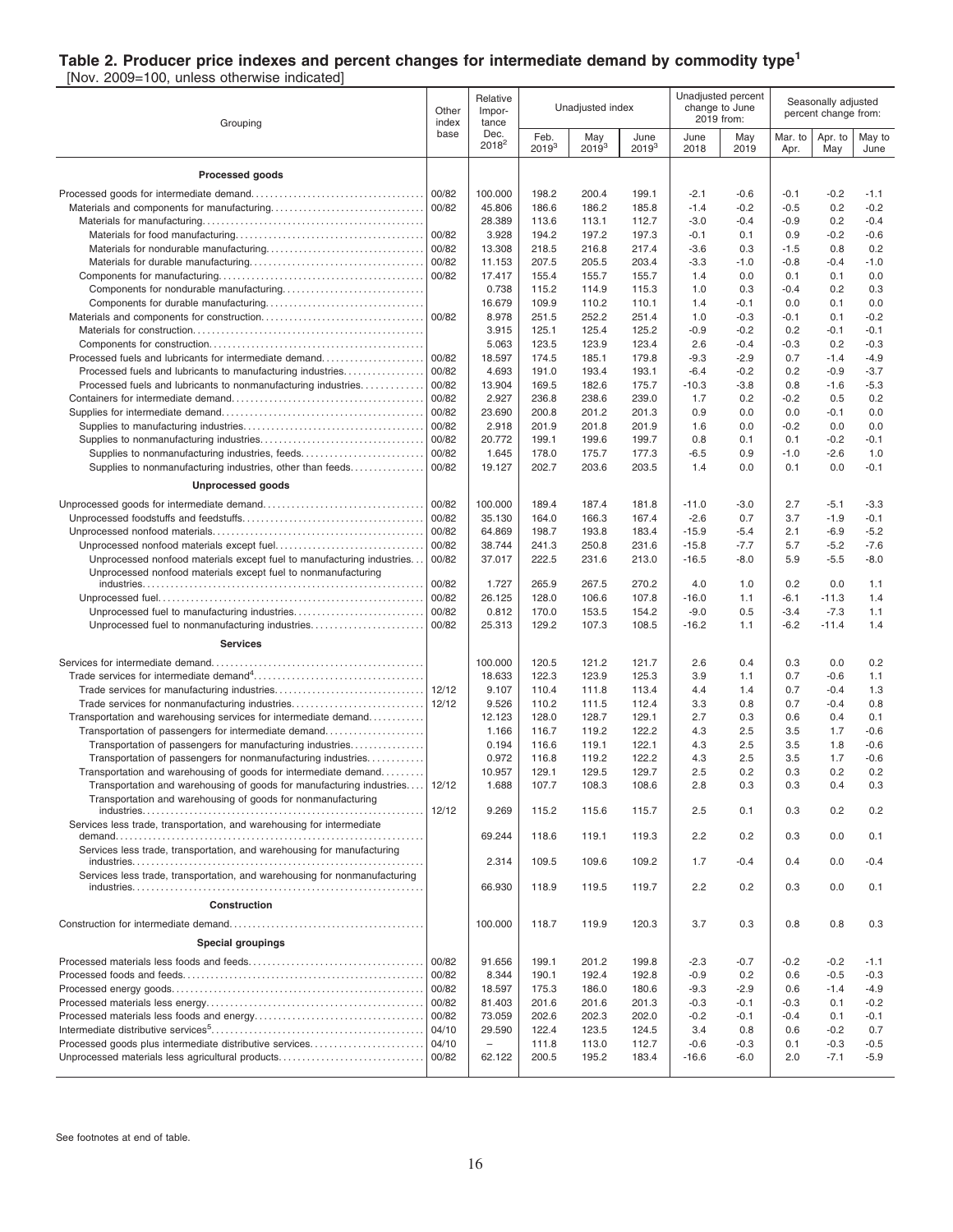#### **Table 2. Producer price indexes and percent changes for intermediate demand by commodity type<sup>1</sup> — Continued**

[Nov. 2009=100, unless otherwise indicated]

| Grouping | Other<br>index | Relative<br>Impor-<br>tance<br>Dec.<br>$2018^2$ |                    | Unadiusted index  |                    |              | Unadjusted percent<br>change to June<br>2019 from: | Seasonally adjusted<br>percent change from: |                         |        |  |
|----------|----------------|-------------------------------------------------|--------------------|-------------------|--------------------|--------------|----------------------------------------------------|---------------------------------------------|-------------------------|--------|--|
|          | base           |                                                 | Feb.<br>$2019^{3}$ | May<br>$2019^{3}$ | June<br>$2019^{3}$ | June<br>2018 | May<br>2019                                        | Mar. to I<br>Apr.                           | Apr. to   May to<br>May | June   |  |
|          | 00/82          | 43.256                                          | 149.0              | 146.3             | 135.2              | $-19.0$      | $-7.6$                                             | 3.7                                         | $-8.2$                  | $-7.5$ |  |
|          | 00/82          | 56.744                                          | 207.2              | 205.6             | 206.1              | $-5.1$       | 0.2                                                | .9                                          | $-2.9$                  | $-0.2$ |  |
|          | 00/82          | 21.614                                          | 334.3              | 319.3             | 317.3              | $-9.5$       | $-0.6$                                             | $-1.2$                                      | $-4.5$                  | $-0.5$ |  |

<sup>1</sup> Further information about the Final Demand-Intermediate Demand Aggregation system is available online at https://www.bls.gov/ppi/fdidaggregation.htm

<sup>2</sup> Comprehensive relative importance figures are initially computed after the publication of December indexes and are recalculated after final December indexes are available. Individual<br>items and subtotals may not add exa

<sup>3</sup> The indexes for February 2019 have been recalculated to incorporate late reports and corrections by respondents. All indexes are subject to revision 4 months after original

publication. <sup>4</sup> Trade indexes measure changes in margins received by wholesalers and retailers.

<sup>5</sup> Includes intermediate trade, transportation, and warehousing services.

<sup>6</sup> Includes crude petroleum.

<sup>7</sup> Excludes crude petroleum.

″-″ Data not available.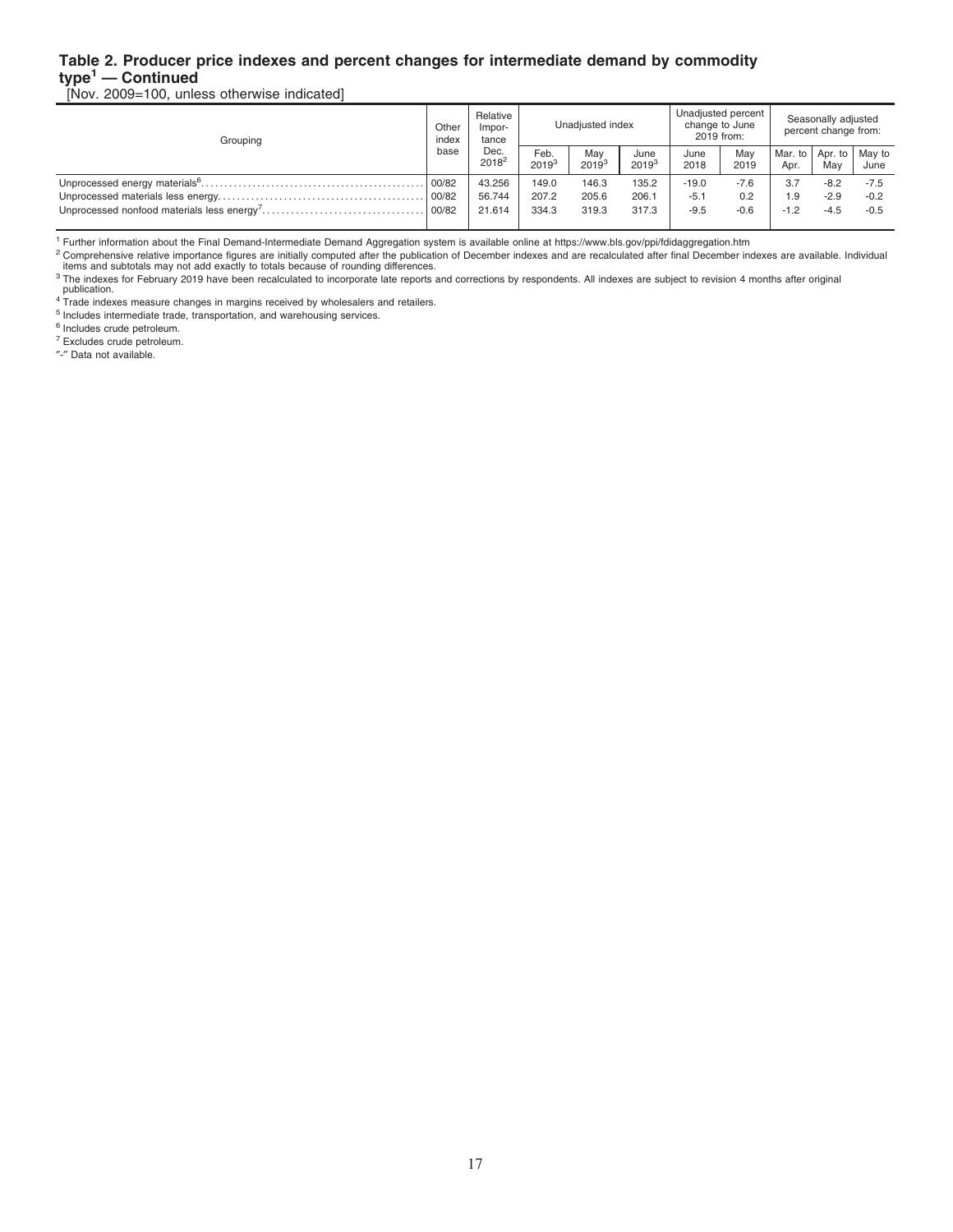#### **Table 3. Producer price indexes and percent changes for intermediate demand by production flow<sup>1</sup>**

[Nov. 2009=100, unless otherwise indicated]

| Grouping                                                                                        |               | Relative<br>Impor-<br>tance |                    | Unadjusted index  |                    |                  | Unadjusted percent<br>change to June 2019<br>from: | Seasonally adjusted<br>percent change from: |                  |                  |  |
|-------------------------------------------------------------------------------------------------|---------------|-----------------------------|--------------------|-------------------|--------------------|------------------|----------------------------------------------------|---------------------------------------------|------------------|------------------|--|
|                                                                                                 | index<br>base | Dec.<br>$2018^2$            | Feb.<br>$2019^{3}$ | May<br>$2019^{3}$ | June<br>$2019^{3}$ | June<br>2018     | May<br>2019                                        | Mar. to<br>Apr.                             | Apr. to<br>May   | May to<br>June   |  |
| Stage 4                                                                                         |               |                             |                    |                   |                    |                  |                                                    |                                             |                  |                  |  |
|                                                                                                 |               | 100.000                     | 118.0              | 119.0             | 119.2              | 1.4              | 0.2                                                | 0.3                                         | $-0.2$           | $-0.1$           |  |
|                                                                                                 |               | 30.585                      | 114.6              | 115.0             | 115.7              | 1.6              | 0.6                                                | 0.2                                         | $-0.2$           | 0.4              |  |
|                                                                                                 |               | 22.920                      | 112.8              | 112.8             | 113.1              | 0.3              | 0.3                                                | 0.0                                         | 0.0              | 0.1              |  |
|                                                                                                 |               | 2.678                       | 112.2              | 111.4             | 114.2              | $-0.3$           | 2.5                                                | 0.0                                         | $-0.7$           | 2.3              |  |
|                                                                                                 |               | 1.111<br>19.131             | 113.4<br>112.6     | 113.9<br>112.8    | 114.8<br>112.7     | $-4.4$<br>0.7    | 0.8<br>-0.1                                        | $-0.1$<br>0.0                               | $-0.1$<br>0.1    | $-3.6$<br>0.0    |  |
|                                                                                                 |               | 7.665                       | 120.5              | 122.1             | 123.9              | 5.2              | 1.5                                                | 0.6                                         | $-0.6$           | 1.4              |  |
|                                                                                                 |               | 6.108                       | 123.5              | 125.5             | 127.7              | 5.8              | 1.8                                                | 0.6                                         | $-0.8$           | 1.8              |  |
|                                                                                                 |               | 0.235                       | 121.8              | 122.9             | 124.6              | 3.5              | 1.4                                                | 1.2                                         | 0.9              | 0.3              |  |
|                                                                                                 |               | 0.085                       | 116.6              | 119.1             | 122.1              | 4.3              | 2.5                                                | 3.5                                         | 1.8              | $-0.6$           |  |
|                                                                                                 |               | 0.150<br>1.322              | 124.4<br>110.4     | 124.7<br>110.7    | 125.7<br>110.5     | 3.1<br>2.3       | 0.8<br>$-0.2$                                      | $-0.2$<br>0.1                               | 0.4<br>0.1       | 0.8<br>$-0.1$    |  |
| Services less trade, transportation, and warehousing                                            |               | 50.049                      | 119.7              | 120.8             | 121.2              | 2.2              | 0.3                                                | 0.5                                         | $-0.1$           | 0.1              |  |
|                                                                                                 |               | 13.163                      | 115.2              | 117.0             | 117.0              | 0.4              | 0.0                                                | 0.4                                         | $-0.2$           | $-0.7$           |  |
|                                                                                                 |               | 2.741                       | 117.4              | 120.6             | 120.5              | 1.6              | $-0.1$                                             | 1.4                                         | $-0.2$           | $-0.9$           |  |
|                                                                                                 |               | 2.236                       | 105.4              | 111.0             | 111.3              | $-4.3$           | 0.3                                                | 0.6                                         | $-0.6$           | $-2.9$           |  |
|                                                                                                 |               | 8.186                       | 119.8              | 120.0             | 120.0              | 1.5              | 0.0                                                | 0.1                                         | 0.0              | 0.0              |  |
|                                                                                                 |               | 36.738<br>4.111             | 121.2<br>118.4     | 122.0<br>120.3    | 122.6<br>121.7     | 2.9<br>5.6       | 0.5<br>1.2                                         | 0.5<br>0.0                                  | $-0.1$<br>$-0.3$ | 0.3<br>1.2       |  |
|                                                                                                 |               | 2.305                       | 123.5              | 124.0             | 124.9              | 2.6              | 0.7                                                | 0.7                                         | 0.4              | 0.3              |  |
|                                                                                                 |               | 0.362                       | 116.4              | 119.0             | 122.0              | 4.4              | 2.5                                                | 3.6                                         | 1.8              | $-0.7$           |  |
|                                                                                                 |               | 1.943                       | 124.9              | 125.1             | 125.6              | 2.4              | 0.4                                                | 0.3                                         | 0.2              | 0.4              |  |
| Services less trade, transportation, and warehousing                                            |               | 30.322                      | 121.0              | 121.7             | 122.1              | 2.4              | 0.3                                                | 0.6                                         | $-0.1$           | 0.2              |  |
|                                                                                                 |               | 0.148                       | 118.7              | 119.9             | 120.3              | 3.7              | 0.3                                                | 0.8                                         | 0.8              | 0.3              |  |
|                                                                                                 |               | 19.366<br>13.280            | 118.8<br>119.1     | 120.7<br>121.4    | 119.5<br>119.6     | $-0.5$<br>$-1.3$ | $-1.0$<br>$-1.5$                                   | 0.3<br>0.0                                  | $-0.4$<br>$-0.5$ | $-1.0$<br>$-1.3$ |  |
|                                                                                                 |               | 1.639                       | 89.6               | 102.4             | 92.4               | $-17.1$          | $-9.8$                                             | 0.7                                         | $-4.5$           | $-9.8$           |  |
|                                                                                                 |               | 11.641                      | 124.4              | 124.7             | 124.4              | 1.3              | $-0.2$                                             | $-0.1$                                      | 0.1              | $-0.1$           |  |
|                                                                                                 |               | 6.086                       | 118.0              | 119.0             | 119.0              | 1.4              | 0.0                                                | 1.0                                         | $-0.3$           | $-0.1$           |  |
|                                                                                                 |               | 3.241                       | 117.9              | 119.4             | 119.7              | 0.6              | 0.3                                                | 1.4                                         | $-0.6$           | 0.1              |  |
|                                                                                                 |               | 0.842                       | 123.7              | 124.0             | 125.1              | 3.0              | 0.9                                                | 0.0                                         | 0.5              | 0.7              |  |
|                                                                                                 |               | 0.041<br>0.801              | 117.4<br>123.9     | 119.7<br>124.2    | 122.2<br>125.2     | 4.1<br>3.0       | 2.1<br>0.8                                         | 3.1<br>$-0.2$                               | 1.5<br>0.4       | $-0.5$<br>0.8    |  |
| Services less trade, transportation, and warehousing                                            |               | 2.003                       | 117.6              | 118.2             | 117.3              | 1.9              | -0.8                                               | 0.9                                         | 0.0              | $-0.8$           |  |
| Stage 3                                                                                         |               |                             |                    |                   |                    |                  |                                                    |                                             |                  |                  |  |
|                                                                                                 |               | 100.000                     | 116.2              | 118.4             | 117.9              | $-0.5$           | $-0.4$                                             | 0.9                                         | $-0.3$           | $-0.6$           |  |
|                                                                                                 |               | 48.428                      | 119.1              | 120.4             | 119.8              | $-1.0$           | $-0.5$                                             | 1.0                                         | $-0.3$           | $-0.8$           |  |
|                                                                                                 |               | 38.613                      | 117.0              | 118.2             | 117.3              | $-2.1$           | $-0.8$                                             | 1.0                                         | $-0.3$           | $-1.2$           |  |
|                                                                                                 |               | 11.035<br>1.991             | 123.4<br>100.5     | 128.2<br>104.7    | 126.0<br>104.1     | $-4.0$<br>$-4.5$ | $-1.7$<br>$-0.6$                                   | 5.2<br>1.7                                  | $-1.3$<br>$-2.5$ | $-2.9$<br>$-3.1$ |  |
|                                                                                                 |               | 25.587                      | 117.8              | 117.3             | 116.8              | $-1.0$           | $-0.4$                                             | $-0.7$                                      | 0.3              | $-0.3$           |  |
|                                                                                                 |               | 9.750                       | 119.8              | 121.0             | 122.2              | 3.8              | 1.0                                                | 0.5                                         | $-0.3$           | 0.9              |  |
|                                                                                                 |               | 7.972                       | 119.4              | 120.9             | 122.2              | 4.3              | 1.1                                                | 0.5                                         | $-0.3$           | 1.0              |  |
| Transportation and warehousing services                                                         |               | 0.629                       | 124.2              | 125.8             | 125.8              | 3.3              | 0.0                                                | 1.1                                         | 0.6              | $-0.2$           |  |
|                                                                                                 |               | 0.031                       | 118.5              | 120.7             | 123.2              | 4.1              | 2.1                                                | 3.0                                         | 1.4              | $-0.5$           |  |
| Transportation and warehousing of goods<br>Services less trade, transportation, and warehousing |               | 0.598<br>1.149              | 124.4<br>112.6     | 126.0<br>112.1    | 125.9<br>112.5     | 3.3<br>1.3       | -0.1<br>0.4                                        | 0.9<br>0.4                                  | 0.6<br>$-0.5$    | $-0.1$<br>0.4    |  |
|                                                                                                 |               | 0.065                       | 118.7              | 119.9             | 120.3              | 3.7              | 0.3                                                | 0.8                                         | 0.8              | 0.3              |  |
|                                                                                                 |               | 49.475                      | 114.4              | 117.3             | 117.1              | 0.3              | -0.2                                               | 0.6                                         | -0.1             | $-0.3$           |  |
|                                                                                                 |               | 10.217                      | 94.4               | 106.0             | 103.1              | $-6.8$           | $-2.7$                                             | 2.2                                         | $-0.2$           | $-2.8$           |  |
|                                                                                                 |               | 0.003                       | 126.4              | 129.9             | 130.5              | 1.5              | 0.5                                                | 1.2                                         | 0.5              | $-0.4$           |  |
|                                                                                                 |               | 6.862                       | 87.1<br>110.0      | 103.0             | 99.1               | $-9.7$<br>0.6    | $-3.8$<br>-0.1                                     | 3.2<br>$-0.1$                               | $-0.4$<br>0.1    | $-3.9$           |  |
|                                                                                                 |               | 3.352<br>38.197             | 120.2              | 110.2<br>120.3    | 110.1<br>120.8     | 2.5              | 0.4                                                | 0.2                                         | -0.1             | $-0.1$<br>0.3    |  |
|                                                                                                 |               | 3.389                       | 135.6              | 136.5             | 139.5              | 6.1              | 2.2                                                | 0.7                                         | $-0.6$           | 2.2              |  |
|                                                                                                 |               | 8.253                       | 133.3              | 133.8             | 133.7              | 2.3              | -0.1                                               | 0.5                                         | 0.2              | $-0.1$           |  |
|                                                                                                 |               | 0.034                       | 117.6              | 119.9             | 122.5              | 4.1              | 2.2                                                | 3.2                                         | 1.5              | $-0.5$           |  |
|                                                                                                 |               | 8.219                       | 133.6              | 134.0             | 133.9              | 2.3              | -0.1                                               | 0.5                                         | 0.1              | 0.0              |  |
| Services less trade, transportation, and warehousing                                            |               | 26.555<br>1.061             | 116.9<br>118.7     | 116.8<br>119.9    | 117.2<br>120.3     | 2.0<br>3.7       | 0.3<br>0.3                                         | 0.1<br>0.8                                  | $-0.2$<br>0.8    | 0.3<br>0.3       |  |
|                                                                                                 |               | 2.097                       | 109.3              | 114.3             | 107.0              | $-10.9$          | -6.4                                               | $-0.6$                                      | $-2.9$           | $-6.4$           |  |
|                                                                                                 |               | 1.661                       | 101.7              | 107.3             | 98.7               | $-13.8$          | $-8.0$                                             | $-1.1$                                      | $-3.5$           | $-7.9$           |  |
|                                                                                                 |               | 1.019                       | 87.3               | 95.4              | 83.2               | $-21.3$          | $-12.8$                                            | $-1.6$                                      | $-5.4$           | $-12.9$          |  |
|                                                                                                 |               | 0.642                       | 127.0              | 126.9             | 126.5              | $-0.2$           | -0.3                                               | $-0.1$                                      | $-0.2$           | $-0.2$           |  |
|                                                                                                 |               | 0.436                       | 124.2              | 125.7             | 125.8              | 0.7              | 0.1                                                | 1.1                                         | $-0.6$           | 0.0              |  |
|                                                                                                 |               | 0.396<br>0.001              | 126.1<br>116.6     | 127.7<br>119.1    | 127.9<br>122.1     | 0.8<br>4.3       | 0.2<br>2.5                                         | $1.2$<br>3.5                                | $-0.7$<br>1.8    | 0.1<br>$-0.6$    |  |
|                                                                                                 |               |                             |                    |                   |                    |                  |                                                    |                                             |                  |                  |  |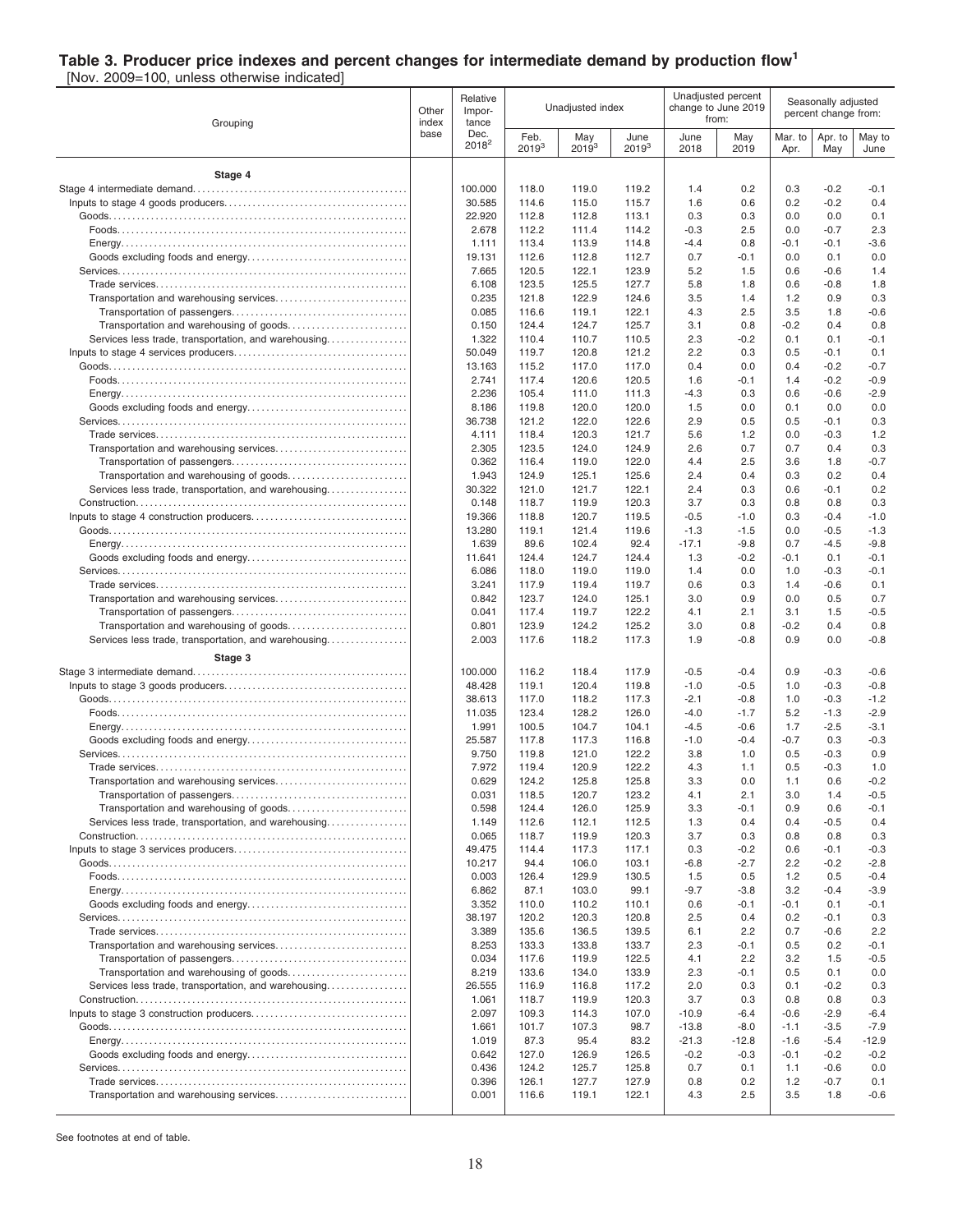# **Table 3. Producer price indexes and percent changes for intermediate demand by production**

**flow<sup>1</sup> — Continued** [Nov. 2009=100, unless otherwise indicated]

| Grouping                                             | Other<br>index | Relative<br>Impor-<br>tance |                    | Unadjusted index  |                    |                   | Unadjusted percent<br>change to June 2019<br>from: | Seasonally adjusted<br>percent change from: |                  |                  |
|------------------------------------------------------|----------------|-----------------------------|--------------------|-------------------|--------------------|-------------------|----------------------------------------------------|---------------------------------------------|------------------|------------------|
|                                                      | base           | Dec.<br>$2018^2$            | Feb.<br>$2019^{3}$ | May<br>$2019^{3}$ | June<br>$2019^{3}$ | June<br>2018      | May<br>2019                                        | Mar. to<br>Apr.                             | Apr. to<br>May   | May to<br>June   |
|                                                      |                | 0.001                       | 116.6              | 119.1             | 122.1              | 4.3               | 2.5                                                | 3.5                                         | 1.8              | $-0.6$           |
| Services less trade, transportation, and warehousing |                | 0.039                       | 107.4              | 107.5             | 107.0              | 0.7               | $-0.5$                                             | 0.3                                         | 0.0              | $-0.5$           |
| Stage 2                                              |                |                             |                    |                   |                    |                   |                                                    |                                             |                  |                  |
|                                                      |                | 100.000                     | 106.6              | 106.6             | 105.2              | $-3.3$            | $-1.3$                                             | 0.5                                         | $-1.1$           | $-1.3$           |
|                                                      |                | 46.121<br>39.658            | 96.5<br>91.8       | 95.0<br>90.0      | 92.6<br>87.2       | $-9.2$<br>$-11.2$ | $-2.5$<br>$-3.1$                                   | 0.6<br>0.6                                  | $-3.1$<br>$-3.7$ | $-2.6$<br>$-3.1$ |
|                                                      |                | 3.574                       | 110.9              | 107.0             | 112.1              | $-3.1$            | 4.8                                                | 0.7                                         | $-3.0$           | 4.3              |
|                                                      |                | 16.893                      | 66.7               | 65.1              | 59.5               | $-21.8$           | $-8.6$                                             | 3.5                                         | $-8.3$           | $-8.6$           |
|                                                      |                | 19.191                      | 116.1              | 114.7             | 114.3              | $-3.5$            | $-0.3$                                             | $-1.5$                                      | $-0.1$           | $-0.3$           |
|                                                      |                | 6.016                       | 120.8              | 121.5             | 121.7              | 2.4               | 0.2                                                | 0.2                                         | 0.4              | 0.1              |
|                                                      |                | 0.423                       | 122.7              | 124.3             | 126.6              | 4.1               | 1.9                                                | 1.0                                         | 0.3              | 1.8              |
|                                                      |                | 3.435                       | 140.7              | 141.5             | 141.9              | 2.6               | 0.3                                                | 0.6                                         | 0.4              | 0.1              |
|                                                      |                | 0.261                       | 117.3              | 119.7             | 122.5              | 4.2               | 2.3                                                | 3.4                                         | 1.6              | $-0.5$           |
| Services less trade, transportation, and warehousing |                | 3.174<br>2.158              | 141.4<br>107.9     | 142.0<br>108.3    | 142.2<br>108.1     | 2.4<br>2.0        | 0.1<br>$-0.2$                                      | 0.3<br>$-0.5$                               | 0.3<br>0.4       | 0.1<br>$-0.1$    |
|                                                      |                | 0.447                       | 118.7              | 119.9             | 120.3              | 3.7               | 0.3                                                | 0.8                                         | 0.8              | 0.3              |
|                                                      |                | 53.879                      | 116.6              | 118.0             | 117.6              | 1.6               | $-0.3$                                             | 0.3                                         | 0.4              | $-0.4$           |
|                                                      |                | 4.617                       | 111.1              | 112.1             | 111.5              | $-0.4$            | $-0.5$                                             | 0.1                                         | $-0.4$           | $-0.5$           |
|                                                      |                | 0.064                       | 91.7               | 88.5              | 100.1              | 8.9               | 13.1                                               | 0.0                                         | 0.1              | 14.0             |
|                                                      |                | 0.398                       | 104.4              | 113.3             | 104.8              | $-13.7$           | $-7.5$                                             | $-0.2$                                      | $-3.6$           | $-7.9$           |
|                                                      |                | 4.155                       | 111.9              | 112.2             | 112.1              | 0.9               | $-0.1$                                             | 0.1                                         | $-0.1$           | 0.0              |
|                                                      |                | 47.840                      | 117.1              | 118.5             | 118.2              | 1.9               | $-0.3$                                             | 0.3                                         | 0.5              | $-0.4$           |
|                                                      |                | 1.074                       | 122.9              | 123.8             | 122.9              | $-1.5$            | $-0.7$                                             | 2.0                                         | $-1.4$           | $-0.7$           |
|                                                      |                | 6.184<br>0.957              | 123.4<br>116.8     | 124.0<br>119.3    | 124.5<br>122.2     | 2.8<br>4.3        | 0.4<br>2.4                                         | 0.8<br>3.5                                  | 0.4<br>1.7       | 0.0<br>$-0.6$    |
|                                                      |                | 5.227                       | 125.1              | 125.4             | 125.4              | 2.6               | 0.0                                                | 0.4                                         | 0.1              | 0.2              |
| Services less trade, transportation, and warehousing |                | 40.582                      | 116.8              | 118.3             | 117.8              | 1.7               | $-0.4$                                             | 0.3                                         | 0.6              | $-0.5$           |
|                                                      |                | 1.422                       | 118.7              | 119.9             | 120.3              | 3.7               | 0.3                                                | 0.8                                         | 0.8              | 0.3              |
| Stage 1                                              |                |                             |                    |                   |                    |                   |                                                    |                                             |                  |                  |
|                                                      |                | 100.000                     | 115.1              | 115.5             | 114.7              | $-2.8$            | $-0.7$                                             | 0.0                                         | $-1.0$           | $-1.0$           |
|                                                      |                | 46.631                      | 110.5              | 109.7             | 108.7              | $-5.7$            | $-0.9$                                             | $-0.2$                                      | $-1.6$           | $-1.2$           |
|                                                      |                | 36.389                      | 107.5              | 106.1             | 104.7              | $-8.0$            | $-1.3$                                             | $-0.6$                                      | $-2.2$           | $-1.5$           |
|                                                      |                | 2.636                       | 109.2              | 107.8             | 115.4              | 0.7               | 7.1                                                | 0.9                                         | $-1.5$           | 7.1              |
|                                                      |                | 6.512                       | 98.8               | 101.9             | 96.0               | $-13.3$           | $-5.8$                                             | 0.9                                         | $-3.3$           | $-7.0$           |
|                                                      |                | 27.241                      | 111.2              | 108.6             | 107.4              | $-7.6$            | $-1.1$                                             | $-1.1$                                      | $-2.0$           | $-1.1$           |
|                                                      |                | 10.236                      | 120.0              | 121.6             | 122.3              | 2.5<br>2.2        | 0.6                                                | 0.8                                         | 0.5              | 0.3              |
|                                                      |                | 7.392<br>1.264              | 122.9<br>124.7     | 124.6<br>125.7    | 125.5<br>126.7     | 3.6               | 0.7<br>0.8                                         | 1.1<br>0.6                                  | 0.0<br>0.6       | 0.6<br>0.3       |
|                                                      |                | 0.219                       | 116.5              | 119.1             | 122.1              | 4.3               | 2.5                                                | 3.6                                         | 1.8              | $-0.6$           |
|                                                      |                | 1.045                       | 126.0              | 126.5             | 127.2              | 3.5               | 0.6                                                | 0.0                                         | 0.3              | 0.6              |
| Services less trade, transportation, and warehousing |                | 1.580                       | 104.4              | 106.3             | 105.3              | 3.0               | $-0.9$                                             | 0.1                                         | 2.5              | $-0.9$           |
|                                                      |                | 0.006                       | 118.7              | 119.9             | 120.3              | 3.7               | 0.3                                                | 0.8                                         | 0.8              | 0.3              |
|                                                      |                | 46.501                      | 119.2              | 120.7             | 120.1              | $-0.2$            | $-0.5$                                             | 0.1                                         | $-0.6$           | $-1.0$           |
|                                                      |                | 15.044                      | 108.7              | 112.3             | 108.5              | $-6.8$            | $-3.4$                                             | $-0.4$                                      | $-1.7$           | $-4.1$           |
|                                                      |                | 0.096                       | 97.3               | 91.2              | 90.3               | $-21.8$           | $-1.0$                                             | $-0.6$                                      | $-4.7$           | $-1.0$           |
|                                                      |                | 7.682<br>7.266              | 102.9<br>117.6     | 109.7<br>117.8    | 102.5<br>117.7     | $-13.3$<br>0.9    | $-6.6$<br>$-0.1$                                   | -0.7<br>0.0                                 | -3.3<br>0.1      | $-7.9$<br>$-0.1$ |
|                                                      |                | 31.453                      | 124.3              | 124.6             | 125.8              | 3.1               | 1.0                                                | 0.4                                         | $-0.1$           | 0.5              |
|                                                      |                | 4.290                       | 122.0              | 123.1             | 125.3              | 5.7               | 1.8                                                | 0.4                                         | $-0.4$           | 1.7              |
|                                                      |                | 2.481                       | 126.4              | 128.3             | 130.2              | 2.9               | 1.5                                                | 2.6                                         | 1.0              | $-0.5$           |
|                                                      |                | 1.557                       | 116.5              | 119.0             | 122.0              | 4.3               | 2.5                                                | 3.5                                         | 1.8              | $-0.6$           |
|                                                      |                | 0.924                       | 132.4              | 132.8             | 132.6              | 0.8               | $-0.2$                                             | 0.8                                         | $-0.2$           | $-0.2$           |
| Services less trade, transportation, and warehousing |                | 24.682                      | 124.6              | 124.6             | 125.5              | 2.7               | 0.7                                                | 0.2                                         | $-0.1$           | 0.3              |
|                                                      |                | 0.004                       | 118.7              | 119.9             | 120.3              | 3.7               | 0.3                                                | 0.8                                         | 0.8              | 0.3              |
|                                                      |                | 6.869<br>4.574              | 119.6<br>118.6     | 121.6<br>120.8    | 120.8<br>119.9     | 0.3<br>0.2        | $-0.7$<br>$-0.7$                                   | 0.7<br>0.3                                  | $-0.4$<br>$-0.3$ | $-0.6$<br>$-0.7$ |
|                                                      |                | 0.468                       | 88.2               | 103.5             | 97.2               | $-11.9$           | $-6.1$                                             | 3.0                                         | $-3.9$           | $-6.4$           |
|                                                      |                | 4.106                       | 124.3              | 124.5             | 124.4              | 1.8               | $-0.1$                                             | $-0.1$                                      | 0.2              | 0.0              |
|                                                      |                | 2.295                       | 121.5              | 122.8             | 122.4              | 0.8               | $-0.3$                                             | 1.2                                         | -0.6             | $-0.4$           |
|                                                      |                | 1.668                       | 122.4              | 124.0             | 123.7              | 0.2               | $-0.2$                                             | 1.4                                         | $-0.9$           | $-0.2$           |
|                                                      |                | 0.090                       | 112.5              | 114.0             | 114.7              | 4.5               | 0.6                                                | $1.2$                                       | 0.6              | $-0.2$           |
|                                                      |                | 0.023                       | 116.6              | 119.1             | 122.1              | 4.3               | 2.5                                                | 3.5                                         | 1.8              | $-0.6$           |
|                                                      |                | 0.067                       | 112.3              | 113.6             | 113.5              | 4.5               | -0.1                                               | 0.4                                         | 0.3              | -0.1             |
| Services less trade, transportation, and warehousing |                | 0.537                       | 118.0              | 118.6             | 117.5              | 1.8               | $-0.9$                                             | 0.9                                         | 0.1              | $-0.9$           |
| <b>Special groupings</b>                             |                |                             |                    |                   |                    |                   |                                                    |                                             |                  |                  |
|                                                      |                | 49.363                      | 112.3              | 113.4             | 113.1              | -0.1              | $-0.3$                                             | 0.1                                         | $-0.2$           | $-0.5$           |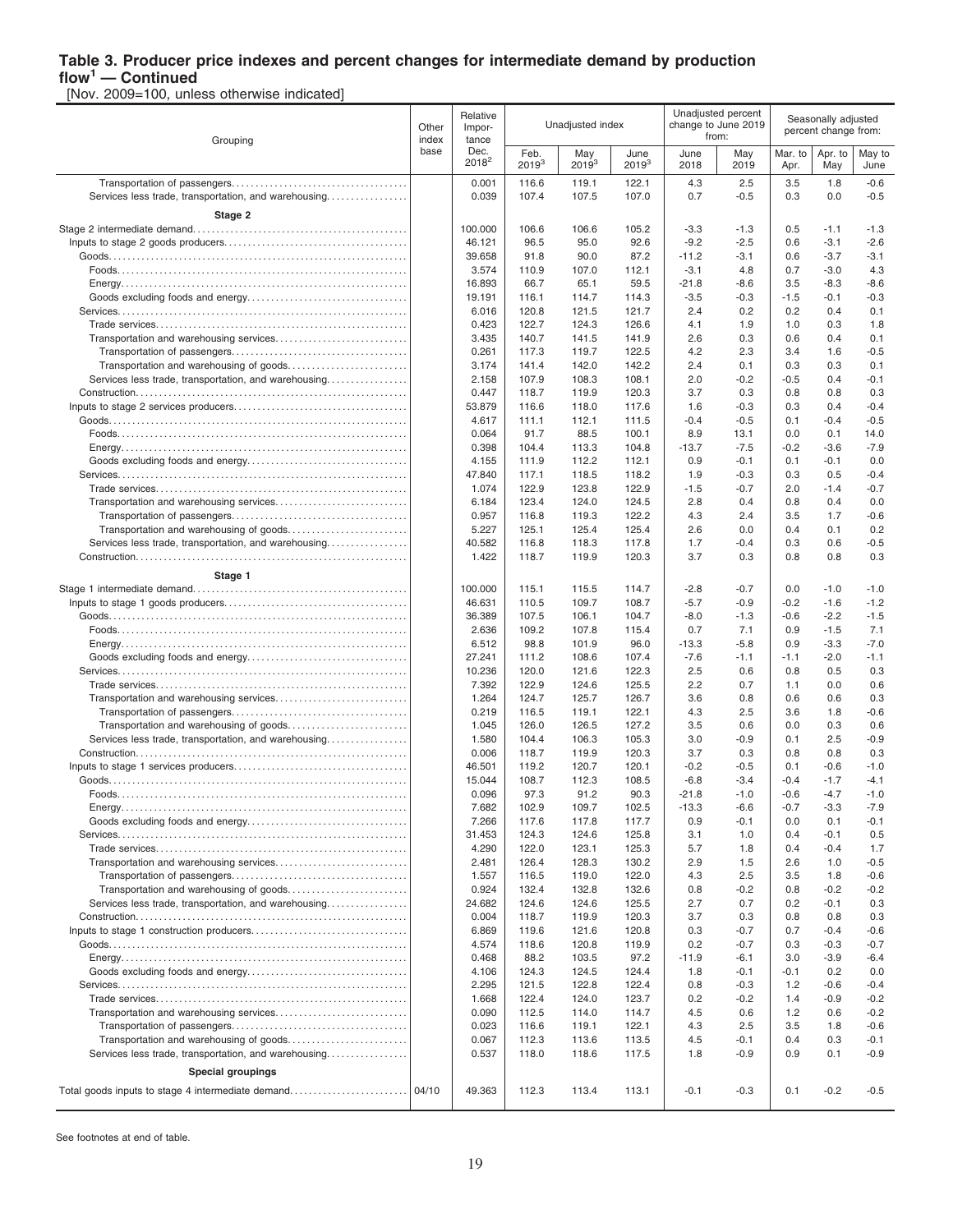#### **Table 3. Producer price indexes and percent changes for intermediate demand by production flow<sup>1</sup> — Continued**

[Nov. 2009=100, unless otherwise indicated]

| Grouping                                                                 |       | Relative<br>Impor-<br>tance |                    | Unadjusted index  |                  |              | Unadjusted percent<br>change to June 2019<br>from: | Seasonally adjusted<br>percent change from: |                |                |
|--------------------------------------------------------------------------|-------|-----------------------------|--------------------|-------------------|------------------|--------------|----------------------------------------------------|---------------------------------------------|----------------|----------------|
|                                                                          | base  | Dec.<br>$2018^2$            | Feb.<br>$2019^{3}$ | May<br>$2019^{3}$ | June<br>$2019^3$ | June<br>2018 | May<br>2019                                        | Mar. to<br>Apr.                             | Apr. to<br>May | May to<br>June |
| Total services inputs to stage 4 intermediate demand                     | 04/10 | 50.489                      | 120.1              | 121.1             | 121.7            | 3.0          | 0.5                                                | 0.5                                         | $-0.1$         | 0.4            |
| Total construction inputs to stage 4 intermediate demand                 | 04/10 | 0.148                       | 117.8              | 118.9             | 119.3            | 3.7          | 0.3                                                | 0.8                                         | 0.8            | 0.3            |
| Total foods inputs to stage 4 intermediate demand                        | 04/10 | 5.419                       | 111.8              | 113.0             | 114.3            | 0.6          | 1.2                                                | 0.7                                         | $-0.4$         | 0.5            |
| Total energy goods inputs to stage 4 intermediate demand                 | 04/10 | 4.986                       | 95.7               | 102.4             | 99.3             | $-8.8$       | $-3.0$                                             | 0.5                                         | $-1.8$         | $-5.4$         |
| Total goods less foods and energy inputs to stage 4 intermediate demand  | 04/10 | 38.958                      | 115.7              | 115.9             | 115.8            | 1.0          | $-0.1$                                             | 0.0                                         | 0.1            | $-0.1$         |
| Total goods inputs to stage 3 intermediate demand                        | 04/10 | 50.491                      | 105.4              | 109.1             | 107.5            | $-3.6$       | $-1.5$                                             | 1.3                                         | $-0.5$         | $-1.8$         |
| Total services inputs to stage 3 intermediate demand                     | 04/10 | 48.383                      | 118.8              | 119.1             | 119.7            | 2.7          | 0.5                                                | 0.3                                         | $-0.2$         | 0.4            |
| Total construction inputs to stage 3 intermediate demand                 | 04/10 | 1.126                       | 117.8              | 118.9             | 119.3            | 3.7          | 0.3                                                | 0.8                                         | 0.8            | 0.3            |
| Total foods inputs to stage 3 intermediate demand                        | 04/10 | 11.038                      | 109.9              | 114.2             | 112.2            | $-3.9$       | $-1.8$                                             | 5.2                                         | $-1.3$         | $-2.9$         |
| Total energy goods inputs to stage 3 intermediate demand                 | 04/10 | 9.872                       | 86.0               | 98.5              | 94.5             | $-9.9$       | $-4.1$                                             | 2.4                                         | $-1.3$         | $-4.7$         |
| Total goods less foods and energy inputs to stage 3 intermediate demand  | 04/10 | 29.581                      | 111.8              | 111.4             | 111.0            | $-0.8$       | $-0.4$                                             | $-0.6$                                      | 0.3            | $-0.3$         |
| Total goods inputs to stage 2 intermediate demand                        | 04/10 | 44.275                      | 89.3               | 87.9              | 85.4             | $-10.0$      | $-2.8$                                             | 0.7                                         | $-3.4$         | $-2.7$         |
| Total services inputs to stage 2 intermediate demand                     | 04/10 | 53.856                      | 118.3              | 119.6             | 119.3            | 1.9          | $-0.3$                                             | 0.3                                         | 0.5            | $-0.3$         |
| Total construction inputs to stage 2 intermediate demand                 | 04/10 | 1.869                       | 117.8              | 118.9             | 119.3            | 3.7          | 0.3                                                | 0.8                                         | 0.8            | 0.3            |
| Total foods inputs to stage 2 intermediate demand                        | 04/10 | 3.638                       | 111.4              | 107.5             | 112.7            | $-2.9$       | 4.8                                                | 0.6                                         | $-2.9$         | 4.5            |
| Total energy goods inputs to stage 2 intermediate demand                 | 04/10 | 17.291                      | 65.7               | 64.2              | 58.7             | $-21.6$      | $-8.6$                                             | 3.4                                         | $-8.3$         | $-8.4$         |
| Total goods less foods and energy inputs to stage 2 intermediate demand  | 04/10 | 23.346                      | 108.7              | 107.7             | 107.3            | $-2.8$       | $-0.4$                                             | $-1.2$                                      | $-0.1$         | $-0.3$         |
| Total goods inputs to stage 1 intermediate demand                        | 04/10 | 56.007                      | 97.6               | 97.8              | 96.0             | $-7.0$       | $-1.8$                                             | $-0.4$                                      | $-1.9$         | $-2.2$         |
| Total services inputs to stage 1 intermediate demand                     | 04/10 | 43.984                      | 122.2              | 122.8             | 123.8            | 2.8          | 0.8                                                | 0.6                                         | 0.0            | 0.4            |
| Total construction inputs to stage 1 intermediate demand                 | 04/10 | 0.010                       | 117.8              | 118.9             | 119.3            | 3.7          | 0.3                                                | 0.8                                         | 0.8            | 0.3            |
| Total foods inputs to stage 1 intermediate demand                        | 04/10 | 2.732                       | 102.7              | 101.2             | 108.1            | $-0.1$       | 6.8                                                | 0.8                                         | $-1.6$         | 6.8            |
| Total energy goods inputs to stage 1 intermediate demand                 | 04/10 | 14.662                      | 96.3               | 101.6             | 95.3             | $-13.2$      | $-6.2$                                             | 0.1                                         | $-3.3$         | $-7.5$         |
| Total goods less foods and energy inputs to stage 1 intermediate demand. | 04/10 | 38.613                      | 96.2               | 94.7              | 94.0             | $-5.0$       | $-0.7$                                             | $-0.7$                                      | $-1.4$         | $-0.7$         |
|                                                                          |       |                             |                    |                   |                  |              |                                                    |                                             |                |                |

<sup>1</sup> Further information about the Final Demand-Intermediate Demand Aggregation system is available online at https://www.bls.gov/ppi/fdidaggregation.htm

<sup>2</sup> Comprehensive relative importance figures are initially computed after the publication of December indexes and are recalculated after final December indexes are available. Individual<br>items and subtotals may not add exa

publication. ″-″ Data not available.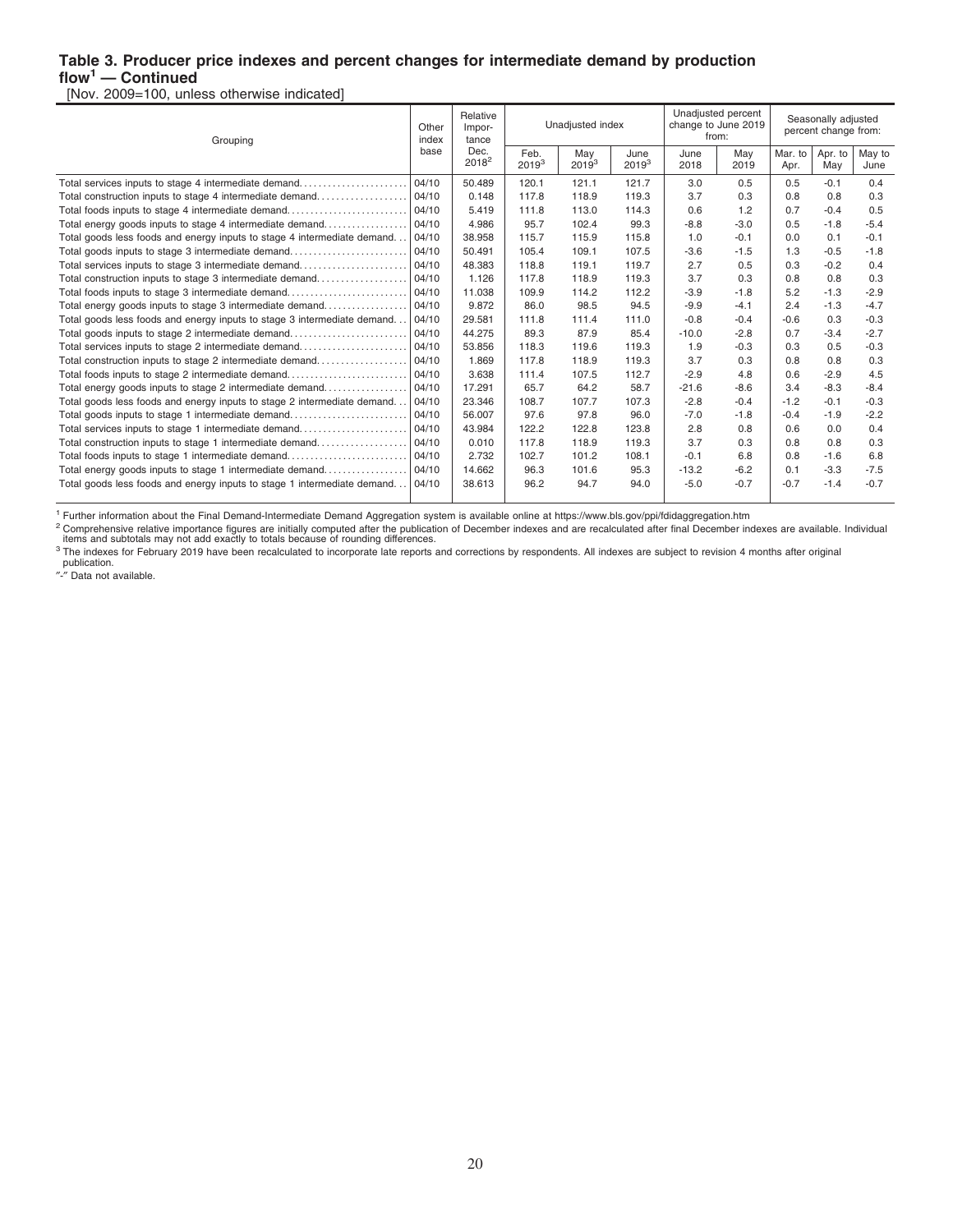# **Table 4. Producer price indexes and percent changes for selected commodity groupings by final demand**

**category<sup>1</sup>** [1982=100, unless otherwise indicated]

| Grouping                                                              | Commodity<br>code     | Other<br>index | Unadjusted index |                 |                  |               | Unadjusted percent<br>change to June<br>2019 from: | Seasonally adjusted<br>percent change from: |                  |                |  |
|-----------------------------------------------------------------------|-----------------------|----------------|------------------|-----------------|------------------|---------------|----------------------------------------------------|---------------------------------------------|------------------|----------------|--|
|                                                                       |                       | base           | Feb.<br>$2019^2$ | May<br>$2019^2$ | June<br>$2019^2$ | June<br>2018  | May<br>2019                                        | Mar. to<br>Apr.                             | Apr. to<br>May   | May to<br>June |  |
|                                                                       |                       | 11/09          | 117.1            | 118.3           | 118.6            | 1.7           | 0.3                                                | 0.2                                         | 0.1              | 0.1            |  |
|                                                                       |                       | 11/09          | 114.3            | 116.2           | 116.0            | 0.0           | $-0.2$                                             | 0.3                                         | $-0.2$           | $-0.4$         |  |
|                                                                       |                       | 11/09          | 117.4            | 118.3           | 119.5            | 2.2           | 1.0                                                | $-0.2$                                      | $-0.3$           | 0.6            |  |
|                                                                       |                       |                | 145.2            | 124.4           | 139.3            | $-6.0$        | 12.0                                               | $-5.8$                                      | $-6.8$           | 13.7           |  |
|                                                                       | $ 01-13$              |                | 219.0            | 236.2           | 245.9            | 32.3          | 4.1                                                | $-11.6$                                     | 3.6              | 4.1            |  |
|                                                                       | $ 01-2 $              |                | 148.7            | 142.8           | 165.3            | 9.5           | 15.8                                               | 0.0                                         | 0.1              | 16.8           |  |
|                                                                       | 01-71-07              | 12/91          | 136.3            | 74.8            | 93.3             | $-23.8$       | 24.7                                               | $-16.1$                                     | $-28.3$          | 24.7           |  |
|                                                                       | 01-83-01              |                | 162.7            | 148.9           | 155.4            | $-10.7$       | 4.4                                                | 1.9                                         | $-7.6$           | 3.1            |  |
|                                                                       | $02 - 11$             |                | 291.2            | 291.4           | 292.4            | 2.2           | 0.3                                                | $-0.3$                                      | 0.1              | 0.3            |  |
|                                                                       | $02 - 13$<br>02-14-02 |                | 204.6            | 203.7           | 204.1            | $-1.1$        | 0.2                                                | 0.4                                         | $-0.3$           | 0.2            |  |
|                                                                       | 02-21-01              | 06/85          | 201.1<br>205.8   | 204.3<br>219.4  | 204.3<br>214.4   | 1.4<br>$-2.6$ | 0.0<br>$-2.3$                                      | 1.4<br>1.2                                  | $-0.9$<br>$-2.9$ | 0.9<br>$-4.4$  |  |
|                                                                       | $02 - 21 - 04$        |                | 133.2            | 138.6           | 138.7            | $-0.1$        | 0.1                                                | 7.6                                         | 2.7              | $-2.3$         |  |
|                                                                       | 02-22-03              |                | 163.1            | 165.6           | 169.3            | 4.6           | 2.2                                                | 3.5                                         | -4.5             | 1.2            |  |
|                                                                       | 02-22-06              |                | 138.5            | 144.9           | 148.9            | 5.9           | 2.8                                                | $-0.3$                                      | 3.7              | 1.7            |  |
|                                                                       | 02-23                 |                | 353.9            | 339.5           | 335.4            | 3.4           | $-1.2$                                             | $-4.5$                                      | 0.1              | 2.6            |  |
|                                                                       | $02-3$                |                | 194.4            | 199.5           | 200.8            | 3.6           | 0.7                                                | 1.0                                         | 0.5              | 0.0            |  |
|                                                                       | $02 - 4$              |                | 208.9            | 209.3           | 209.2            | 0.5           | 0.0                                                | 0.1                                         | 0.0              | 0.0            |  |
|                                                                       | 02-55                 |                | 280.7            | 281.6           | 281.5            | 1.1           | 0.0                                                | 0.2                                         | 0.0              | 0.0            |  |
|                                                                       | $02 - 62$             |                | 210.3            | 215.7           | 214.3            | 5.5           | $-0.6$                                             | $-0.3$                                      | 0.4              | $-0.6$         |  |
|                                                                       | 02-63-01              |                | 194.5            | 194.0           | 193.9            | $-0.2$        | $-0.1$                                             | $-0.4$                                      | 0.0              | $-0.1$         |  |
|                                                                       | 02-78                 |                | 240.9            | 238.7           | 237.9            | $-4.7$        | $-0.3$                                             | $-0.4$                                      | -0.1             | $-0.3$         |  |
|                                                                       | $02 - 85$             |                | 182.5            | 186.7           | 186.7            | 0.2           | 0.0                                                | $-1.3$                                      | 1.2              | 0.0            |  |
|                                                                       |                       | 11/09          | 99.5             | 109.4           | 107.1            | $-7.1$        | $-2.1$                                             | 1.8                                         | $-1.0$           | $-3.1$         |  |
|                                                                       | 05-32<br>05-41        |                | 154.8            | 112.8           | 87.8             | $-56.8$       | $-22.2$                                            | $-10.7$                                     | $-7.6$           | $-22.2$        |  |
|                                                                       | 05-51                 | 12/90<br>12/90 | 177.9<br>203.7   | 179.8<br>198.7  | 185.6<br>198.2   | 0.7<br>2.4    | 3.2<br>$-0.3$                                      | 0.4<br>$-0.5$                               | $-0.1$<br>$-0.2$ | 0.4<br>$-0.9$  |  |
|                                                                       | $05 - 71$             |                | 153.2            | 207.8           | 195.5            | $-12.1$       | $-5.9$                                             | 5.9                                         | $-1.7$           | $-5.0$         |  |
|                                                                       | 05-73-02              |                | 180.3            | 202.1           | 195.7            | $-9.3$        | $-3.2$                                             | 2.2                                         | $-0.2$           | $-5.0$         |  |
|                                                                       | 05-73-03              |                | 218.3            | 235.5           | 204.4            | $-21.8$       | $-13.2$                                            | $-2.1$                                      | $-5.7$           | $-13.3$        |  |
|                                                                       |                       | 11/09          | 117.7            | 117.6           | 117.6            | 1.4           | 0.0                                                | 0.0                                         | 0.0              | 0.0            |  |
|                                                                       | $02 - 61$             |                | 200.1            | 199.3           | 200.1            | 0.0           | 0.4                                                | 0.0                                         | $-0.4$           | 0.4            |  |
|                                                                       | 02-94-02              |                | 270.1            | 271.0           | 271.1            | 3.5           | 0.0                                                | 0.1                                         | 0.2              | 0.0            |  |
|                                                                       | 03-81-06              | 12/03          | 106.8            | 106.9           | 107.0            | $-1.6$        | 0.1                                                | $-0.1$                                      | 0.1              | 0.1            |  |
|                                                                       | 03-81-07              | 12/03          | 116.4            | 117.7           | 117.7            | 1.9           | 0.0                                                | 0.6                                         | 0.5              | 0.0            |  |
|                                                                       | 03-82                 |                | 169.5            | 169.7           | 169.9            | 1.5           | 0.1                                                | $-0.1$                                      | 0.2              | 0.1            |  |
|                                                                       | $04-3$                |                | 206.4            | 209.8           | 209.4            | 3.0           | $-0.2$                                             | 2.2                                         | 0.2              | $-0.2$         |  |
|                                                                       | $06-1$                |                | 257.4            | 257.4           | 259.3            | $-4.8$        | 0.7                                                | $-1.0$                                      | 0.5              | 0.6            |  |
|                                                                       | 06-38                 | 06/01          | 267.9            | 268.3           | 268.2            | 4.0           | 0.0                                                | 0.6                                         | 0.1              | $-0.5$         |  |
|                                                                       | 06-71                 |                | 181.4            | 181.8           | 182.3            | 0.4           | 0.3                                                | 0.2                                         | 0.1              | 0.3            |  |
|                                                                       | 06-72<br>06-75        | 06/83          | 197.5<br>166.7   | 198.3<br>166.1  | 198.4<br>166.7   | 2.6<br>0.9    | 0.1<br>0.4                                         | 0.3<br>0.0                                  | 0.1<br>0.0       | 0.1<br>0.4     |  |
|                                                                       | 07-12-01              |                | 148.7            | 148.3           | 147.8            | 1.2           | $-0.3$                                             | $-0.5$                                      | $-0.3$           | $-0.3$         |  |
| Consumer, institutional, and commercial products, n.e.c. <sup>3</sup> | $07 - 2B$             | 12/06          | 139.5            | 138.4           | 138.2            | 1.0           | $-0.1$                                             | $-0.3$                                      | 0.1              | $-0.1$         |  |
|                                                                       | 09-15-01              |                | 182.2            | 182.6           | 182.8            | 2.3           | 0.1                                                | 0.1                                         | 0.2              | 0.1            |  |
|                                                                       |                       |                | 468.9            | 434.7           | 396.1            | $-27.8$       | $-8.9$                                             | $-3.1$                                      | $-8.3$           | $-8.9$         |  |
|                                                                       |                       |                | 236.3            | 236.3           | 237.2            | 3.9           | 0.4                                                | 0.1                                         | $-0.3$           | 0.4            |  |
|                                                                       | $11-2$                |                | 231.6            | 232.1           | 232.4            | 5.8           | 0.1                                                | 0.3                                         | 0.1              | 0.3            |  |
|                                                                       | 11-37                 |                | 204.1            | 204.0           | 204.2            | 1.5           | 0.1                                                | 0.0                                         | 0.0              | 0.1            |  |
|                                                                       | 11-38                 |                | 236.6            | 236.7           | 236.8            | 4.0           | 0.0                                                | 0.2                                         | -0.2             | 0.1            |  |
| Tools, dies, jigs, fixtures, and industrial molds <sup>3</sup>        | 11-39                 |                | 157.0            | 156.8           | 156.9            | 2.5           | 0.1                                                | 0.4                                         | 0.1              | 0.1            |  |
|                                                                       | $ 11 - 41$            |                | 264.5            | 266.6           | 266.5            | 3.1           | 0.0                                                | 0.6                                         | 0.2              | 0.1            |  |
|                                                                       | $ 11 - 44$            |                | 224.8            | 225.0           | 225.4            | 3.3           | 0.2                                                | 0.1                                         | 0.0              | 0.3            |  |
| Electronic computers and computer equipment <sup>3</sup>              | $11-5$                | 12/98          | 27.0             | 26.2            | 26.0             | $-5.5$        | -0.8                                               | 0.8                                         | -2.2             | $-0.8$         |  |
|                                                                       | $11 - 62$             | 06/82          | 172.0<br>226.8   | 172.2<br>228.8  | 172.2<br>228.7   | 0.3<br>2.9    | 0.0<br>0.0                                         | 0.1<br>0.0                                  | 0.0<br>2.0       | 0.0<br>0.0     |  |
|                                                                       | $11 - 65$             |                | 164.3            | 165.2           | 164.1            | 0.0           | $-0.7$                                             | 0.6                                         | 0.6              | $-0.7$         |  |
|                                                                       |                       |                | 229.8            | 231.6           | 230.9            | 2.4           | $-0.3$                                             | $-1.3$                                      | 0.5              | $-0.3$         |  |
|                                                                       | $11 - 76$             | 12/85          | 115.9            | 116.4           | 116.7            | 4.0           | 0.3                                                | 1.6                                         | 0.1              | 0.3            |  |
|                                                                       |                       |                | 65.0             | 65.1            | 65.5             | $-0.8$        | 0.6                                                | 0.2                                         | 0.0              | 0.6            |  |
|                                                                       | $11 - 79 - 05$        |                | 86.6             | 86.6            | 86.6             | 0.7           | 0.0                                                | 0.0                                         | 0.0              | 0.0            |  |
|                                                                       | 11-91                 |                | 220.1            | 220.1           | 220.3            | 1.9           | 0.1                                                | $-0.2$                                      | 0.0              | 0.1            |  |
|                                                                       | 11-92                 |                | 294.7            | 294.5           | 294.5            | 7.6           | 0.0                                                | 0.8                                         | 0.3              | 0.2            |  |
| Office and store machines and equipment <sup>3</sup>                  | 11-93                 |                | 119.7            | 122.7           | 108.3            | $-10.3$       | $-11.7$                                            | 0.1                                         | 2.5              | $-11.7$        |  |
|                                                                       | $ 12-1 $              |                | 218.8            | 219.5           | 219.4            | 2.2           | 0.0                                                | 0.2                                         | 0.4              | 0.0            |  |
|                                                                       | $12 - 2$              |                | 231.2            | 231.1           | 234.0            | 3.4           | 1.3                                                | $-0.2$                                      | 0.3              | 1.3            |  |
|                                                                       |                       |                | 199.5            | 197.9           | 197.3            | 0.9           | $-0.3$                                             | $-0.6$                                      | $-0.5$           | $-0.3$         |  |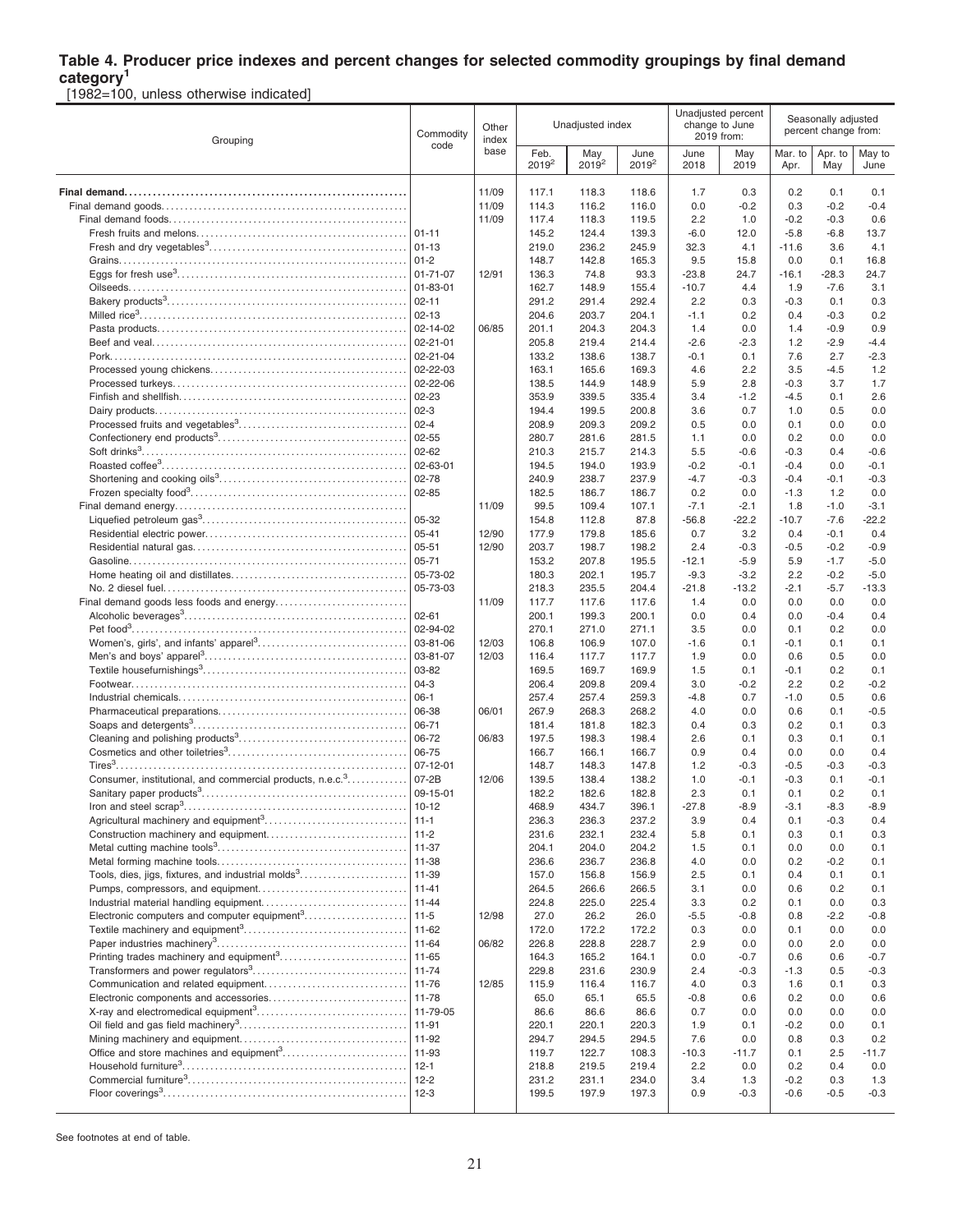#### **Table 4. Producer price indexes and percent changes for selected commodity groupings by final demand category<sup>1</sup> — Continued**

[1982=100, unless otherwise indicated]

| Commodity<br>Grouping                                                     |                      | Other<br>index |                                 | Unadjusted index |                  |                                                      | Unadjusted percent<br>change to June<br>2019 from: | Seasonally adjusted<br>percent change from:          |                                                      |                |
|---------------------------------------------------------------------------|----------------------|----------------|---------------------------------|------------------|------------------|------------------------------------------------------|----------------------------------------------------|------------------------------------------------------|------------------------------------------------------|----------------|
|                                                                           | code                 | base           | Feb.<br>$2019^2$                | May<br>$2019^2$  | June<br>$2019^2$ | June<br>2018                                         | May<br>2019                                        | Mar. to<br>Apr.                                      | Apr. to<br>May                                       | May to<br>June |
|                                                                           | $12 - 4$             |                | 123.2                           | 124.4            | 124.3            | 4.2                                                  | $-0.1$                                             | $-0.6$                                               | 0.6                                                  | $-0.1$         |
|                                                                           | $12 - 5$             |                | 51.6                            | 51.9             | 51.7             | 0.8                                                  | $-0.4$                                             | 0.0                                                  | 0.6                                                  | $-0.4$         |
|                                                                           | 12-66                |                | 149.3                           | 149.6            | 149.8            | 2.3                                                  | 0.1                                                | 0.1                                                  | 0.3                                                  | 0.1            |
|                                                                           | 14-11-01             |                | 135.0                           | 134.8            | 134.8            | 0.7                                                  | 0.0                                                | 0.3                                                  | $-0.1$                                               | 0.0            |
|                                                                           | 14-11-05             |                | 179.7                           | 177.0            | 176.7            | $-0.2$                                               | $-0.2$                                             | $-0.1$                                               | 0.4                                                  | 0.0            |
|                                                                           | 14-11-06             |                | 231.9                           | 231.9            | 231.9            | 1.2                                                  | 0.0                                                | $-0.1$                                               | 0.0                                                  | 0.4            |
|                                                                           | $14-12$              |                | 127.1                           | 127.6            | 127.7            | 0.6                                                  | 0.1                                                | 0.3                                                  | 0.0                                                  | 0.1            |
|                                                                           | $14 - 14$            |                | 222.6                           | 224.4            | 224.4            | 6.7                                                  | 0.0                                                | 0.6                                                  | 0.2                                                  | 0.0            |
|                                                                           | 14-16                | 06/84          | 214.2                           | 214.4            | 214.4            | 1.3                                                  | 0.0                                                | $-0.3$                                               | $-0.3$                                               | 0.1            |
|                                                                           | $14 - 21$            |                | 305.7                           | 306.8            | 307.4            | 2.2                                                  | 0.2                                                | 0.2                                                  | 0.1                                                  | 0.2            |
|                                                                           | 14-31<br>$14 - 4$    | 12/85          | 225.3<br>203.1                  | 226.2<br>207.5   | 227.4<br>206.5   | 1.4<br>2.2                                           | 0.5<br>$-0.5$                                      | 0.0<br>0.0                                           | 0.4<br>0.0                                           | 0.5<br>-0.5    |
|                                                                           | $15 - 11$            |                | 158.1                           | 158.2            | 158.1            | 0.3                                                  | $-0.1$                                             | 0.0                                                  | 0.1                                                  | $-0.1$         |
|                                                                           | $15 - 12$            |                | 140.5                           | 149.0            | 149.1            | 8.0                                                  | 0.1                                                | 0.1                                                  | 5.8                                                  | 0.1            |
|                                                                           | $15 - 21$            |                | 1,079.8                         | 1,114.4          | 1,116.3          | 7.0                                                  | 0.2                                                | 0.0                                                  | 0.0                                                  | 0.2            |
|                                                                           | $15 - 5$             |                | 297.9                           | 299.4            | 299.4            | 0.5                                                  | 0.0                                                | 0.1                                                  | 0.4                                                  | 0.0            |
|                                                                           | $15-6$               |                | 182.5                           | 182.1            | 182.5            | 1.1                                                  | 0.2                                                | 0.2                                                  | 0.1                                                  | 0.2            |
|                                                                           | 15-94-02             |                | 229.3                           | 229.9            | 230.1            | 1.1                                                  | 0.1                                                | 0.6                                                  | $-0.5$                                               | 0.1            |
|                                                                           | 15-94-04             |                | 191.0                           | 193.0            | 197.4            | 5.2                                                  | 2.3                                                | 1.3                                                  | $-0.4$                                               | 2.3            |
|                                                                           |                      | 11/09          | 118.1                           | 118.9            | 119.5            | 2.5                                                  | 0.5                                                | 0.1                                                  | 0.3                                                  | 0.4            |
|                                                                           |                      | 11/09          | 118.6                           | 119.1            | 120.5            | 2.8                                                  | 1.2                                                | $-0.5$                                               | $-0.5$                                               | 1.3            |
| Machinery and equipment parts and supplies wholesaling <sup>3</sup>       | 57-11-02             | 03/09          | 123.4                           | 126.1            | 129.3            | 7.5                                                  | 2.5                                                | 0.9                                                  | $-1.2$                                               | 2.5            |
|                                                                           | 57-11-03<br>57-11-04 | 05/19<br>05/19 | $\overline{\phantom{a}}$<br>$-$ | 100.0            | 100.0<br>100.1   | $\overline{\phantom{0}}$<br>$\overline{\phantom{0}}$ | 0.0<br>0.1                                         | $\overline{\phantom{a}}$<br>$\overline{\phantom{0}}$ | $\overline{\phantom{a}}$<br>$\overline{\phantom{a}}$ | 0.0<br>0.1     |
| Professional and commercial equipment wholesaling <sup>3</sup>            | $57-2$               | 03/09          | 91.6                            | 100.0<br>97.3    | 101.3            | 7.1                                                  | 4.1                                                | 1.6                                                  | 4.2                                                  | 4.1            |
| Chemicals and allied products wholesaling <sup>3</sup>                    | $57-5$               | 03/09          | 107.2                           | 111.0            | 111.4            | 4.4                                                  | 0.4                                                | $-0.2$                                               | 0.5                                                  | 0.4            |
| Paper and plastics products wholesaling <sup>3</sup>                      | 57-6                 | 03/09          | 135.5                           | 135.8            | 137.5            | 6.0                                                  | 1.3                                                | $-2.2$                                               | 0.1                                                  | 1.3            |
|                                                                           | $57 - 7$             | 03/09          | 118.7                           | 122.1            | 123.6            | 1.2                                                  | 1.2                                                | $-1.1$                                               | 0.0                                                  | 1.2            |
|                                                                           | $57-8$               | 06/09          | 115.1                           | 114.1            | 114.9            | 6.8                                                  | 0.7                                                | $-0.4$                                               | $-0.9$                                               | 0.7            |
|                                                                           | $58-1$               | 03/09          | 135.3                           | 134.2            | 134.8            | 1.8                                                  | 0.4                                                | $-3.1$                                               | 0.2                                                  | 1.1            |
|                                                                           | 58-2                 | 03/09          | 121.7                           | 118.3            | 123.0            | 2.8                                                  | 4.0                                                | $-3.1$                                               | $-1.7$                                               | 4.0            |
| Apparel, jewelry, footwear, and accessories retailing                     | 58-3                 | 06/09          | 112.5                           | 110.0            | 110.2            | $-0.6$                                               | 0.2                                                | $-2.6$                                               | $-4.5$                                               | 1.4            |
| Computer hardware, software, and supplies retailing <sup>3</sup>          | 58-4                 | 03/09          | 98.2                            | 94.7             | 96.8             | 3.1                                                  | 2.2                                                | 0.2                                                  | $-4.2$                                               | 2.2            |
| TV, video, and photographic equipment and supplies retailing <sup>3</sup> | 58-5                 | 03/09          | 57.5                            | 54.6             | 54.8             | $-14.9$                                              | 0.4                                                | 1.1                                                  | $-4.5$                                               | 0.4            |
| Automotive parts, including tires, retailing <sup>3</sup>                 | 58-61-01<br>58-61-02 | 03/09<br>03/09 | 75.2<br>114.3                   | 78.2<br>112.2    | 80.4<br>111.4    | $-1.1$<br>1.2                                        | 2.8<br>$-0.7$                                      | $-4.0$<br>$-0.7$                                     | 7.1<br>$-1.0$                                        | 3.1<br>$-0.7$  |
|                                                                           | 58-8                 | 03/09          | 106.8                           | 105.5            | 105.7            | 2.1                                                  | 0.2                                                | 0.0                                                  | $-1.3$                                               | 0.2            |
| Sporting goods, including boats, retailing <sup>3</sup>                   | 58-9                 | 03/09          | 111.3                           | 111.7            | 113.7            | 1.9                                                  | 1.8                                                | 2.8                                                  | $-3.4$                                               | 1.8            |
| Lawn, garden, and farm equipment and supplies retailing <sup>3</sup>      | 58-A                 | 03/09          | 107.1                           | 105.5            | 106.5            | 1.3                                                  | 0.9                                                | 2.6                                                  | $-3.3$                                               | 0.9            |
|                                                                           | 58-B                 | 03/09          | 104.7                           | 103.8            | 104.1            | 1.7                                                  | 0.3                                                | $-0.1$                                               | $-0.5$                                               | 0.3            |
|                                                                           | 58-C                 | 03/09          | 99.9                            | 100.6            | 99.2             | 0.3                                                  | $-1.4$                                             | 0.7                                                  | 0.3                                                  | $-1.4$         |
| Hardware, building materials, and supplies retailing                      | 58-D                 | 03/09          | 122.9                           | 123.4            | 121.8            | $-5.4$                                               | $-1.3$                                             | 2.5                                                  | $-2.2$                                               | $-1.1$         |
|                                                                           | 58-E                 | 03/09          | 96.7                            | 101.5            | 99.6             | 5.7                                                  | $-1.9$                                             | $-2.0$                                               | $-2.3$                                               | $-2.1$         |
|                                                                           | 58-F                 | 06/09          | 162.4                           | 167.7            | 188.1            | 7.6                                                  | 12.2                                               | 2.5                                                  | 5.9                                                  | 12.2           |
|                                                                           | 58-G                 | 03/09          | 145.8                           | 148.8            | 145.0            | 4.1                                                  | $-2.6$                                             | 0.4                                                  | 2.3                                                  | $-2.6$         |
| Final demand transportation and warehousing services                      | 58-H                 | 03/09<br>11/09 | 120.4<br>124.3                  | 120.8<br>125.2   | 118.9<br>126.7   | 10.8<br>3.3                                          | $-1.6$<br>1.2                                      | $-1.1$<br>1.0                                        | 0.8<br>0.7                                           | $-1.6$<br>0.3  |
|                                                                           | $30 - 11$            | 12/08          | 127.2                           | 128.9            | 128.7            | 3.3                                                  | $-0.2$                                             | 0.9                                                  | 0.7                                                  | $-0.2$         |
|                                                                           | $30 - 12$            | 06/09          | 125.2                           | 125.2            | 126.4            | 2.8                                                  | 1.0                                                | $-0.3$                                               | 0.4                                                  | 1.0            |
|                                                                           | $30 - 14$            | 12/08          | 111.8                           | 111.4            | 110.7            | $-0.7$                                               | $-0.6$                                             | 0.7                                                  | $-1.1$                                               | $-0.6$         |
| Courier, messenger, and U.S. postal services                              | $30 - 16$            | 06/09          | 145.4                           | 145.9            | 145.8            | 4.1                                                  | $-0.1$                                             | 0.3                                                  | 0.3                                                  | 0.1            |
|                                                                           | $30 - 21$            | 12/08          | 124.5                           | 124.8            | 124.8            | 2.8                                                  | 0.0                                                | 0.4                                                  | 0.2                                                  | 0.2            |
|                                                                           | 30-22                | 12/08          | 114.6                           | 117.1            | 120.0            | 4.3                                                  | 2.5                                                | 3.6                                                  | 1.7                                                  | -0.6           |
| Final demand services less trade, transportation, and warehousing         |                      | 11/09          | 117.3                           | 118.2            | 118.3            | 2.2                                                  | 0.1                                                | 0.3                                                  | 0.5                                                  | 0.0            |
|                                                                           | $33 - 11$            |                | 388.4                           | 393.0            | 397.3            | 1.4                                                  | 1.1                                                | $-0.1$                                               | 0.2                                                  | 1.1            |
| Sales and subscriptions of periodicals and newspapers <sup>3</sup>        | $33 - 12$            | 06/09          | 119.7                           | 125.1            | 124.9            | 5.8                                                  | $-0.2$                                             | 1.8                                                  | 2.0                                                  | $-0.2$         |
| Advertising space sales in periodicals, newspapers, directories, and      | $34 - 2$             | 06/09          | 98.5                            | 103.4            | 101.4            | 2.8                                                  | $-1.9$                                             | 2.2                                                  | 2.2                                                  | $-1.9$         |
|                                                                           | $36-1$               | 06/09          | 103.2                           | 102.8            | 101.6            | $-1.7$                                               | $-1.2$                                             | $-1.7$                                               | 0.7                                                  | $-1.2$         |
| Residential wired telecommunication services                              | $37 - 11$            | 06/09          | 140.2                           | 139.0            | 139.4            | 0.7                                                  | 0.3                                                | 0.4                                                  | $-0.1$                                               | 0.1            |
|                                                                           | $37 - 2$             | 06/09          | 65.0                            | 64.6             | 64.6             | $-0.6$                                               | 0.0                                                | 1.6                                                  | $-0.8$                                               | 0.0            |
| Cable and satellite subscriber services <sup>3</sup>                      | $37-3$               | 12/08          | 135.0                           | 135.8            | 135.7            | 3.4                                                  | $-0.1$                                             | 0.2                                                  | 0.1                                                  | -0.1           |
|                                                                           | $37 - 4$             | 03/09          | 93.0                            | 92.7             | 93.7             | 0.0                                                  | 1.1                                                | $-1.0$                                               | $-0.3$                                               | 1.1            |
| Bundled wired telecommunications access services <sup>3</sup>             | $37-5$               | 12/11          | 109.0                           | 108.5            | 107.8            | 1.7                                                  | -0.6                                               | 0.1                                                  | $-0.3$                                               | $-0.6$         |
|                                                                           | 39-12                | 06/09          | 121.4                           | 116.8            | 119.5            | 0.9                                                  | 2.3                                                | $-0.7$                                               | $-1.9$                                               | 2.5            |
| Other credit intermediation, incl. trust services (partial) <sup>3</sup>  | $39-2$               | 04/09          | 64.6                            | 67.3             | 67.9             | 6.4                                                  | 0.9                                                | $-0.1$                                               | $-2.2$                                               | 0.9            |
|                                                                           | $39-3$               | 04/09          | 101.4                           | 108.1            | 108.0            | 6.6                                                  | $-0.1$                                             | 0.8                                                  | 4.3                                                  | -0.1           |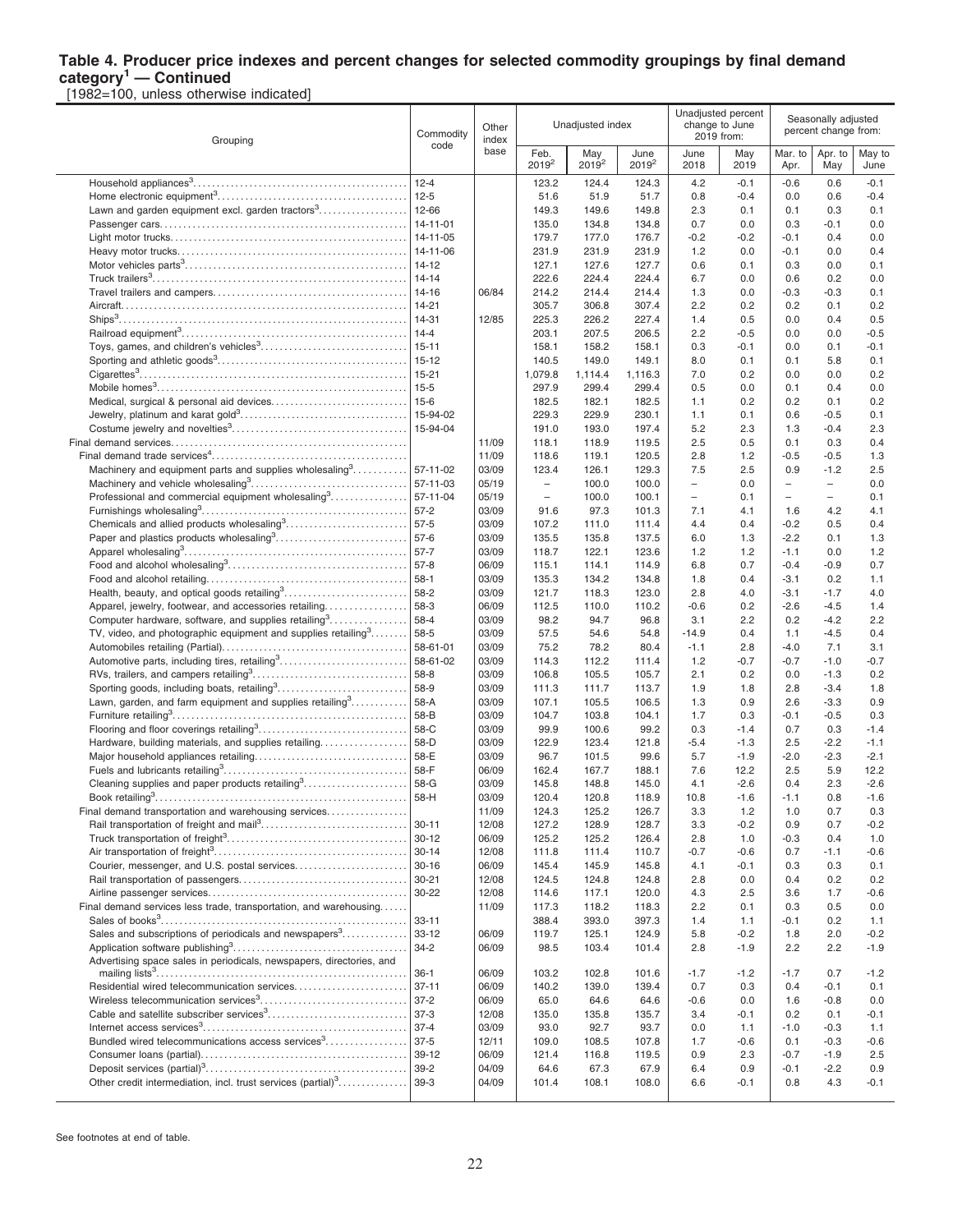#### **Table 4. Producer price indexes and percent changes for selected commodity groupings by final demand category<sup>1</sup> — Continued**

[1982=100, unless otherwise indicated]

| Grouping                                                                       | Commodity<br>code | Other<br>index |                  | Unadjusted index |                  |              | Unadjusted percent<br>change to June<br>2019 from: | Seasonally adjusted<br>percent change from: |                |                |
|--------------------------------------------------------------------------------|-------------------|----------------|------------------|------------------|------------------|--------------|----------------------------------------------------|---------------------------------------------|----------------|----------------|
|                                                                                |                   | base           | Feb.<br>$2019^2$ | May<br>$2019^2$  | June<br>$2019^2$ | June<br>2018 | May<br>2019                                        | Mar. to<br>Apr.                             | Apr. to<br>May | May to<br>June |
| Securities brokerage, dealing, investment advice, and related                  |                   |                |                  |                  |                  |              |                                                    |                                             |                |                |
|                                                                                | $40 - 1$          | 06/09          | 160.5            | 164.1            | 164.7            | 6.1          | 0.4                                                | 1.2                                         | 0.6            | 0.4            |
|                                                                                | $40 - 2$          | 12/08          | 204.9            | 221.6            | 217.7            | 3.0          | $-1.8$                                             | 5.3                                         | 1.8            | $-1.8$         |
|                                                                                | $41 - 11 - 01$    | 03/09          | 103.9            | 103.8            | 104.2            | 0.1          | 0.4                                                | 0.0                                         | $-0.1$         | 0.4            |
| Disability insurance, including accidental death <sup>3</sup>                  | $41 - 11 - 02$    | 03/09          | 104.0            | 104.0            | 104.0            | 0.0          | 0.0                                                | 0.0                                         | 0.0            | 0.0            |
|                                                                                | $41 - 11 - 03$    | 03/09          | 135.0            | 135.1            | 135.1            | 2.9          | 0.0                                                | 0.3                                         | 0.5            | 0.4            |
|                                                                                | $41 - 11 - 04$    | 03/09          | 123.1            | 123.3            | 123.6            | 2.0          | 0.2                                                | 0.2                                         | 0.0            | 0.2            |
|                                                                                | $41 - 2$          | 03/09          | 116.9            | 117.0            | 117.2            | $-0.3$       | 0.2                                                | 0.3                                         | $-0.1$         | 0.2            |
| Residential property sales and leases, brokerage fees and                      | 43-21             | 12/08          | 143.9            | 144.5            | 145.6            | 3.3          | 0.8                                                | 0.0                                         | $-0.1$         | 0.7            |
|                                                                                | $44 - 1$          | 03/09          | 84.8             | 82.9             | 85.7             | 0.5          | 3.4                                                | 5.3                                         | $-5.2$         | 2.4            |
|                                                                                | $45 - 1$          | 03/09          | 134.3            | 134.8            | 134.9            | 3.3          | 0.1                                                | $-1.0$                                      | 0.4            | 0.3            |
|                                                                                | 45-21-02          | 04/09          | 116.8            | 117.3            | 116.5            | 3.7          | $-0.7$                                             | 0.2                                         | 3.0            | $-1.3$         |
|                                                                                | $45 - 3$          | 06/09          | 117.8            | 118.5            | 117.4            | 2.1          | $-0.9$                                             | 1.0                                         | 0.1            | $-0.9$         |
| Management, scientific, and technical consulting services                      | $45 - 4$          | 06/09          | 105.6            | 104.0            | 103.7            | $-1.5$       | $-0.3$                                             | $-0.2$                                      | $-0.8$         | $-0.3$         |
|                                                                                | $47 - 1$          | 06/09          | 102.9            | 101.8            | 101.7            | $-0.7$       | $-0.1$                                             | 0.1                                         | $-0.4$         | $-0.1$         |
| Arrangement of vehicle rentals and lodging <sup>3</sup>                        | $47 - 2$          | 12/08          | 87.6             | 82.4             | 81.8             | $-6.2$       | $-0.7$                                             | $-6.9$                                      | $-4.2$         | $-0.7$         |
|                                                                                | $47 - 3$          | 12/08          | 114.6            | 142.3            | 140.2            | 20.6         | $-1.5$                                             | 7.8                                         | 8.4            | $-1.5$         |
|                                                                                | $51 - 11 - 01$    | 03/09          | 109.2            | 109.9            | 109.9            | 1.1          | 0.0                                                | 0.0                                         | 0.6            | 0.0            |
| Medical laboratory and diagnostic imaging care <sup>3</sup>                    | $51 - 11 - 02$    | 03/09          | 95.1             | 95.1             | 95.4             | $-1.1$       | 0.3                                                | $-0.1$                                      | 0.0            | 0.3            |
|                                                                                |                   | 12/08          | 112.0            | 112.1            | 112.1            | 2.6          | 0.0                                                | 0.5                                         | 0.0            | 0.0            |
|                                                                                | $51 - 11 - 04$    | 12/08          | 129.8            | 129.4            | 130.1            | 1.7          | 0.5                                                | 1.1                                         | 0.0            | 0.5            |
|                                                                                | $51 - 11 - 05$    | 06/10          | 115.8            | 116.3            | 116.2            | 0.8          | $-0.1$                                             | 0.0                                         | 0.5            | 0.0            |
|                                                                                |                   | 12/08          | 128.3            | 128.8            | 129.1            | 3.4          | 0.2                                                | 0.2                                         | 0.4            | 0.4            |
|                                                                                | $51 - 21 - 02$    | 12/08          | 125.5            | 125.8            | 126.1            | 2.9          | 0.2                                                | 0.3                                         | 0.2            | 0.3            |
|                                                                                | $53 - 11$         | 06/09          | 123.3            | 128.0            | 126.9            | 4.4          | $-0.9$                                             | $-5.8$                                      | 9.2            | $-4.0$         |
| Food and beverages for immediate consumption services (partial) <sup>3</sup> . | $54-1$            | 06/09          | 119.2            | 120.2            | 120.5            | 0.5          | 0.2                                                | 0.2                                         | 0.6            | 0.2            |
| Motor vehicle repair and maintenance (partial)                                 | $55 - 2$          | 12/08          | 136.6            | 137.0            | 137.2            | 3.6          | 0.1                                                | 0.3                                         | 2.1            | $-0.1$         |
| Membership dues and admissions and recreation facility use fees                |                   |                |                  |                  |                  |              |                                                    |                                             |                |                |
|                                                                                | $56-1$            | 06/09          | 125.9            | 124.1            | 122.9            | 1.1          | $-1.0$                                             | 0.9                                         | $-1.2$         | $-1.9$         |
|                                                                                |                   | 12/08          | 120.2            | 120.2            | 120.2            | 2.0          | 0.0                                                | $-0.3$                                      | 0.2            | 0.0            |
|                                                                                | 56-3              | 12/08          | 106.5            | 108.1            | 109.5            | 0.4          | 1.3                                                | $-0.8$                                      | $-1.5$         | 1.3            |
|                                                                                | $60 - 1$          | 06/85          | 236.5            | 240.5            | 238.2            | 2.5          | $-1.0$                                             | 0.0                                         | 2.4            | $-1.0$         |
|                                                                                |                   | 11/09          | 125.0            | 126.9            | 127.1            | 5.3          | 0.2                                                | 1.6                                         | 0.0            | 0.2            |
|                                                                                | 80-11-01          | 12/04          | 155.5            | 158.7            | 159.3            | 5.1          | 0.4                                                | 2.3                                         | $-0.3$         | 0.4            |
|                                                                                | 80-11-02          | 12/05          | 165.9            | 170.0            | 170.9            | 7.2          | 0.5                                                | 2.0                                         | 0.4            | 0.5            |
|                                                                                |                   | 06/06          | 140.6            | 142.0            | 141.6            | 4.1          | $-0.3$                                             | 1.5                                         | $-0.1$         | $-0.3$         |
|                                                                                | 80-11-04          | 06/07          | 133.0            | 135.7            | 135.6            | 6.6          | $-0.1$                                             | 2.0                                         | 0.0            | $-0.1$         |
|                                                                                | 80-11-05          | 06/12          | 115.3            | 115.9            | 116.4            | 4.5          | 0.4                                                | 0.7                                         | $-0.5$         | 0.4            |
|                                                                                |                   |                |                  |                  |                  |              |                                                    |                                             |                |                |

<sup>1</sup> Further information about the Final Demand-Intermediate Demand Aggregation system is available online at https://www.bls.gov/ppi/fdidaggregation.htm

<sup>2</sup> The indexes for February 2019 have been recalculated to incorporate late reports and corrections by respondents. All indexes are subject to revision 4 months after original<br>publication.

<sup>4</sup> Trade indexes measure changes in margins received by wholesalers and retailers.

″-″ Data not available.

NOTE: The term ″(partial)″ denotes incomplete coverage of the index category.

<sup>&</sup>lt;sup>3</sup> Not seasonally adjusted.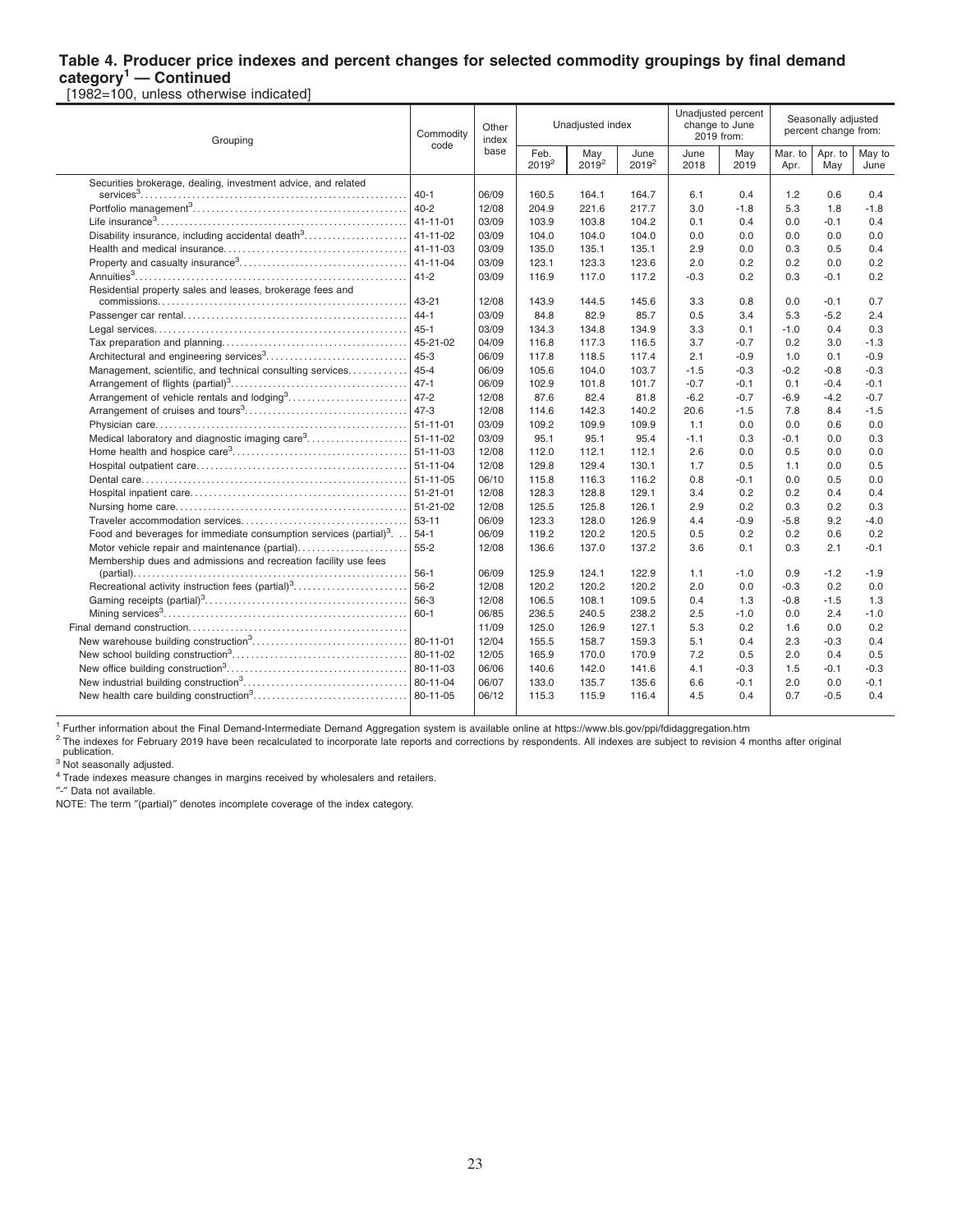# **Table 5. Producer price indexes and percent changes for selected commodity groupings of intermediate demand by commodity type category<sup>1</sup>**

[1982=100, unless otherwise indicated]

| Grouping                                                   | Commodity<br>code  | Other<br>index |                           | Unadjusted index |                  | Unadjusted percent<br>change to June 2019<br>from: |                  | Seasonally adjusted<br>percent change from: |                  |                  |
|------------------------------------------------------------|--------------------|----------------|---------------------------|------------------|------------------|----------------------------------------------------|------------------|---------------------------------------------|------------------|------------------|
|                                                            |                    | base           | Feb.<br>2019 <sup>2</sup> | May<br>$2019^2$  | June<br>$2019^2$ | June<br>2018                                       | May<br>2019      | Mar. to<br>Apr.                             | Apr. to<br>May   | May to<br>June   |
| Processed goods for intermediate demand                    |                    |                | 198.2                     | 200.4            | 199.1            | $-2.1$                                             | $-0.6$           | $-0.1$                                      | $-0.2$           | $-1.1$           |
|                                                            |                    |                | 190.1                     | 192.4            | 192.8            | $-0.9$                                             | 0.2              | 0.6                                         | $-0.5$           | $-0.3$           |
|                                                            | $02 - 21$          |                | 175.3                     | 184.9            | 182.9            | $-0.8$                                             | $-1.1$           | 2.8                                         | $-0.1$           | $-2.6$           |
|                                                            | $02 - 22$          |                | 152.8                     | 158.0            | 157.9            | 3.7                                                | $-0.1$           | 2.8                                         | 1.3              | $-0.1$           |
|                                                            | $ 02-3 $           |                | 194.4                     | 199.5            | 200.8            | 3.6                                                | 0.7              | 1.0                                         | 0.5              | 0.0              |
|                                                            | $ 02 - 4$          |                | 208.9                     | 209.3            | 209.2            | 0.5                                                | 0.0              | 0.1                                         | 0.0              | 0.0              |
|                                                            | $02 - 53$          |                | 173.3                     | 173.0            | 174.3            | 0.3                                                | 0.8              | 0.2                                         | $-0.2$           | 0.8              |
|                                                            | $ 02 - 7 $         |                | 239.8                     | 237.9            | 236.3            | $-4.2$                                             | $-0.7$           | 0.0                                         | $-0.3$           | $-0.7$           |
|                                                            | $ 02-9$            |                | 189.6                     | 187.9            | 189.1            | $-4.1$                                             | 0.6              | $-0.6$                                      | $-1.9$           | 1.1              |
|                                                            |                    |                | 199.1                     | 201.2            | 199.8            | $-2.3$                                             | $-0.7$           | $-0.2$                                      | $-0.2$           | $-1.1$           |
|                                                            | 03-1               |                | 132.8                     | 131.7            | 131.6            | 2.3                                                | $-0.1$           | $-1.0$                                      | 0.0              | $-0.1$           |
|                                                            | $ 03-2 $           |                | 141.3                     | 142.0            | 142.0            | $-1.7$                                             | 0.0              | 0.1                                         | 0.4              | 0.0              |
|                                                            | $03 - 4$<br>05-32  |                | 161.5                     | 161.0<br>112.8   | 161.2            | 3.1                                                | 0.1<br>$-22.2$   | 0.1                                         | $-0.1$<br>$-7.6$ | 0.1<br>$-22.2$   |
|                                                            | 05-42              |                | 154.8<br>194.3            | 200.7            | 87.8<br>206.9    | $-56.8$<br>$-0.7$                                  | 3.1              | $-10.7$<br>0.6                              | 0.4              | $-1.1$           |
|                                                            | 05-43              |                | 244.0                     | 241.9            | 248.5            | $-2.6$                                             | 2.7              | 0.0                                         | 0.4              | $-2.8$           |
|                                                            | 05-52              | 12/90          | 199.7                     | 187.7            | 186.7            | 1.6                                                | $-0.5$           | $-1.4$                                      | $-1.1$           | $-1.9$           |
|                                                            | 05-53              | 12/90          | 161.4                     | 147.1            | 145.9            | $-4.5$                                             | $-0.8$           | $-1.3$                                      | 1.2              | $-2.0$           |
|                                                            | 05-54              | 12/90          | 168.8                     | 150.7            | 150.1            | $-9.0$                                             | $-0.4$           | $-0.6$                                      | $-2.5$           | $-2.5$           |
|                                                            | $ 05 - 71$         |                | 153.2                     | 207.8            | 195.5            | $-12.1$                                            | $-5.9$           | 5.9                                         | $-1.7$           | $-5.0$           |
|                                                            | 05-72-03           |                | 198.8                     | 214.4            | 206.4            | $-11.3$                                            | $-3.7$           | 0.2                                         | 2.0              | $-3.7$           |
|                                                            | 05-73-03           |                | 218.3                     | 235.5            | 204.4            | $-21.8$                                            | $-13.2$          | $-2.1$                                      | $-5.7$           | $-13.3$          |
|                                                            | 05-74              |                | 149.5                     | 190.7            | 162.4            | $-14.7$                                            | $-14.8$          | 3.2                                         | 6.2              | $-14.8$          |
|                                                            | 05-76              |                | 430.9                     | 429.3            | 436.9            | 3.7                                                | 1.8              | $-1.2$                                      | 0.5              | 1.8              |
|                                                            | 05-78              | 06/09          | 108.4                     | 115.7            | 123.2            | 0.9                                                | 6.5              | 2.6                                         | 0.7              | 6.5              |
|                                                            | 05-81-02           | 06/85          | 201.2                     | 221.5            | 234.2            | 3.4                                                | 5.7              | 9.7                                         | $-11.6$          | 1.1              |
|                                                            | 06-13<br>06-14     |                | 282.2<br>254.3            | 282.3<br>254.3   | 278.8<br>257.1   | 0.0<br>$-5.6$                                      | $-1.2$<br>1.1    | $-0.7$<br>$-1.1$                            | $-0.4$<br>0.7    | $-1.2$<br>0.9    |
|                                                            | 06-21              |                | 297.1                     | 299.3            | 299.1            | 4.6                                                | $-0.1$           | $-0.3$                                      | 1.2              | $-0.1$           |
|                                                            | 06-22              |                | 255.0                     | 259.5            | 258.1            | 0.1                                                | $-0.5$           | 0.2                                         | 2.7              | $-0.5$           |
|                                                            | 06-31              |                | 181.4                     | 181.4            | 181.4            | 0.1                                                | 0.0              | $-0.1$                                      | 0.0              | 0.0              |
| Biological products, including diagnostics <sup>3</sup>    | 06-37              |                | 274.3                     | 275.0            | 275.1            | 3.5                                                | 0.0              | 0.2                                         | $-0.2$           | 0.0              |
|                                                            | 06-4               |                | 193.7                     | 188.9            | 188.5            | $-0.2$                                             | $-0.2$           | $-2.1$                                      | $-1.4$           | 1.5              |
|                                                            | 06-52-01           |                | 281.2                     | 273.2            | 267.9            | 5.4                                                | $-1.9$           | $-8.4$                                      | 5.2              | $-1.3$           |
|                                                            | 06-52-02           |                | 214.5                     | 200.0            | 194.1            | $-5.6$                                             | $-3.0$           | $-5.7$                                      | $-1.4$           | $-3.0$           |
|                                                            | 06-53              |                | 207.5                     | 205.7            | 205.7            | 4.0                                                | 0.0              | $-2.5$                                      | 0.2              | 0.0              |
|                                                            | 06-6<br>06-79-03   |                | 230.8<br>270.5            | 223.1<br>280.9   | 227.1<br>283.9   | $-6.8$<br>13.1                                     | 1.8<br>1.1       | $-5.5$<br>$-3.2$                            | 1.8<br>1.5       | 1.9<br>1.1       |
|                                                            | 06-79-04           | 12/83          | 265.8                     | 267.1            | 267.1            | 2.0                                                | 0.0              | $-0.1$                                      | $-0.3$           | 0.0              |
|                                                            | 07-11-02           |                | 209.9                     | 212.0            | 209.2            | $-6.0$                                             | $-1.3$           | 1.1                                         | -0.1             | $-1.3$           |
|                                                            | 07-12-01           |                | 148.7                     | 148.3            | 147.8            | 1.2                                                | $-0.3$           | $-0.5$                                      | $-0.3$           | $-0.3$           |
|                                                            | $07 - 21$          |                | 230.2                     | 229.4            | 229.5            | 1.4                                                | 0.0              | $-0.1$                                      | $-0.3$           | 0.3              |
| Unsupported plastic film, sheet, other shapes <sup>3</sup> | 07-22              |                | 221.8                     | 221.7            | 223.7            | 0.4                                                | 0.9              | $-0.4$                                      | 0.2              | 0.9              |
|                                                            | $07 - 26$          |                | 152.5                     | 152.4            | 152.2            | 0.1                                                | $-0.1$           | 0.0                                         | 0.1              | $-0.1$           |
|                                                            | 07-2A              | 12/06          | 119.3                     | 117.4            | 117.5            | 0.3                                                | 0.1              | $-0.4$                                      | $-0.3$           | 0.1              |
| Softwood lumber                                            | $08 - 11$<br>08-12 |                | 219.3                     | 217.7            | 210.4            | $-23.1$                                            | $-3.4$           | $-1.4$                                      | $-1.3$           | $-1.7$           |
|                                                            | $ 08-2 $           |                | 223.6<br>262.1            | 219.7<br>264.8   | 217.4<br>264.3   | $-8.2$<br>1.0                                      | $-1.0$<br>$-0.2$ | 1.4<br>$-0.1$                               | $-2.2$<br>0.3    | $-1.0$<br>$-0.3$ |
|                                                            | $ 08-3 $           |                | 212.8                     | 209.4            | 206.4            | $-15.1$                                            | $-1.4$           | 0.1                                         | $-0.5$           | $-1.4$           |
|                                                            |                    |                | 200.8                     | 202.4            | 202.0            | 2.6                                                | $-0.2$           | 1.0                                         | $-0.1$           | $-0.2$           |
|                                                            | $ 09-14$           |                | 274.6                     | 272.8            | 270.1            | $-2.4$                                             | $-1.0$           | $-0.4$                                      | 0.1              | $-1.0$           |
|                                                            | 09-15-03           |                | 269.1                     | 269.6            | 270.8            | 1.5                                                | 0.4              | $-0.4$                                      | 0.0              | 0.4              |
|                                                            | $ 09-2 $           |                | 202.3                     | 204.2            | 203.1            | $-18.3$                                            | $-0.5$           | 1.0                                         | $-0.1$           | $-0.5$           |
|                                                            | 09-47              | 06/82          | 175.1                     | 176.0            | 175.8            | 2.3                                                | $-0.1$           | 0.3                                         | 0.1              | $-0.1$           |
|                                                            | $10 - 15$          |                | 212.4                     | 212.1            | 211.8            | 0.8                                                | $-0.1$           | 0.0                                         | $-0.1$           | $-0.1$           |
|                                                            | $10-17$            |                | 215.3                     | 210.8            | 206.6            | $-3.4$                                             | $-2.0$           | $-1.7$                                      | $-0.6$           | $-2.0$           |
|                                                            | 10-22<br>$10 - 24$ |                | 187.6<br>233.3            | 182.5<br>230.2   | 180.8<br>230.4   | $-11.0$<br>$-5.8$                                  | $-0.9$<br>0.1    | $-1.2$<br>$-0.2$                            | $-2.5$<br>$-1.6$ | $-0.9$<br>0.1    |
|                                                            | 10-25-01           |                | 201.0                     | 200.5            | 198.4            | $-7.5$                                             | $-1.0$           | 0.0                                         | $-0.9$           | $-1.0$           |
|                                                            | 10-25-02           |                | 398.3                     | 404.5            | 392.3            | $-10.1$                                            | $-3.0$           | 0.5                                         | $-1.1$           | $-3.0$           |
|                                                            |                    |                | 249.2                     | 252.1            | 249.9            | $-1.5$                                             | $-0.9$           | $-1.2$                                      | 1.2              | $-0.9$           |
|                                                            | $10 - 28$          |                | 215.6                     | 215.4            | 214.5            | $-1.5$                                             | $-0.4$           | $-0.2$                                      | $-0.2$           | $-0.3$           |
|                                                            |                    |                | 163.0                     | 167.6            | 167.3            | 3.2                                                | $-0.2$           | 0.2                                         | 2.2              | $-0.2$           |
|                                                            |                    |                | 223.3                     | 223.8            | 223.8            | 3.0                                                | 0.0              | $-0.1$                                      | 0.3              | 0.0              |
|                                                            |                    |                | 280.8                     | 281.8            | 281.8            | 4.5                                                | 0.0              | $-0.1$                                      | 0.1              | 0.0              |
|                                                            |                    |                | 276.7                     | 278.6            | 282.1            | 5.4                                                | 1.3              | 0.8                                         | 0.1              | 1.3              |
|                                                            | $10-7$             |                | 242.2                     | 242.3            | 239.4            | 2.0                                                | $-1.2$           | $-1.1$                                      | 0.3              | $-1.1$           |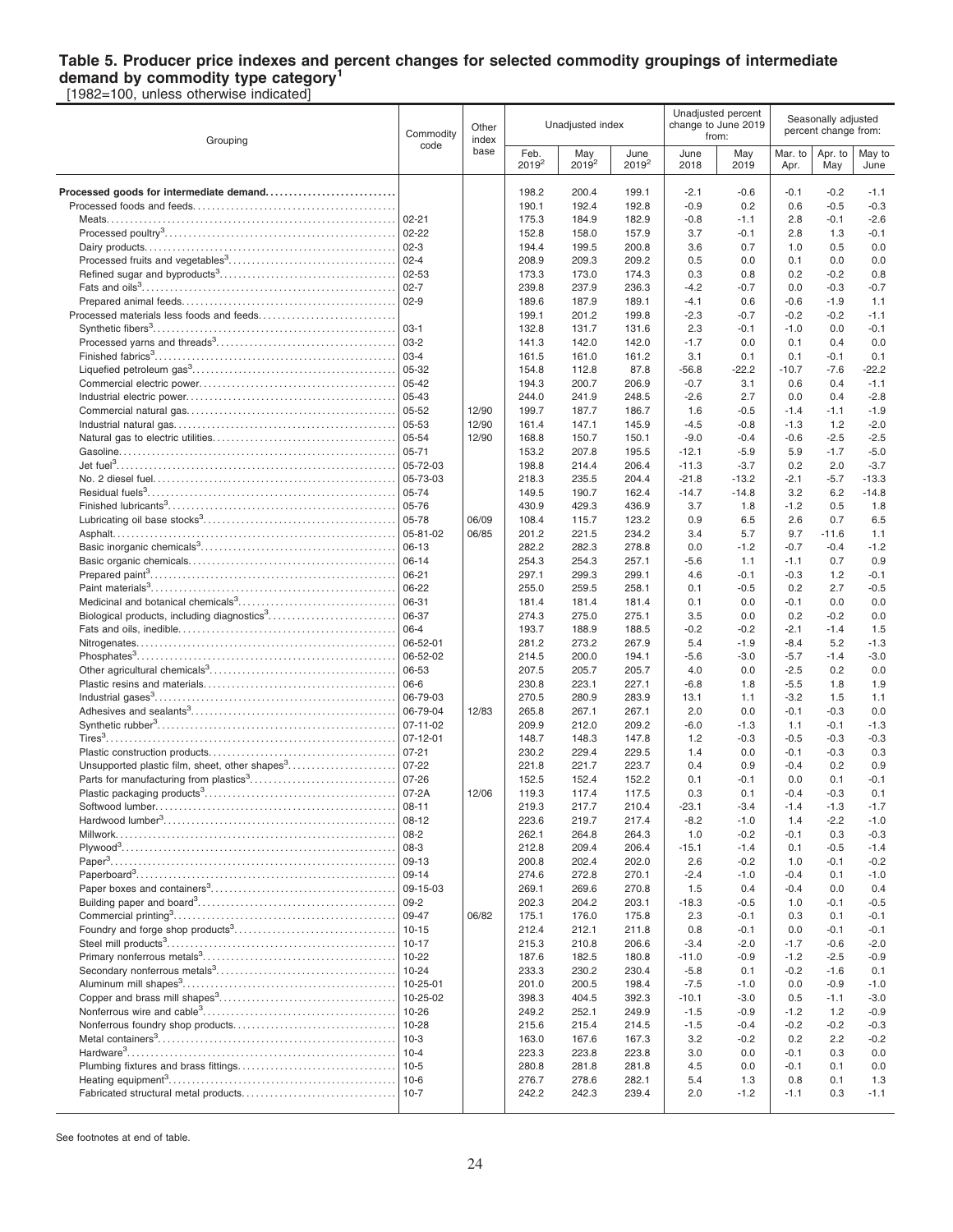#### **Table 5. Producer price indexes and percent changes for selected commodity groupings of intermediate demand by commodity type category<sup>1</sup> — Continued** [1982=100, unless otherwise indicated]

Grouping Commodity code **Other** index base Unadiusted index Unadjusted percent change to June 2019 from: Seasonally adjusted percent change from: Feb. 2019<sup>2</sup> May  $2019^{2}$ June 2019<sup>2</sup> June 2018 May 2019 Mar<sub>to</sub> Apr. Apr. to May May to June Bolts, nuts, screws, rivets, and washers $^3$ ……………………………….| 10-81 |00/82 | 208.4 207.6 209.2 | 7.9 0.8 | 3.4 -0.4 0.8 Lighting fixtures<sup>3</sup> . . . . . . . . . . . . . . . . . . . . . . . . . . . . . . . . . . . . . . . . . . . . . . . . . . . . 10-83 00/82 181.0 183.0 183.5 5.8 0.3 0.2 0.7 0.3 Fabricated ferrous wire products<sup>3</sup> . . . . . . . . . . . . . . . . . . . . . . . . . . . . . . . . . . . 10-88 06/82 259.4 258.5 257.9 6.4 -0.2 -0.5 -0.1 -0.2 Other miscellaneous metal products<sup>3</sup> . . . . . . . . . . . . . . . . . . . . . . . . . . . . . . . . 10-89 167.4 167.8 167.9 3.4 0.1 0.5 0.1 0.1 Fluid power equipment<sup>3</sup> . . . . . . . . . . . . . . . . . . . . . . . . . . . . . . . . . . . . . . . . . . . . . 11-43 264.1 267.0 266.6 3.9 -0.1 0.3 0.3 -0.1 Mechanical power transmission equipment<sup>3</sup> . . . . . . . . . . . . . . . . . . . . . . . . . . 11-45 277.3 278.0 278.9 3.6 0.3 0.2 0.1 0.3 Air conditioning and refrigeration equipment. . . . . . . . . . . . . . . . . . . . . . . . . 11-48 197.8 200.5 200.7 3.8 0.1 1.1 -0.2 0.2 Metal valves, except fluid power. . . . . . . . . . . . . . . . . . . . . . . . . . . . . . . . . . . . . 11-49-02 12/82 336.6 339.4 340.9 4.1 0.4 0.0 0.6 0.4 Ball and roller bearings<sup>3</sup> . . . . . . . . . . . . . . . . . . . . . . . . . . . . . . . . . . . . . . . . . . . . 11-49-05 272.1 278.5 278.4 4.4 0.0 -0.4 -0.4 0.0 Wiring devices<sup>3</sup> . . . . . . . . . . . . . . . . . . . . . . . . . . . . . . . . . . . . . . . . . . . . . . . . . . . . . 11-71 236.3 238.2 237.3 1.6 -0.4 0.5 0.4 -0.4 Motors, generators, motor generator sets<sup>3</sup> . . . . . . . . . . . . . . . . . . . . . . . . . . . 11-73 220.9 221.2 221.2 2.5 0.0 0.0 0.0 0.0 Switchgear, switchboard, and industrial controls equip.<sup>3</sup> . . . . . . . . . . . . . . 11-75 228.6 229.9 230.6 2.8 0.3 0.0 0.0 0.3 Electronic components and accessories. . . . . . . . . . . . . . . . . . . . . . . . . . . . . 11-78 65.0 65.1 65.5 -0.8 0.6 0.2 0.0 0.6 Internal combustion engines<sup>3</sup> . . . . . . . . . . . . . . . . . . . . . . . . . . . . . . . . . . . . . . . . 11-94 169.2 169.8 169.8 1.1 0.0 0.0 0.5 0.0 Machine shop products<sup>3</sup> . . . . . . . . . . . . . . . . . . . . . . . . . . . . . . . . . . . . . . . . . . . . 11-95 193.5 193.5 193.4 2.3 -0.1 0.0 0.0 -0.1 Flat glass<sup>3</sup>.…………………………………………………………………| 13-11 | | 137.2 137.0 136.6 | 0.1 -0.3 | 0.4 0.1 -0.3 Cement. . . . . . . . . . . . . . . . . . . . . . . . . . . . . . . . . . . . . . . . . . . . . . . . . . . . . . . . . . . . 13-22 255.4 258.5 261.5 2.9 1.2 0.0 -0.3 1.5 Concrete products. . . . . . . . . . . . . . . . . . . . . . . . . . . . . . . . . . . . . . . . . . . . . . . . . . 13-3 267.4 271.2 273.2 3.4 0.7 1.1 0.3 0.9 Asphalt felts and coatings. . . . . . . . . . . . . . . . . . . . . . . . . . . . . . . . . . . . . . . . . . . 13-6 245.3 246.5 244.6 3.6 -0.8 0.9 1.4 -1.8 Paving mixtures and blocks<sup>3</sup> . . . . . . . . . . . . . . . . . . . . . . . . . . . . . . . . . . . . . . . . 13-94 330.0 320.2 322.6 4.5 0.7 -2.8 0.2 0.7 Motor vehicle parts<sup>3</sup> . . . . . . . . . . . . . . . . . . . . . . . . . . . . . . . . . . . . . . . . . . . . . . . . 14-12 127.1 127.6 127.7 0.6 0.1 0.3 0.0 0.1 Aircraft engines and engine parts. . . . . . . . . . . . . . . . . . . . . . . . . . . . . . . . . . . . 14-23 12/85 229.2 229.7 229.7 1.4 0.0 -0.2 0.4 0.1 Aircraft parts and auxiliary equipment, n.e.c.. . . . . . . . . . . . . . . . . . . . . . . . . 14-25 06/85 187.9 188.1 188.1 0.9 0.0 0.1 0.2 0.0 Medical, surgical, and personal aid devices. . . . . . . . . . . . . . . . . . . . . . . . . . 15-6 182.5 182.1 182.5 1.1 0.2 0.2 0.1 0.2 **Unprocessed goods for intermediate demand. . . . . . . . . . . . . . . . . . . . . . . . .** 189.4 187.4 181.8 -11.0 -3.0 2.7 -5.1 -3.3 Unprocessed foodstuffs and feedstuffs. . . . . . . . . . . . . . . . . . . . . . . . . . . . . . . . . 164.0 166.3 167.4 -2.6 0.7 3.7 -1.9 -0.1 Wheat<sup>3</sup> . . . . . . . . . . . . . . . . . . . . . . . . . . . . . . . . . . . . . . . . . . . . . . . . . . . . . . . . . . . . . 01-21 151.8 131.4 146.6 -10.2 11.6 -2.4 -3.1 11.6 Corn. . . . . . . . . . . . . . . . . . . . . . . . . . . . . . . . . . . . . . . . . . . . . . . . . . . . . . . . . . . . . . . 01-22-02 146.2 144.1 170.4 17.6 18.3 0.6 1.2 19.9 Slaughter cattle. . . . . . . . . . . . . . . . . . . . . . . . . . . . . . . . . . . . . . . . . . . . . . . . . . . . . 01-31 180.7 172.9 170.0 1.5 -1.7 0.1 -4.0 1.8 Slaughter hogs. . . . . . . . . . . . . . . . . . . . . . . . . . . . . . . . . . . . . . . . . . . . . . . . . . . . . 01-32 68.9 106.3 99.7 1.5 -6.2 55.9 -3.5 -18.5 Slaughter chickens. . . . . . . . . . . . . . . . . . . . . . . . . . . . . . . . . . . . . . . . . . . . . . . . . 01-41-02 248.3 283.7 260.3 -24.0 -8.2 1.6 -0.4 -10.1 Slaughter turkeys. . . . . . . . . . . . . . . . . . . . . . . . . . . . . . . . . . . . . . . . . . . . . . . . . . . 01-42 178.8 175.0 173.5 3.4 -0.9 4.2 -8.4 -1.8 Raw milk. . . . . . . . . . . . . . . . . . . . . . . . . . . . . . . . . . . . . . . . . . . . . . . . . . . . . . . . . . . 01-6 128.2 125.3 130.2 4.7 3.9 -1.3 5.0 2.3 Alfalfa hay. . . . . . . . . . . . . . . . . . . . . . . . . . . . . . . . . . . . . . . . . . . . . . . . . . . . . . . . . . 01-81 355.4 372.0 334.1 -3.1 -10.2 11.7 0.3 -12.9 Oilseeds. . . . . . . . . . . . . . . . . . . . . . . . . . . . . . . . . . . . . . . . . . . . . . . . . . . . . . . . . . . 01-83-01 162.7 148.9 155.4 -10.7 4.4 1.9 -7.6 3.1 Raw cane sugar and byproducts<sup>3</sup> . . . . . . . . . . . . . . . . . . . . . . . . . . . . . . . . . . . 02-52-01 152.4 154.3 154.2 2.9 -0.1 -0.1 1.5 -0.1 Unprocessed nonfood materials. . . . . . . . . . . . . . . . . . . . . . . . . . . . . . . . . . . . . . . 198.7 193.8 183.4 -15.9 -5.4 2.1 -6.9 -5.2 Raw cotton<sup>3</sup> . . . . . . . . . . . . . . . . . . . . . . . . . . . . . . . . . . . . . . . . . . . . . . . . . . . . . . . . 01-51 105.3 98.8 97.9 -29.9 -0.9 4.4 -14.9 -0.9 Hides and skins. . . . . . . . . . . . . . . . . . . . . . . . . . . . . . . . . . . . . . . . . . . . . . . . . . . . 04-1 145.2 130.6 123.2 -26.4 -5.7 -2.5 -9.3 -4.1 Coal. . . . . . . . . . . . . . . . . . . . . . . . . . . . . . . . . . . . . . . . . . . . . . . . . . . . . . . . . . . . . . . 05-1 199.6 198.6 198.2 -0.6 -0.2 0.1 -1.8 0.6 Natural gas<sup>3</sup> . . . . . . . . . . . . . . . . . . . . . . . . . . . . . . . . . . . . . . . . . . . . . . . . . . . . . . . . 05-31 102.4 78.8 80.1 -22.3 1.6 -8.7 -15.2 1.6 Crude petroleum<sup>3</sup> . . . . . . . . . . . . . . . . . . . . . . . . . . . . . . . . . . . . . . . . . . . . . . . . . . . 05-61 150.6 171.9 146.6 -22.2 -14.7 13.9 -6.2 -14.7 Logs, bolts, timber, pulpwood, and woodchips. . . . . . . . . . . . . . . . . . . . . . . 08-5 242.3 239.8 237.1 -4.4 -1.1 -0.3 -0.3 -1.2 Wastepaper<sup>3</sup> . . . . . . . . . . . . . . . . . . . . . . . . . . . . . . . . . . . . . . . . . . . . . . . . . . . . . . . 09-12 243.2 171.0 143.9 -43.4 -15.8 -9.7 -16.8 -15.8 Iron ores. . . . . . . . . . . . . . . . . . . . . . . . . . . . . . . . . . . . . . . . . . . . . . . . . . . . . . . . . . . 10-11 143.3 144.6 149.6 3.0 3.5 -7.3 -3.7 1.7 Iron and steel scrap<sup>3</sup> . . . . . . . . . . . . . . . . . . . . . . . . . . . . . . . . . . . . . . . . . . . . . . . 10-12 468.9 434.7 396.1 -27.8 -8.9 -3.1 -8.3 -8.9 Nonferrous metal ores<sup>3</sup> . . . . . . . . . . . . . . . . . . . . . . . . . . . . . . . . . . . . . . . . . . . . . 10-21 12/83 346.7 342.3 344.0 -0.3 0.5 -1.9 -2.5 0.5 Copper base scrap<sup>3</sup> . . . . . . . . . . . . . . . . . . . . . . . . . . . . . . . . . . . . . . . . . . . . . . . . 10-23-01 420.4 431.1 406.0 -17.1 -5.8 2.8 -3.7 -5.8 Aluminum base scrap. . . . . . . . . . . . . . . . . . . . . . . . . . . . . . . . . . . . . . . . . . . . . . . 10-23-02 201.2 185.7 174.0 -27.2 -6.3 10.8 -12.0 -4.4 Construction sand, gravel, and crushed stone. . . . . . . . . . . . . . . . . . . . . . . . 13-21 343.9 346.7 350.5 4.4 1.1 0.3 -0.1 1.2 **Services for intermediate demand. . . . . . . . . . . . . . . . . . . . . . . . . . . . . . . . . . . . .** 11/09 120.5 121.2 121.7 2.6 0.4 0.3 0.0 0.2 Trade services for intermediate demand<sup>4</sup>............................| | 11/09 | 122.3 123.9 125.3 | 3.9 1.1 | 0.7 -0.6 1.1 Machinery and equipment parts and supplies wholesaling  $3, 3, 3, 4, 5, 6$ . . . . . . . . . . . 57-11-02 | 03/09 | 123.4 126.1 129.3 | 7.5 2.5 | 0.9 -1.2 2.5 Building materials, paint, and hardware wholesaling. . . . . . . . . . . . . . . . . . 57-3 03/09 96.8 100.0 100.0 1.7 0.0 -0.8 2.4 -1.2 Metals, minerals, and ores wholesaling<sup>3</sup> . . . . . . . . . . . . . . . . . . . . . . . . . . . . . 57-4 03/09 161.0 159.3 159.0 -8.0 -0.2 6.1 -1.9 -0.2 Chemicals and allied products wholesaling<sup>3</sup> . . . . . . . . . . . . . . . . . . . . . . . . . . 57-5 03/09 107.2 111.0 111.4 4.4 0.4 -0.2 0.5 0.4 Paper and plastics products wholesaling<sup>3</sup> . . . . . . . . . . . . . . . . . . . . . . . . . . . . 57-6 03/09 135.5 135.8 137.5 6.0 1.3 -2.2 0.1 1.3 Food wholesaling<sup>3</sup> . . . . . . . . . . . . . . . . . . . . . . . . . . . . . . . . . . . . . . . . . . . . . . . . . . 57-81-01 03/09 114.1 112.9 113.5 7.6 0.5 -0.6 -0.9 0.5 Automotive parts, including tires, retailing<sup>3</sup>................................. 58-61-02 | 03/09 | 114.3 112.2 111.4 | 1.2 -0.7 | -0.7 -1.0 -0.7 Hardware, building material, and supplies retailing. . . . . . . . . . . . . . . . . . . 58-D 03/09 122.9 123.4 121.8 -5.4 -1.3 2.5 -2.2 -1.1 Transportation and warehousing services for intermediate demand......  $\vert$  11/09 | 128.0 128.7 129.1 | 2.7 0.3 | 0.6 0.4 0.1 Rail transportation of freight and mail<sup>3</sup> . . . . . . . . . . . . . . . . . . . . . . . . . . . . . . . 30-11 12/08 127.2 128.9 128.7 3.3 -0.2 0.9 0.7 -0.2 Truck transportation of freight<sup>3</sup> . . . . . . . . . . . . . . . . . . . . . . . . . . . . . . . . . . . . . . 30-12 06/09 125.2 125.2 126.4 2.8 1.0 -0.3 0.4 1.0 Water transportation of freight<sup>3</sup> . . . . . . . . . . . . . . . . . . . . . . . . . . . . . . . . . . . . . . 30-13 06/09 121.6 122.9 122.7 4.5 -0.2 0.2 0.3 -0.2 Air transportation of freight<sup>3</sup> . . . . . . . . . . . . . . . . . . . . . . . . . . . . . . . . . . . . . . . . . 30-14 12/08 111.8 111.4 110.7 -0.7 -0.6 0.7 -1.1 -0.6 Pipeline transportation of petroleum products<sup>3</sup>................................. 30-15-01 | 06/09 | 156.0 156.0 | 156.0 | 3.1 0.0 | 0.0 0.0 0.0 U.S. Postal Service. . . . . . . . . . . . . . . . . . . . . . . . . . . . . . . . . . . . . . . . . . . . . . . . . 30-16-01 06/89 229.6 229.6 229.6 3.4 0.0 0.4 0.2 0.1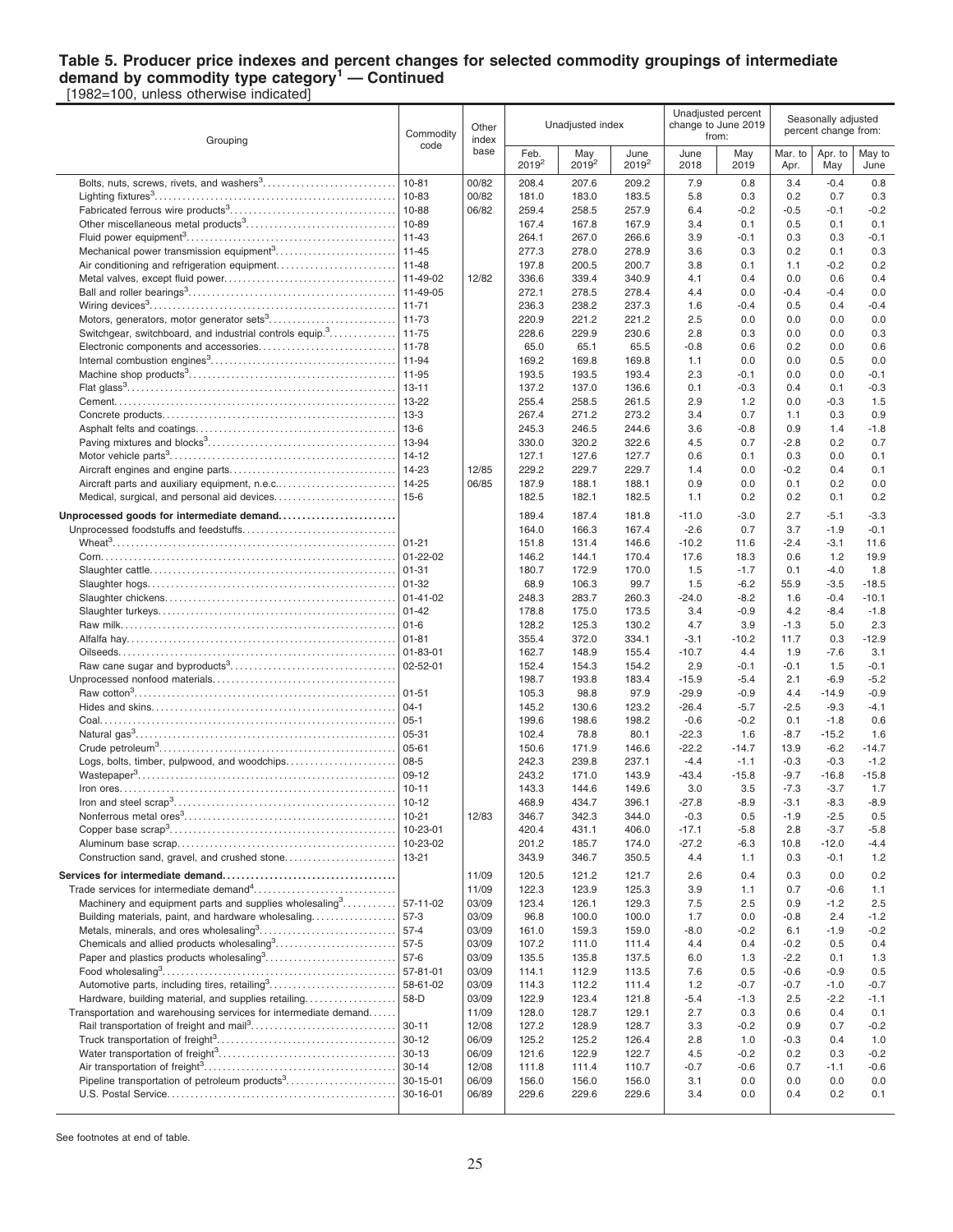#### **Table 5. Producer price indexes and percent changes for selected commodity groupings of intermediate demand by commodity type category<sup>1</sup> — Continued** [1982=100, unless otherwise indicated]

Grouping Commodity code **Other** index base Unadjusted index Unadjusted percent change to June 2019 from: Seasonally adjusted percent change from: Feb. 2019<sup>2</sup> May  $2019^{2}$ June 2019<sup>2</sup> June 2018 May 2019 Mar. to Apr. Apr. to May May to June Courier and messenger services, except air mail. . . . . . . . . . . . . . . . . . . . . 30-16-02 04/09 160.8 161.3 161.3 4.8 0.0 0.2 0.2 0.3 Air mail and package delivery services, excluding by USPS. . . . . . . . . . 30-16-03 04/09 176.9 178.9 178.1 4.3 -0.4 0.5 0.6 -0.3 Transportation of passengers (partial). . . . . . . . . . . . . . . . . . . . . . . . . . . . . . . 30-2 06/09 124.4 127.1 130.2 4.2 2.4 3.6 1.7 -0.7 Services related to water transportation. . . . . . . . . . . . . . . . . . . . . . . . . . . . . . 31-1 06/09 121.2 122.0 121.9 1.6 -0.1 0.6 0.0 0.2 Arrangement of freight and cargo<sup>3</sup> . . . . . . . . . . . . . . . . . . . . . . . . . . . . . . . . . . . 31-31 12/08 107.7 107.7 107.8 0.1 0.1 0.0 0.0 0.1 Warehousing, storage, and related services<sup>3</sup> . . . . . . . . . . . . . . . . . . . . . . . . . 32-1 12/08 106.8 106.6 107.3 0.0 0.7 0.9 -0.5 0.7 Services less trade, transportation, and warehousing for intermediate demand. . . . . . . . . . . . . . . . . . . . . . . . . . . . . . . . . . . . . . . . . . . . . . . . . . . . . . . . . . . . 11/09 118.6 119.1 119.3 2.2 0.2 0.3 0.0 0.1 Network compensation from broadcast TV, cable TV, radio<sup>3</sup>......... . . . . . . . . . 35 |06/09 | 142.6 142.7 142.7 | 4.0 0.0 | -0.2 0.0 0.0 Advertising space sales in periodicals and newspapers<sup>3</sup>.............| 36-11  $\big| 06/09 \big| 104.5$  104.0 102.5 -2.1 -1.4 -2.1 0.8 -1.4 Advertising space sales in directories and mail lists<sup>3</sup>.................| 36-12 | 12/08 | 100.7 100.8 | 100.8 | 0.2 0.0 | 0.1 0.0 0.0 Television advertising time sales. . . . . . . . . . . . . . . . . . . . . . . . . . . . . . . . . . . . 36-2 06/09 106.8 111.3 109.1 0.1 -2.0 0.1 -0.6 -1.1 Radio advertising time sales. . . . . . . . . . . . . . . . . . . . . . . . . . . . . . . . . . . . . . . . 36-3 03/09 101.5 102.0 104.8 7.3 2.7 -1.1 -1.5 2.2 Internet advertising space sales, excluding Internet ads sold by print publishers<sup>3</sup> . . . . . . . . . . . . . . . . . . . . . . . . . . . . . . . . . . . . . . . . . . . . . . . . . . . . . . . 36-5 12/09 60.5 60.1 60.4 -4.0 0.5 2.2 -1.3 0.5 Business wired telecommunication services<sup>3</sup> . . . . . . . . . . . . . . . . . . . . . . . . . 37-12 06/09 101.6 101.7 101.7 -0.2 0.0 -0.2 0.2 0.0 Wireless telecommunication services<sup>3</sup> . . . . . . . . . . . . . . . . . . . . . . . . . . . . . . . 37-2 06/09 65.0 64.6 64.6 -0.6 0.0 1.6 -0.8 0.0 Cable and satellite subscriber services<sup>3</sup> . . . . . . . . . . . . . . . . . . . . . . . . . . . . . 37-3 12/08 135.0 135.8 135.7 3.4 -0.1 0.2 0.1 -0.1 Bundled wired telecommunication access services<sup>3</sup> . . . . . . . . . . . . . 37-5 |12/11 | 109.0 108.5 107.8 | 1.7 -0.6 | 0.1 -0.3 -0.6 Data processing and related services<sup>3</sup> . . . . . . . . . . . . . . . . . . . . . . . . . . . . . . . 38-1 06/09 100.9 100.8 101.2 -0.1 0.4 -0.5 0.2 0.4 Business loans (partial). . . . . . . . . . . . . . . . . . . . . . . . . . . . . . . . . . . . . . . . . . . . . 39-11 04/09 248.3 233.1 244.6 7.8 4.9 -1.9 -1.7 2.1 Deposit services (partial)<sup>3</sup> . . . . . . . . . . . . . . . . . . . . . . . . . . . . . . . . . . . . . . . . . . . 39-2 04/09 64.6 67.3 67.9 6.4 0.9 -0.1 -2.2 0.9 Other credit intermediation, incl. trust services (partial)<sup>3</sup>..............| 39-3 | 04/09 | 101.4 108.1 108.0 | 6.6 -0.1 | 0.8 4.3 -0.1 Securities brokerage, dealing, investment advice, and related services<sup>3</sup> . . . . . . . . . . . . . . . . . . . . . . . . . . . . . . . . . . . . . . . . . . . . . . . . . . . . . . . . . 40-1 06/09 160.5 164.1 164.7 6.1 0.4 1.2 0.6 0.4 Portfolio management<sup>3</sup> . . . . . . . . . . . . . . . . . . . . . . . . . . . . . . . . . . . . . . . . . . . . . . 40-2 12/08 204.9 221.6 217.7 3.0 -1.8 5.3 1.8 -1.8 Investment banking<sup>3</sup> . . . . . . . . . . . . . . . . . . . . . . . . . . . . . . . . . . . . . . . . . . . . . . . . 40-3 12/08 175.0 177.9 179.4 2.3 0.8 -0.1 -0.4 0.8 Life insurance<sup>3</sup> . . . . . . . . . . . . . . . . . . . . . . . . . . . . . . . . . . . . . . . . . . . . . . . . . . . . . 41-11-01 03/09 103.9 103.8 104.2 0.1 0.4 0.0 -0.1 0.4 Health and medical insurance. . . . . . . . . . . . . . . . . . . . . . . . . . . . . . . . . . . . . . . 41-11-03 03/09 135.0 135.1 135.1 2.9 0.0 0.3 0.5 0.4 Property and casualty insurance<sup>3</sup> . . . . . . . . . . . . . . . . . . . . . . . . . . . . . . . . . . . . 41-11-04 03/09 123.1 123.3 123.6 2.0 0.2 0.2 0.0 0.2 Annuities<sup>3</sup> . . . . . . . . . . . . . . . . . . . . . . . . . . . . . . . . . . . . . . . . . . . . . . . . . . . . . . . . . . 41-2 03/09 116.9 117.0 117.2 -0.3 0.2 0.3 -0.1 0.2 Commissions from sales of insurance<sup>3</sup> . . . . . . . . . . . . . . . . . . . . . . . . . . . . . . 42-1 06/09 107.5 107.6 107.5 0.3 -0.1 0.1 -0.1 -0.1 Nonresidential real estate rents<sup>3</sup> . . . . . . . . . . . . . . . . . . . . . . . . . . . . . . . . . . . . . 43-11 06/09 116.7 113.4 117.5 4.4 3.6 0.7 -2.2 3.6 Nonresidential property sales and leases<sup>3</sup> . . . . . . . . . . . . . . . . . . . . . . . . . . . 43-12 12/08 123.9 122.9 122.5 -0.6 -0.3 -0.2 -0.9 -0.3 Residential property management fees<sup>3</sup>...........................| 43-22 | 12/08 | 118.2 118.2 | 118.2 | 1.4 0.0 | 0.1 0.2 0.0 Passenger car rental. . . . . . . . . . . . . . . . . . . . . . . . . . . . . . . . . . . . . . . . . . . . . . . . 44-1 03/09 84.8 82.9 85.7 0.5 3.4 5.3 -5.2 2.4 Truck, utility trailer, and RV rental and leasing<sup>3</sup>……………………| 44-2  $\qquad$  | 06/09 | 106.6 109.9 107.2 | 0.0 -2.5 | 0.3 1.7 -2.5 Construction, mining, and forestry machinery and equipment rental and leasing<sup>3</sup> . . . . . . . . . . . . . . . . . . . . . . . . . . . . . . . . . . . . . . . . . . . . . . . . . . . . . . 44-3 03/09 100.5 100.6 99.6 1.6 -1.0 0.9 -0.2 -1.0 Legal services. . . . . . . . . . . . . . . . . . . . . . . . . . . . . . . . . . . . . . . . . . . . . . . . . . . . . . 45-1 03/09 134.3 134.8 134.9 3.3 0.1 -1.0 0.4 0.3 Accounting services (partial). . . . . . . . . . . . . . . . . . . . . . . . . . . . . . . . . . . . . . . . 45-2 06/09 111.9 112.1 111.2 3.8 -0.8 -0.3 1.1 -1.1 Architectural and engineering services<sup>3</sup> . . . . . . . . . . . . . . . . . . . . . . . . . . . . . . 45-3 06/09 117.8 118.5 117.4 2.1 -0.9 1.0 0.1 -0.9 Management, scientific, and technical consulting services. . . . . . . . . . 45-4  $\vert$  06/09 | 105.6 104.0 103.7 | -1.5 -0.3 | -0.2 -0.8 -0.3 Advertising and related services (partial)<sup>3</sup> . . . . . . . . . . . . . . . . . . . . . . . . . . . . 45-5 12/08 109.6 110.6 109.7 0.5 -0.8 0.0 1.1 -0.8 Permanent placement services<sup>3</sup> . . . . . . . . . . . . . . . . . . . . . . . . . . . . . . . . . . . . . 46-1 03/09 118.2 115.4 115.6 -1.9 0.2 -0.6 -0.3 0.2 Executive search services<sup>3</sup> . . . . . . . . . . . . . . . . . . . . . . . . . . . . . . . . . . . . . . . . . . 46-2 12/08 97.7 90.9 90.3 -3.1 -0.7 2.4 -4.4 -0.7 Staffing services. . . . . . . . . . . . . . . . . . . . . . . . . . . . . . . . . . . . . . . . . . . . . . . . . . . . 46-3 06/09 114.0 115.2 114.6 1.4 -0.5 -1.2 1.0 -0.3 Security guard services<sup>3</sup> . . . . . . . . . . . . . . . . . . . . . . . . . . . . . . . . . . . . . . . . . . . . 48-1 03/09 116.5 116.6 117.1 4.2 0.4 -0.2 -0.1 0.4 Janitorial services<sup>3</sup> . . . . . . . . . . . . . . . . . . . . . . . . . . . . . . . . . . . . . . . . . . . . . . . . . . 49-1 03/09 111.2 111.2 111.3 0.0 0.1 0.0 0.0 0.1 Waste collection. . . . . . . . . . . . . . . . . . . . . . . . . . . . . . . . . . . . . . . . . . . . . . . . . . . . 50-1 12/08 129.7 128.6 127.5 0.3 -0.9 -0.2 -0.4 -0.3 Traveler accommodation services. . . . . . . . . . . . . . . . . . . . . . . . . . . . . . . . . . . 53-11 06/09 123.3 128.0 126.9 4.4 -0.9 -5.8 9.2 -4.0 Commercial and industrial machinery and equipment repair and maintenance<sup>3</sup> . . . . . . . . . . . . . . . . . . . . . . . . . . . . . . . . . . . . . . . . . . . . . . . . . . . . 55-1 03/09 124.4 124.4 124.4 2.1 0.0 -0.1 0.0 0.0 Aircraft repair and maintenance. . . . . . . . . . . . . . . . . . . . . . . . . . . . . . . . . . . . . 55-4 04/09 126.4 126.6 126.6 2.6 0.0 -0.1 0.2 0.1 Metal treatment services<sup>3</sup> . . . . . . . . . . . . . . . . . . . . . . . . . . . . . . . . . . . . . . . . . . . 59-1 12/84 188.0 187.8 187.4 0.0 -0.2 -0.1 -0.1 -0.2 **Construction for intermediate demand. . . . . . . . . . . . . . . . . . . . . . . . . . . . . . . .** 11/09 118.7 119.9 120.3 3.7 0.3 0.8 0.8 0.3 Maintenance and repair of non-residential buildings (partial)<sup>3</sup>........... 80-2 | 12/10 | 120.0 121.2 121.6 | 3.7 0.3 | 0.8 0.7 0.3

<sup>1</sup> Further information about the Final Demand-Intermediate Demand Aggregation system is available online at https://www.bls.gov/ppi/fdidaggregation.htm

<sup>2</sup> The indexes for February 2019 have been recalculated to incorporate late reports and corrections by respondents. All indexes are subject to revision 4 months after original publication.

<sup>4</sup> Trade indexes measure changes in margins received by wholesalers and retailers.

″-″ Data not available.

NOTE: The term ″(partial)″ denotes incomplete coverage of the index category.

<sup>3</sup> Not seasonally adjusted.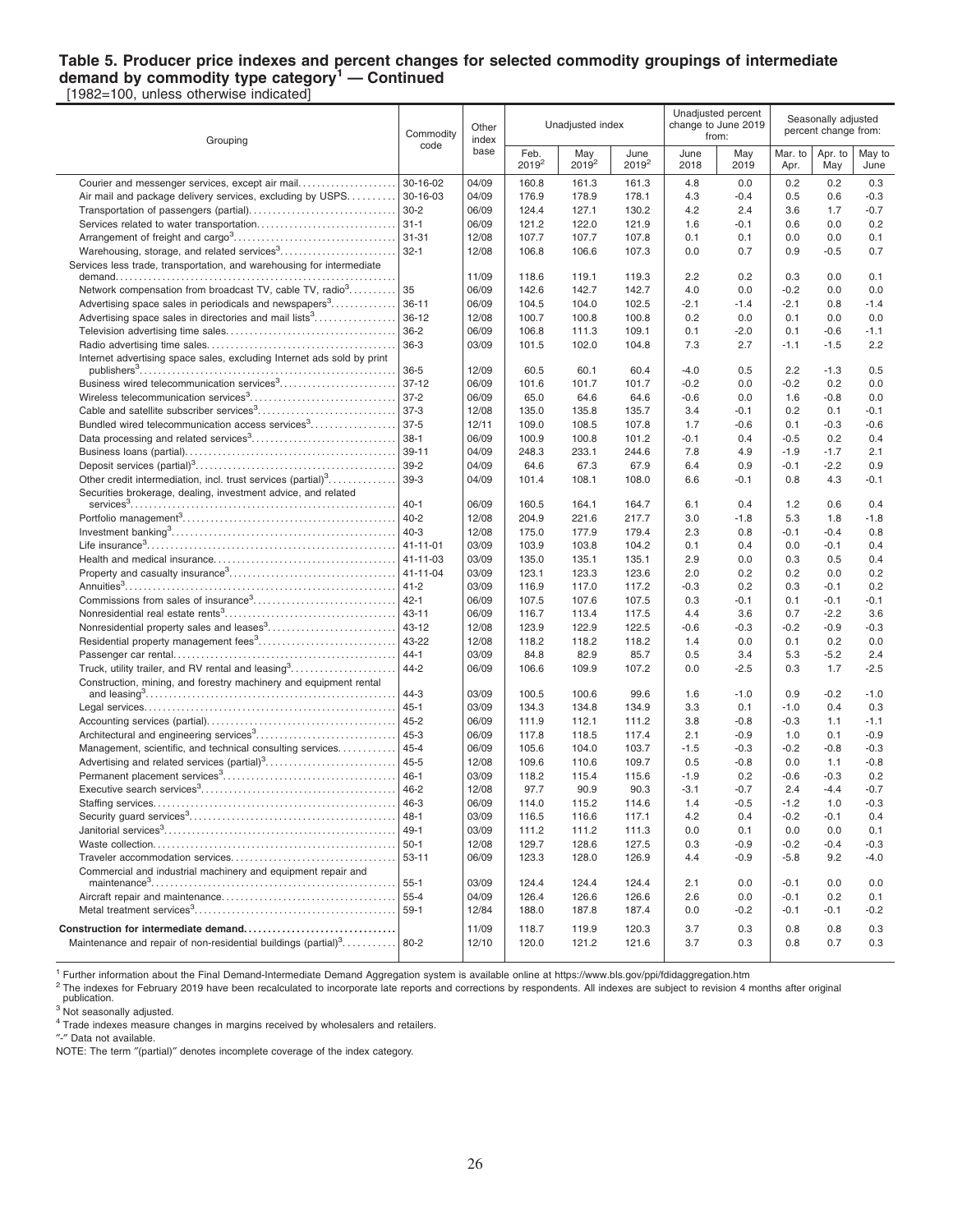#### **Table 6. Producer price indexes and percent changes for selected commodity groupings of intermediate demand by production flow category<sup>1</sup>** [1982=100, unless otherwise indicated]

Grouping Commodity code **Other** index base Unadjusted index Unadjusted percent change to June 2019 from: Seasonally adjusted percent change from: Feb. 2019<sup>2</sup> May 2019<sup>2</sup> June 2019<sup>2</sup> June 2018 May 2019 Mar<sub>to</sub> Apr. Apr. to **May** May to June **Stage 4 intermediate demand. . . . . . . . . . . . . . . . . . . . . . . . . . . . . . . . . . . . . . . . . . . . . .** 11/09 118.0 119.0 119.2 1.4 0.2 0.3 -0.2 -0.1 Stage 4 intermediate demand goods. . . . . . . . . . . . . . . . . . . . . . . . . . . . . . . . . . . . . . . 04/10 112.3 113.4 113.1 -0.1 -0.3 0.1 -0.2 -0.5 Grains. . . . . . . . . . . . . . . . . . . . . . . . . . . . . . . . . . . . . . . . . . . . . . . . . . . . . . . . . . . . . . . . . . 01-2 148.7 142.8 165.3 9.5 15.8 0.0 0.1 16.8 Meats. . . . . . . . . . . . . . . . . . . . . . . . . . . . . . . . . . . . . . . . . . . . . . . . . . . . . . . . . . . . . . . . . . . 02-21 175.3 184.9 182.9 -0.8 -1.1 2.8 -0.1 -2.6 Unprocessed and packaged fish. . . . . . . . . . . . . . . . . . . . . . . . . . . . . . . . . . . . . . . . . 02-23 353.9 339.5 335.4 3.4 -1.2 -4.5 0.1 2.6 Dairy products. . . . . . . . . . . . . . . . . . . . . . . . . . . . . . . . . . . . . . . . . . . . . . . . . . . . . . . . . . . 02-3 194.4 199.5 200.8 3.6 0.7 1.0 0.5 0.0 Commercial electric power. . . . . . . . . . . . . . . . . . . . . . . . . . . . . . . . . . . . . . . . . . . . . . . 05-42 194.3 200.7 206.9 -0.7 3.1 0.6 0.4 -1.1 Industrial electric power. . . . . . . . . . . . . . . . . . . . . . . . . . . . . . . . . . . . . . . . . . . . . . . . . . 05-43 244.0 241.9 248.5 -2.6 2.7 0.0 0.4 -2.8 Gasoline. . . . . . . . . . . . . . . . . . . . . . . . . . . . . . . . . . . . . . . . . . . . . . . . . . . . . . . . . . . . . . . . 05-71 153.2 207.8 195.5 -12.1 -5.9 5.9 -1.7 -5.0 No. 2 diesel fuel. . . . . . . . . . . . . . . . . . . . . . . . . . . . . . . . . . . . . . . . . . . . . . . . . . . . . . . . . 05-73-03 218.3 235.5 204.4 -21.8 -13.2 -2.1 -5.7 -13.3 Basic organic chemicals. . . . . . . . . . . . . . . . . . . . . . . . . . . . . . . . . . . . . . . . . . . . . . . . . 06-14 254.3 254.3 257.1 -5.6 1.1 -1.1 0.7 0.9 Prepared paint<sup>3</sup> . . . . . . . . . . . . . . . . . . . . . . . . . . . . . . . . . . . . . . . . . . . . . . . . . . . . . . . . . 06-21 297.1 299.3 299.1 4.6 -0.1 -0.3 1.2 -0.1 Medicinal and botanical chemicals<sup>3</sup> . . . . . . . . . . . . . . . . . . . . . . . . . . . . . . . . . . . . . . 06-31 181.4 181.4 181.4 0.1 0.0 -0.1 0.0 0.0 Biological products, including diagnostics<sup>3</sup> . . . . . . . . . . . . . . . . . . . . . . . . . . . . . . . . 06-37 274.3 275.0 275.1 3.5 0.0 0.2 -0.2 0.0 Pharmaceutical preparations. . . . . . . . . . . . . . . . . . . . . . . . . . . . . . . . . . . . . . . . . . . . . 06-38 06/01 267.9 268.3 268.2 4.0 0.0 0.6 0.1 -0.5 Plastic construction products. . . . . . . . . . . . . . . . . . . . . . . . . . . . . . . . . . . . . . . . . . . . . 07-21 00/82 230.2 229.4 229.5 1.4 0.0 -0.1 -0.3 0.3 Unsupported plastic film, sheet, and other shapes<sup>3</sup> . . . . . . . . . . . . . . . . . . . . . . . 07-22 221.8 221.7 223.7 0.4 0.9 -0.4 0.2 0.9 Parts for manufacturing from plastics<sup>3</sup> . . . . . . . . . . . . . . . . . . . . . . . . . . . . . . . . . . . . 07-26 152.5 152.4 152.2 0.1 -0.1 0.0 0.1 -0.1 Plastic packaging products<sup>3</sup> . . . . . . . . . . . . . . . . . . . . . . . . . . . . . . . . . . . . . . . . . . . . . . 07-2A 12/06 119.3 117.4 117.5 0.3 0.1 -0.4 -0.3 0.1 Lumber. . . . . . . . . . . . . . . . . . . . . . . . . . . . . . . . . . . . . . . . . . . . . . . . . . . . . . . . . . . . . . . . . 08-1 00/82 215.8 213.4 208.1 -18.2 -2.5 -0.4 -1.6 -1.5 Millwork. . . . . . . . . . . . . . . . . . . . . . . . . . . . . . . . . . . . . . . . . . . . . . . . . . . . . . . . . . . . . . . . . 08-2 262.1 264.8 264.3 1.0 -0.2 -0.1 0.3 -0.3 Paper boxes and containers<sup>3</sup> . . . . . . . . . . . . . . . . . . . . . . . . . . . . . . . . . . . . . . . . . . . . 09-15-03 269.1 269.6 270.8 1.5 0.4 -0.4 0.0 0.4 Commercial printing<sup>3</sup> . . . . . . . . . . . . . . . . . . . . . . . . . . . . . . . . . . . . . . . . . . . . . . . . . . . . 09-47 06/82 175.1 176.0 175.8 2.3 -0.1 0.3 0.1 -0.1 Steel mill products<sup>3</sup> . . . . . . . . . . . . . . . . . . . . . . . . . . . . . . . . . . . . . . . . . . . . . . . . . . . . . . 10-17 215.3 210.8 206.6 -3.4 -2.0 -1.7 -0.6 -2.0 Nonferrous wire and cable<sup>3</sup> . . . . . . . . . . . . . . . . . . . . . . . . . . . . . . . . . . . . . . . . . . . . . . 10-26 249.2 252.1 249.9 -1.5 -0.9 -1.2 1.2 -0.9 Fabricated structural metal products. . . . . . . . . . . . . . . . . . . . . . . . . . . . . . . . . . . . . . 10-7 242.2 242.3 239.4 2.0 -1.2 -1.1 0.3 -1.1 Other miscellaneous metal products<sup>3</sup> . . . . . . . . . . . . . . . . . . . . . . . . . . . . . . . . . . . . . 10-89 167.4 167.8 167.9 3.4 0.1 0.5 0.1 0.1 Air conditioning and refrigeration equipment. . . . . . . . . . . . . . . . . . . . . . . . . . . . . . 11-48 197.8 200.5 200.7 3.8 0.1 1.1 -0.2 0.2 Wiring devices<sup>3</sup> . . . . . . . . . . . . . . . . . . . . . . . . . . . . . . . . . . . . . . . . . . . . . . . . . . . . . . . . . 11-71 236.3 238.2 237.3 1.6 -0.4 0.5 0.4 -0.4 Electronic components and accessories. . . . . . . . . . . . . . . . . . . . . . . . . . . . . . . . . . 11-78 65.0 65.1 65.5 -0.8 0.6 0.2 0.0 0.6 Miscellaneous electrical machinery and equipment<sup>3</sup>.....................| 11-79  $\qquad$  | 127.4 126.2 126.7 | 2.9 0.4 | -0.7 0.0 0.4 Internal combustion engines<sup>3</sup> . . . . . . . . . . . . . . . . . . . . . . . . . . . . . . . . . . . . . . . . . . . . 11-94 169.2 169.8 169.8 1.1 0.0 0.0 0.5 0.0 Machine shop products<sup>3</sup> . . . . . . . . . . . . . . . . . . . . . . . . . . . . . . . . . . . . . . . . . . . . . . . . . 11-95 193.5 193.5 193.4 2.3 -0.1 0.0 0.0 -0.1 Concrete ingredients and related products. . . . . . . . . . . . . . . . . . . . . . . . . . . . . . . . 13-2 305.4 308.2 311.7 4.0 1.1 0.3 -0.2 1.3 Concrete products. . . . . . . . . . . . . . . . . . . . . . . . . . . . . . . . . . . . . . . . . . . . . . . . . . . . . . . 13-3 267.4 271.2 273.2 3.4 0.7 1.1 0.3 0.9 Prepared asphalt, tar roofing and siding products<sup>3</sup>.....................| 13-61 | | | | | 244.3 246.5 244.4 | | 4.3 -0.9 | 2.7 1.1 -0.9 Paving mixtures and blocks<sup>3</sup> . . . . . . . . . . . . . . . . . . . . . . . . . . . . . . . . . . . . . . . . . . . . . 13-94 330.0 320.2 322.6 4.5 0.7 -2.8 0.2 0.7 Motor vehicle parts<sup>3</sup> . . . . . . . . . . . . . . . . . . . . . . . . . . . . . . . . . . . . . . . . . . . . . . . . . . . . . 14-12 127.1 127.6 127.7 0.6 0.1 0.3 0.0 0.1 Aircraft engines and engine parts. . . . . . . . . . . . . . . . . . . . . . . . . . . . . . . . . . . . . . . . 14-23 12/85 229.2 229.7 229.7 1.4 0.0 -0.2 0.4 0.1 Aircraft parts and auxiliary equipment, n.e.c.. . . . . . . . . . . . . . . . . . . . . . . . . . . . . . 14-25 06/85 187.9 188.1 188.1 0.9 0.0 0.1 0.2 0.0 Medical, surgical and personal aid devices. . . . . . . . . . . . . . . . . . . . . . . . . . . . . . . 15-6 182.5 182.1 182.5 1.1 0.2 0.2 0.1 0.2 Stage 4 intermediate demand services. . . . . . . . . . . . . . . . . . . . . . . . . . . . . . . . . . . . . 04/10 120.1 121.1 121.7 3.0 0.5 0.5 -0.1 0.4 Truck transportation of freight<sup>3</sup> . . . . . . . . . . . . . . . . . . . . . . . . . . . . . . . . . . . . . . . . . . . 30-12 06/09 125.2 125.2 126.4 2.8 1.0 -0.3 0.4 1.0 Courier, messenger, and U.S. postal services. . . . . . . . . . . . . . . . . . . . . . . . . . . . 30-16 06/09 145.4 145.9 145.8 4.1 -0.1 0.3 0.3 0.1 Airline passenger services. . . . . . . . . . . . . . . . . . . . . . . . . . . . . . . . . . . . . . . . . . . . . . . 30-22 12/08 114.6 117.1 120.0 4.3 2.5 3.6 1.7 -0.6 Warehousing, storage, and related services<sup>3</sup> . . . . . . . . . . . . . . . . . . . . . . . . . . . . . 32-1 12/08 106.8 106.6 107.3 0.0 0.7 0.9 -0.5 0.7 Advertising space sales in periodicals and newspapers<sup>3</sup>. . . . . . . . . . . . . . . . 36-11  $\begin{array}{|l} 36.11 & 06/09 & 104.5 & 104.0 & 102.5 & -2.1 & -1.4 & -2.1 & 0.8 & -1.4 \end{array}$ Data processing and related services<sup>3</sup> . . . . . . . . . . . . . . . . . . . . . . . . . . . . . . . . . . . . 38-1 06/09 100.9 100.8 101.2 -0.1 0.4 -0.5 0.2 0.4 Business loans (partial). . . . . . . . . . . . . . . . . . . . . . . . . . . . . . . . . . . . . . . . . . . . . . . . . . 39-11 04/09 248.3 233.1 244.6 7.8 4.9 -1.9 -1.7 2.1 Deposit services (partial)<sup>3</sup> . . . . . . . . . . . . . . . . . . . . . . . . . . . . . . . . . . . . . . . . . . . . . . . . 39-2 04/09 64.6 67.3 67.9 6.4 0.9 -0.1 -2.2 0.9 Securities brokerage, dealing, investment advice, and related services<sup>3</sup>.... ....|40-1 | 06/09 | 160.5 164.1 164.7 | 6.1 0.4 | 1.2 0.6 0.4 Portfolio management<sup>3</sup> . . . . . . . . . . . . . . . . . . . . . . . . . . . . . . . . . . . . . . . . . . . . . . . . . . 40-2 12/08 204.9 221.6 217.7 3.0 -1.8 5.3 1.8 -1.8 Investment banking<sup>3</sup> . . . . . . . . . . . . . . . . . . . . . . . . . . . . . . . . . . . . . . . . . . . . . . . . . . . . . 40-3 12/08 175.0 177.9 179.4 2.3 0.8 -0.1 -0.4 0.8 Insurance. . . . . . . . . . . . . . . . . . . . . . . . . . . . . . . . . . . . . . . . . . . . . . . . . . . . . . . . . . . . . . . 41-11 06/09 123.3 123.4 123.6 2.1 0.2 0.0 0.2 0.3 Annuities<sup>3</sup> . . . . . . . . . . . . . . . . . . . . . . . . . . . . . . . . . . . . . . . . . . . . . . . . . . . . . . . . . . . . . . . 41-2 03/09 116.9 117.0 117.2 -0.3 0.2 0.3 -0.1 0.2 Nonresidential real estate rents<sup>3</sup> . . . . . . . . . . . . . . . . . . . . . . . . . . . . . . . . . . . . . . . . . 43-11 06/09 116.7 113.4 117.5 4.4 3.6 0.7 -2.2 3.6 Nonresidential property sales and leases<sup>3</sup> . . . . . . . . . . . . . . . . . . . . . . . . . . . . . . . . 43-12 12/08 123.9 122.9 122.5 -0.6 -0.3 -0.2 -0.9 -0.3 Nonresidential property management fees<sup>3</sup> . . . . . . . . . . . . . . . . . . . . . . . . . . . . . . . 43-13 12/08 92.1 94.7 91.3 -0.1 -3.6 0.8 -0.3 -3.6 Residential property management fees<sup>3</sup>..................................|43-22 | 12/08 | 118.2 118.2 118.2 | 1.4 0.0 | 0.1 0.2 0.0 Construction, mining, and forestry machinery and equipment rental and leasing<sup>3</sup> . . . . . . . . . . . . . . . . . . . . . . . . . . . . . . . . . . . . . . . . . . . . . . . . . . . . . . . . . . . . . . . 44-3 03/09 100.5 100.6 99.6 1.6 -1.0 0.9 -0.2 -1.0 Legal services. . . . . . . . . . . . . . . . . . . . . . . . . . . . . . . . . . . . . . . . . . . . . . . . . . . . . . . . . . . 45-1 03/09 134.3 134.8 134.9 3.3 0.1 -1.0 0.4 0.3 Advertising agency services<sup>3</sup> . . . . . . . . . . . . . . . . . . . . . . . . . . . . . . . . . . . . . . . . . . . . . 45-51 12/08 109.6 110.6 109.7 0.5 -0.8 0.0 1.1 -0.8 Accounting services (partial). . . . . . . . . . . . . . . . . . . . . . . . . . . . . . . . . . . . . . . . . . . . . 45-2 06/09 111.9 112.1 111.2 3.8 -0.8 -0.3 1.1 -1.1 Architectural and engineering services<sup>3</sup> . . . . . . . . . . . . . . . . . . . . . . . . . . . . . . . . . . . 45-3 06/09 117.8 118.5 117.4 2.1 -0.9 1.0 0.1 -0.9 Management, scientific, and technical consulting services. . . . . . . . . . . . . 45-4  $\sqrt{06/09}$  | 105.6 104.0 103.7 | -1.5 -0.3 | -0.2 -0.8 -0.3 Staffing services. . . . . . . . . . . . . . . . . . . . . . . . . . . . . . . . . . . . . . . . . . . . . . . . . . . . . . . . . 46-3 06/09 114.0 115.2 114.6 1.4 -0.5 -1.2 1.0 -0.3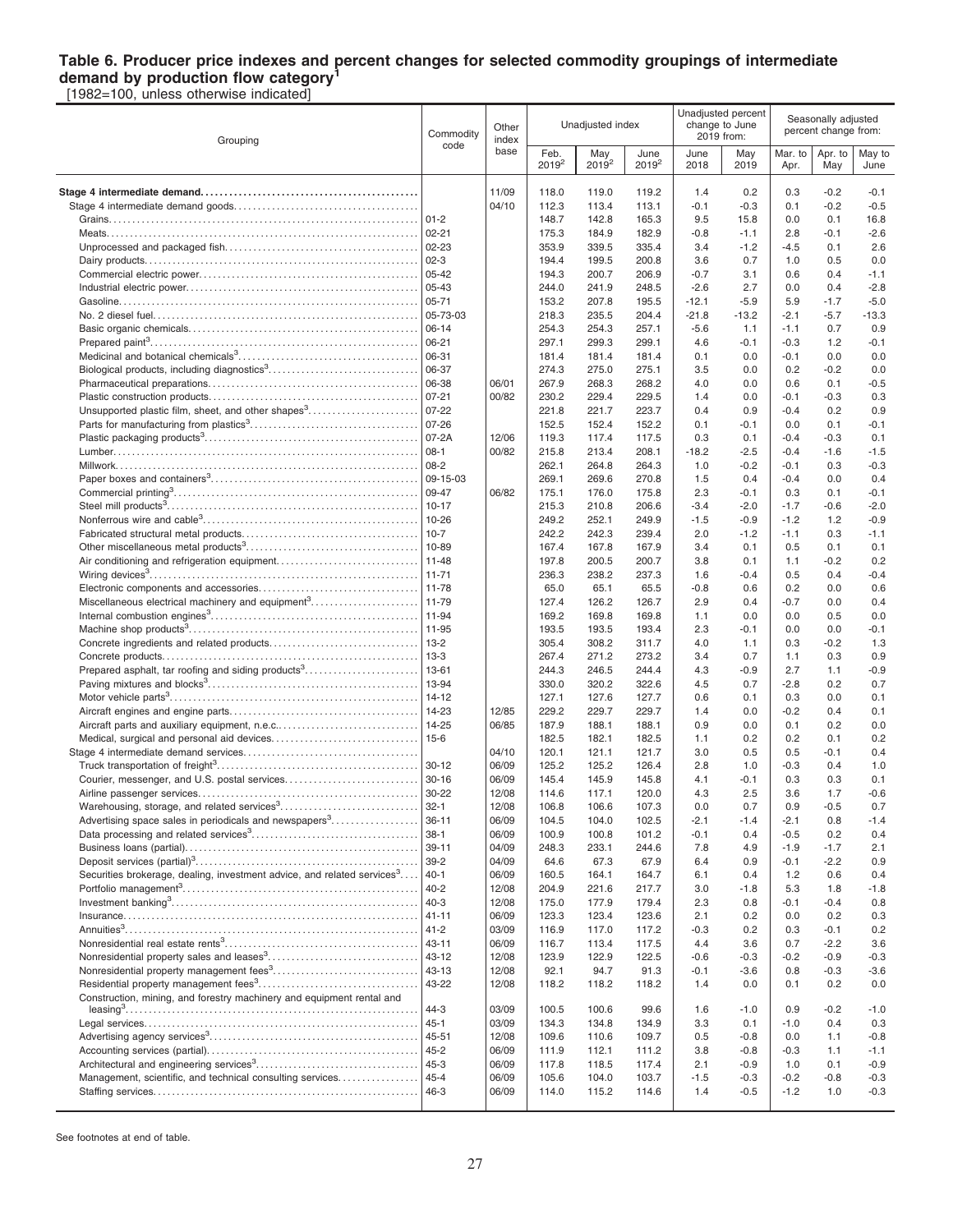#### **Table 6. Producer price indexes and percent changes for selected commodity groupings of intermediate demand by production flow category<sup>1</sup> — Continued**

[1982=100, unless otherwise indicated]

| Grouping                                                                            | Commodity<br>code    | Other<br>index | Unadjusted index          |                 |                  | Unadjusted percent<br>change to June<br>2019 from: |                   | Seasonally adjusted<br>percent change from: |                  |                   |
|-------------------------------------------------------------------------------------|----------------------|----------------|---------------------------|-----------------|------------------|----------------------------------------------------|-------------------|---------------------------------------------|------------------|-------------------|
|                                                                                     |                      | base           | Feb.<br>2019 <sup>2</sup> | May<br>$2019^2$ | June<br>$2019^2$ | June<br>2018                                       | May<br>2019       | Mar. to<br>Apr.                             | Apr. to<br>May   | May to<br>June    |
|                                                                                     | $49 - 1$             | 03/09          | 111.2                     | 111.2           | 111.3            | 0.0                                                | 0.1               | 0.0                                         | 0.0              | 0.1               |
| Commercial and industrial machinery and equipment repair and                        | 55-1                 | 03/09          | 124.4                     | 124.4           | 124.4            | 2.1                                                | 0.0               | $-0.1$                                      | 0.0              | 0.0               |
| Machinery and equipment parts and supplies wholesaling <sup>3</sup>                 | 57-11-02             | 03/09          | 123.4                     | 126.1           | 129.3            | 7.5                                                | 2.5               | 0.9                                         | $-1.2$           | 2.5               |
| Building materials, paint, and hardware wholesaling                                 | 57-3                 | 03/09          | 96.8                      | 100.0           | 100.0            | 1.7                                                | 0.0               | $-0.8$                                      | 2.4              | $-1.2$            |
|                                                                                     | 57-4                 | 03/09          | 161.0                     | 159.3           | 159.0            | $-8.0$                                             | $-0.2$            | 6.1                                         | $-1.9$           | $-0.2$            |
|                                                                                     | 57-5<br>57-6         | 03/09<br>03/09 | 107.2<br>135.5            | 111.0<br>135.8  | 111.4<br>137.5   | 4.4<br>6.0                                         | 0.4<br>1.3        | $-0.2$<br>$-2.2$                            | 0.5<br>0.1       | 0.4<br>1.3        |
|                                                                                     | $57 - 8$             | 06/09          | 115.1                     | 114.1           | 114.9            | 6.8                                                | 0.7               | $-0.4$                                      | $-0.9$           | 0.7               |
| Hardware and building materials and supplies retailing                              | 58-D                 | 03/09          | 122.9                     | 123.4           | 121.8            | $-5.4$                                             | $-1.3$            | 2.5                                         | $-2.2$           | $-1.1$            |
|                                                                                     | $59-1$               | 12/84          | 188.0                     | 187.8           | 187.4            | 0.0                                                | $-0.2$            | $-0.1$                                      | $-0.1$           | $-0.2$            |
|                                                                                     |                      | 11/09          | 116.2                     | 118.4           | 117.9            | $-0.5$                                             | $-0.4$            | 0.9                                         | $-0.3$           | $-0.6$            |
|                                                                                     |                      | 04/10          | 105.4                     | 109.1           | 107.5            | $-3.6$                                             | $-1.5$            | 1.3                                         | $-0.5$           | $-1.8$            |
|                                                                                     | $ 01-31$             |                | 180.7                     | 172.9           | 170.0<br>99.7    | 1.5                                                | $-1.7$            | 0.1                                         | $-4.0$           | 1.8               |
|                                                                                     | $ 01-4$              |                | 68.9<br>231.0             | 106.3<br>257.6  | 239.2            | 1.5<br>$-20.7$                                     | $-6.2$<br>$-7.1$  | 55.9<br>1.9                                 | $-3.5$<br>$-1.6$ | $-18.5$<br>$-8.7$ |
|                                                                                     | $ 01-6$              |                | 128.2                     | 125.3           | 130.2            | 4.7                                                | 3.9               | $-1.3$                                      | 5.0              | 2.3               |
|                                                                                     | $05 - 42$            |                | 194.3                     | 200.7           | 206.9            | $-0.7$                                             | 3.1               | 0.6                                         | 0.4              | $-1.1$            |
|                                                                                     | $ 05 - 43$           |                | 244.0                     | 241.9           | 248.5            | $-2.6$                                             | 2.7               | 0.0                                         | 0.4              | $-2.8$            |
|                                                                                     | $05 - 71$            |                | 153.2                     | 207.8           | 195.5            | $-12.1$                                            | $-5.9$            | 5.9                                         | $-1.7$           | $-5.0$            |
|                                                                                     | 05-72-03<br>05-73-03 |                | 198.8<br>218.3            | 214.4<br>235.5  | 206.4<br>204.4   | $-11.3$<br>$-21.8$                                 | $-3.7$<br>$-13.2$ | 0.2<br>$-2.1$                               | 2.0<br>$-5.7$    | $-3.7$<br>$-13.3$ |
|                                                                                     | 05-76                |                | 430.9                     | 429.3           | 436.9            | 3.7                                                | 1.8               | $-1.2$                                      | 0.5              | 1.8               |
|                                                                                     | 05-78                | 06/09          | 108.4                     | 115.7           | 123.2            | 0.9                                                | 6.5               | 2.6                                         | 0.7              | 6.5               |
|                                                                                     | 05-81-02             | 06/85          | 201.2                     | 221.5           | 234.2            | 3.4                                                | 5.7               | 9.7                                         | $-11.6$          | 1.1               |
|                                                                                     | 06-13                |                | 282.2                     | 282.3           | 278.8            | 0.0                                                | $-1.2$            | $-0.7$                                      | $-0.4$           | $-1.2$            |
|                                                                                     | 06-14<br>06-2        |                | 254.3<br>289.9            | 254.3<br>292.8  | 257.1<br>292.3   | $-5.6$<br>3.3                                      | 1.1<br>$-0.2$     | $-1.1$<br>$-0.2$                            | 0.7<br>1.6       | 0.9<br>$-0.2$     |
|                                                                                     | 06-5                 |                | 235.9                     | 229.2           | 226.8            | 1.7                                                | $-1.0$            | $-4.5$                                      | 1.0              | $-0.8$            |
|                                                                                     | 06-6                 |                | 230.8                     | 223.1           | 227.1            | $-6.8$                                             | 1.8               | $-5.5$                                      | 1.8              | 1.9               |
|                                                                                     | $07 - 11 - 02$       |                | 209.9                     | 212.0           | 209.2            | $-6.0$                                             | $-1.3$            | 1.1                                         | $-0.1$           | $-1.3$            |
| Unsupported plastic film, sheet, and other shapes <sup>3</sup>                      | $ 07-22$             |                | 221.8                     | 221.7           | 223.7            | 0.4                                                | 0.9               | $-0.4$                                      | 0.2              | 0.9               |
|                                                                                     | 09-13<br>09-14       |                | 200.8<br>274.6            | 202.4<br>272.8  | 202.0<br>270.1   | 2.6<br>$-2.4$                                      | $-0.2$<br>$-1.0$  | 1.0<br>$-0.4$                               | $-0.1$<br>0.1    | $-0.2$<br>$-1.0$  |
|                                                                                     | 09-15                |                | 241.0                     | 241.7           | 242.4            | 1.9                                                | 0.3               | $-0.2$                                      | 0.2              | 0.3               |
|                                                                                     | 09-47                | 06/82          | 175.1                     | 176.0           | 175.8            | 2.3                                                | $-0.1$            | 0.3                                         | 0.1              | $-0.1$            |
|                                                                                     | $10 - 15$            |                | 212.4                     | 212.1           | 211.8            | 0.8                                                | $-0.1$            | 0.0                                         | $-0.1$           | $-0.1$            |
|                                                                                     | $10 - 17$            |                | 215.3                     | 210.8           | 206.6            | $-3.4$                                             | $-2.0$            | $-1.7$                                      | $-0.6$           | $-2.0$            |
|                                                                                     | 10-25<br>10-28       |                | 215.7<br>215.6            | 216.6<br>215.4  | 213.4<br>214.5   | $-6.8$<br>$-1.5$                                   | $-1.5$<br>$-0.4$  | 0.3<br>$-0.2$                               | $-0.7$<br>$-0.2$ | $-1.5$<br>$-0.3$  |
|                                                                                     | $10-3$               |                | 163.0                     | 167.6           | 167.3            | 3.2                                                | $-0.2$            | 0.2                                         | 2.2              | $-0.2$            |
| Structural, architectural, and pre-engineered metal products                        | 10-74                |                | 237.9                     | 237.8           | 232.1            | 1.0                                                | $-2.4$            | $-2.0$                                      | 1.1              | $-2.0$            |
|                                                                                     | 10-81                |                | 208.4                     | 207.6           | 209.2            | 7.9                                                | 0.8               | 3.4                                         | $-0.4$           | 0.8               |
|                                                                                     | 10-89                |                | 167.4                     | 167.8           | 167.9            | 3.4                                                | 0.1               | 0.5                                         | 0.1              | 0.1               |
|                                                                                     | $11-7$               |                | 245.1<br>116.8            | 247.1<br>116.9  | 247.4<br>117.3   | 3.6<br>2.0                                         | 0.1<br>0.3        | 0.5<br>0.3                                  | 0.1<br>0.1       | 0.2<br>0.3        |
|                                                                                     | 13-21                |                | 343.9                     | 346.7           | 350.5            | 4.4                                                | 1.1               | 0.3                                         | -0.1             | 1.2               |
|                                                                                     | 13-22                |                | 255.4                     | 258.5           | 261.5            | 2.9                                                | 1.2               | 0.0                                         | $-0.3$           | 1.5               |
|                                                                                     | $14 - 12$            |                | 127.1                     | 127.6           | 127.7            | 0.6                                                | 0.1               | 0.3                                         | 0.0              | 0.1               |
|                                                                                     | $14-2$               |                | 276.2                     | 276.9           | 277.2            | 1.7                                                | 0.1               | 0.0                                         | 0.2              | 0.1               |
|                                                                                     | $30 - 11$            | 04/10<br>12/08 | 118.8<br>127.2            | 119.1<br>128.9  | 119.7<br>128.7   | 2.7<br>3.3                                         | 0.5<br>$-0.2$     | 0.3<br>0.9                                  | $-0.2$<br>0.7    | 0.4<br>-0.2       |
|                                                                                     | $30 - 16$            | 06/09          | 145.4                     | 145.9           | 145.8            | 4.1                                                | $-0.1$            | 0.3                                         | 0.3              | 0.1               |
|                                                                                     | 31-31                | 12/08          | 107.7                     | 107.7           | 107.8            | 0.1                                                | 0.1               | 0.0                                         | 0.0              | 0.1               |
|                                                                                     | 31-32-01             | 12/08          | 98.5                      | 98.5            | 98.2             | $-0.3$                                             | $-0.3$            | 0.0                                         | 0.0              | -0.3              |
| Warehousing, storage, and related services <sup>3</sup>                             | $32 - 1$             | 12/08          | 106.8                     | 106.6           | 107.3            | 0.0                                                | 0.7               | 0.9                                         | $-0.5$           | 0.7               |
| Advertising space sales in periodicals, newspapers, directories, and                | $36-1$               | 06/09          | 103.2                     | 102.8           | 101.6            | $-1.7$                                             | $-1.2$            | $-1.7$                                      | 0.7              | $-1.2$            |
|                                                                                     | $37-1$               | 06/09          | 116.9                     | 116.8           | 116.8            | 0.1                                                | 0.0               | 0.0                                         | 0.1              | 0.0               |
| Bundled wired telecommunications access services <sup>3</sup>                       | $37-5$               | 12/11          | 109.0                     | 108.5           | 107.8            | 1.7                                                | $-0.6$            | 0.1                                         | $-0.3$           | -0.6              |
|                                                                                     | $38-1$               | 06/09          | 100.9                     | 100.8           | 101.2            | $-0.1$                                             | 0.4               | $-0.5$                                      | 0.2              | 0.4               |
|                                                                                     | $39 - 11$<br>39-2    | 04/09<br>04/09 | 248.3<br>64.6             | 233.1<br>67.3   | 244.6<br>67.9    | 7.8<br>6.4                                         | 4.9<br>0.9        | $-1.9$<br>$-0.1$                            | $-1.7$<br>$-2.2$ | 2.1<br>0.9        |
| Securities brokerage, dealing, investment advice, and related services <sup>3</sup> | $40 - 1$             | 06/09          | 160.5                     | 164.1           | 164.7            | 6.1                                                | 0.4               | 1.2                                         | 0.6              | 0.4               |
|                                                                                     | 41-11                | 06/09          | 123.3                     | 123.4           | 123.6            | 2.1                                                | 0.2               | 0.0                                         | 0.2              | 0.3               |
|                                                                                     | 43-11                | 06/09          | 116.7                     | 113.4           | 117.5            | 4.4                                                | 3.6               | 0.7                                         | $-2.2$           | 3.6               |
|                                                                                     | $45 - 1$             | 03/09          | 134.3                     | 134.8           | 134.9            | 3.3                                                | 0.1               | $-1.0$                                      | 0.4              | 0.3               |
|                                                                                     |                      |                |                           |                 |                  |                                                    |                   |                                             |                  |                   |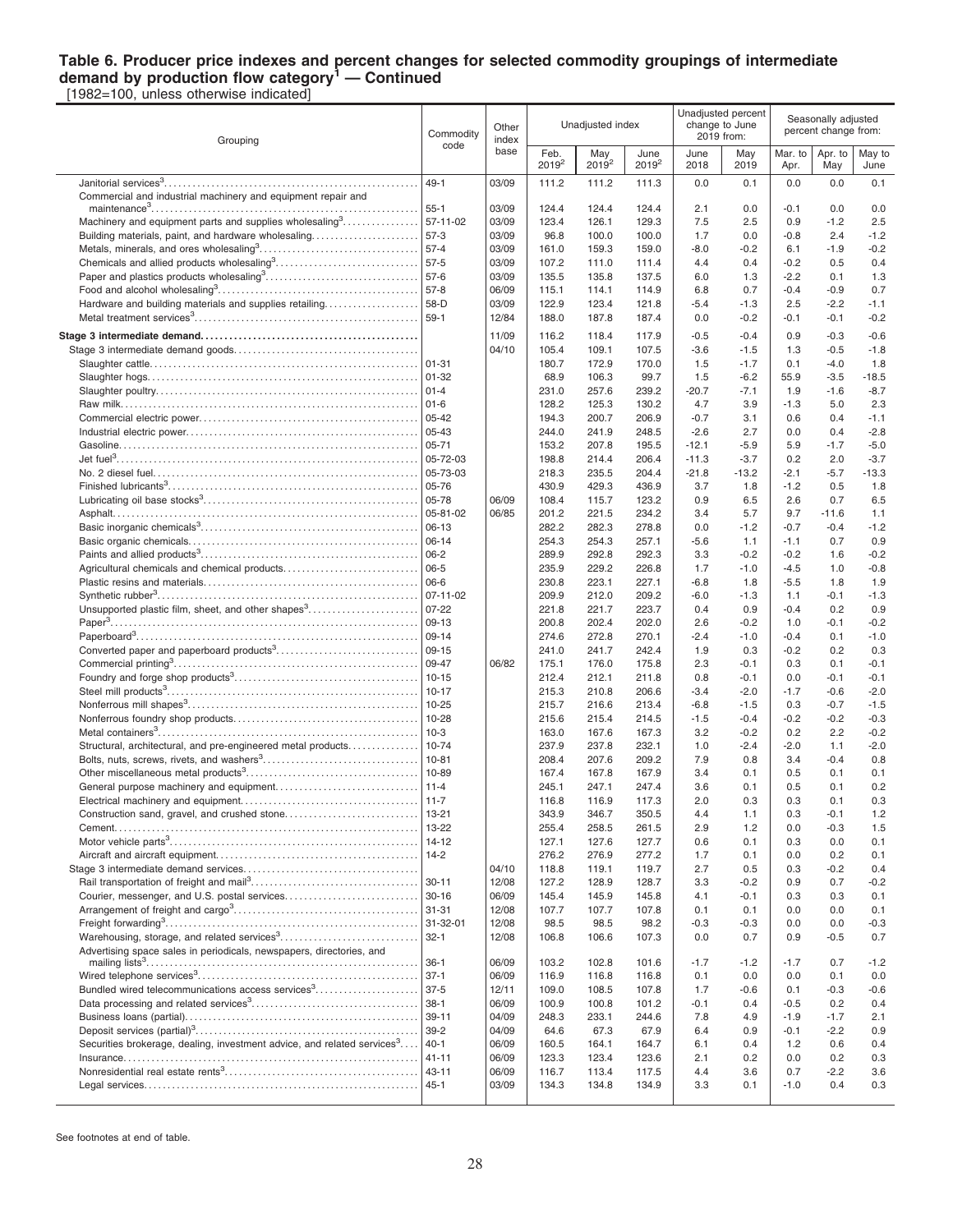#### **Table 6. Producer price indexes and percent changes for selected commodity groupings of intermediate demand by production flow category<sup>1</sup> — Continued** [1982=100, unless otherwise indicated]

Grouping Commodity code **Other** index base Unadiusted index Unadjusted percent change to June 2019 from: Seasonally adjusted percent change from: Feb. 2019<sup>2</sup> May 2019<sup>2</sup> June 2019<sup>2</sup> June 2018 May 2019 Mar<sub>to</sub> Apr. Apr. to May May to June Accounting services (partial). . . . . . . . . . . . . . . . . . . . . . . . . . . . . . . . . . . . . . . . . . . . . 45-2 06/09 111.9 112.1 111.2 3.8 -0.8 -0.3 1.1 -1.1 Architectural and engineering services<sup>3</sup> . . . . . . . . . . . . . . . . . . . . . . . . . . . . . . . . . . . 45-3 06/09 117.8 118.5 117.4 2.1 -0.9 1.0 0.1 -0.9 Management, scientific, and technical consulting services. . . . . . . . . . . . . . 45-4  $\sqrt{06/09}$  | 105.6 104.0 103.7 | -1.5 -0.3 | -0.2 -0.8 -0.3 Advertising agency services<sup>3</sup> . . . . . . . . . . . . . . . . . . . . . . . . . . . . . . . . . . . . . . . . . . . . . 45-51 12/08 109.6 110.6 109.7 0.5 -0.8 0.0 1.1 -0.8 Staffing services. . . . . . . . . . . . . . . . . . . . . . . . . . . . . . . . . . . . . . . . . . . . . . . . . . . . . . . . . 46-3 06/09 114.0 115.2 114.6 1.4 -0.5 -1.2 1.0 -0.3 Aircraft repair maintenance. . . . . . . . . . . . . . . . . . . . . . . . . . . . . . . . . . . . . . . . . . . . . . 55-4 04/09 126.4 126.6 126.6 2.6 0.0 -0.1 0.2 0.1 Machinery and equipment parts and supplies wholesaling<sup>3</sup>..............| 57-11-02  $\|$  03/09  $\|$  123.4 126.1 129.3  $\|$  7.5 2.5  $\|$  0.9 -1.2 2.5 Building materials, paint, and hardware wholesaling. . . . . . . . . . . . . . . . . . . . . . . 57-3 03/09 96.8 100.0 100.0 1.7 0.0 -0.8 2.4 -1.2 Metals, minerals, and ores wholesaling<sup>3</sup> . . . . . . . . . . . . . . . . . . . . . . . . . . . . . . . . . . 57-4 03/09 161.0 159.3 159.0 -8.0 -0.2 6.1 -1.9 -0.2 Chemicals and allied products wholesaling<sup>3</sup>...............................| 57-5  $\qquad$  | 03/09 | 107.2 111.0 111.4 | 4.4 0.4 | -0.2 0.5 0.4 Paper and plastics products wholesaling<sup>3</sup> . . . . . . . . . . . . . . . . . . . . . . . . . . . . . . . . . 57-6 03/09 135.5 135.8 137.5 6.0 1.3 -2.2 0.1 1.3 Food wholesaling<sup>3</sup> . . . . . . . . . . . . . . . . . . . . . . . . . . . . . . . . . . . . . . . . . . . . . . . . . . . . . . . 57-81-01 03/09 114.1 112.9 113.5 7.6 0.5 -0.6 -0.9 0.5 Metal treatment services<sup>3</sup> . . . . . . . . . . . . . . . . . . . . . . . . . . . . . . . . . . . . . . . . . . . . . . . . 59-1 12/84 188.0 187.8 187.4 0.0 -0.2 -0.1 -0.1 -0.2 **Stage 2 intermediate demand. . . . . . . . . . . . . . . . . . . . . . . . . . . . . . . . . . . . . . . . . . . . . .** 11/09 106.6 106.6 105.2 -3.3 -1.3 0.5 -1.1 -1.3 Stage 2 intermediate demand goods. . . . . . . . . . . . . . . . . . . . . . . . . . . . . . . . . . . . . . . 04/10 89.3 87.9 85.4 -10.0 -2.8 0.7 -3.4 -2.7 Corn. . . . . . . . . . . . . . . . . . . . . . . . . . . . . . . . . . . . . . . . . . . . . . . . . . . . . . . . . . . . . . . . . . . . 01-22-02 146.2 144.1 170.4 17.6 18.3 0.6 1.2 19.9 Oilseeds. . . . . . . . . . . . . . . . . . . . . . . . . . . . . . . . . . . . . . . . . . . . . . . . . . . . . . . . . . . . . . . . 01-83 162.7 148.9 155.4 -10.7 4.4 1.9 -7.6 3.1 Prepared animal feeds. . . . . . . . . . . . . . . . . . . . . . . . . . . . . . . . . . . . . . . . . . . . . . . . . . . 02-9 189.6 187.9 189.1 -4.1 0.6 -0.6 -1.9 1.1 Coal. . . . . . . . . . . . . . . . . . . . . . . . . . . . . . . . . . . . . . . . . . . . . . . . . . . . . . . . . . . . . . . . . . . . 05-1 199.6 198.6 198.2 -0.6 -0.2 0.1 -1.8 0.6 Natural gas<sup>3</sup> . . . . . . . . . . . . . . . . . . . . . . . . . . . . . . . . . . . . . . . . . . . . . . . . . . . . . . . . . . . . 05-31 102.4 78.8 80.1 -22.3 1.6 -8.7 -15.2 1.6 19 -56.8 -22.2 - 10.7 -7.6 -22.2 - 10.7 - 7.6 -22.2 - 154.8 - 112.8 - 112.8 - 156.8 -22.2 - 10.7 -7.6 -22.2 - 1 Crude petroleum<sup>3</sup> . . . . . . . . . . . . . . . . . . . . . . . . . . . . . . . . . . . . . . . . . . . . . . . . . . . . . . . 05-61 150.6 171.9 146.6 -22.2 -14.7 13.9 -6.2 -14.7 No. 2 diesel fuel. . . . . . . . . . . . . . . . . . . . . . . . . . . . . . . . . . . . . . . . . . . . . . . . . . . . . . . . . 05-73-03 218.3 235.5 204.4 -21.8 -13.2 -2.1 -5.7 -13.3 Industrial chemicals. . . . . . . . . . . . . . . . . . . . . . . . . . . . . . . . . . . . . . . . . . . . . . . . . . . . . 06-1 257.4 257.4 259.3 -4.8 0.7 -1.0 0.5 0.6 Plastic resins and materials. . . . . . . . . . . . . . . . . . . . . . . . . . . . . . . . . . . . . . . . . . . . . . 06-6 230.8 223.1 227.1 -6.8 1.8 -5.5 1.8 1.9 Plastic products<sup>3</sup> . . . . . . . . . . . . . . . . . . . . . . . . . . . . . . . . . . . . . . . . . . . . . . . . . . . . . . . . 07-2 210.3 208.4 209.2 0.8 0.4 -0.4 -0.1 0.4 Logs, bolts, timber, pulpwood, and wood chips. . . . . . . . . . . . . . . . . . . . . . . . . . . 08-5 242.3 239.8 237.1 -4.4 -1.1 -0.3 -0.3 -1.2 Paper<sup>3</sup> . . . . . . . . . . . . . . . . . . . . . . . . . . . . . . . . . . . . . . . . . . . . . . . . . . . . . . . . . . . . . . . . . . 09-13 200.8 202.4 202.0 2.6 -0.2 1.0 -0.1 -0.2 Paperboard, excluding corrugated paperboard<sup>3</sup>............................ 09-14-11 | 12/82 | 288.1 286.1 282.5 | 3.1 -1.3 | -0.4 0.3 -1.3 Commercial printing<sup>3</sup> . . . . . . . . . . . . . . . . . . . . . . . . . . . . . . . . . . . . . . . . . . . . . . . . . . . . 09-47 06/82 175.1 176.0 175.8 2.3 -0.1 0.3 0.1 -0.1 Iron and steel scrap<sup>3</sup> . . . . . . . . . . . . . . . . . . . . . . . . . . . . . . . . . . . . . . . . . . . . . . . . . . . . 10-12 468.9 434.7 396.1 -27.8 -8.9 -3.1 -8.3 -8.9 Steel mill products<sup>3</sup> . . . . . . . . . . . . . . . . . . . . . . . . . . . . . . . . . . . . . . . . . . . . . . . . . . . . . . 10-17 215.3 210.8 206.6 -3.4 -2.0 -1.7 -0.6 -2.0 Nonferrous mill shapes<sup>3</sup> . . . . . . . . . . . . . . . . . . . . . . . . . . . . . . . . . . . . . . . . . . . . . . . . . 10-25 215.7 216.6 213.4 -6.8 -1.5 0.3 -0.7 -1.5 Electrical machinery and equipment. . . . . . . . . . . . . . . . . . . . . . . . . . . . . . . . . . . . . . 11-7 116.8 116.9 117.3 2.0 0.3 0.3 0.1 0.3 Electronic components and accessories. . . . . . . . . . . . . . . . . . . . . . . . . . . . . . . . . . 11-78 65.0 65.1 65.5 -0.8 0.6 0.2 0.0 0.6 Stage 2 intermediate demand services. . . . . . . . . . . . . . . . . . . . . . . . . . . . . . . . . . . . . 04/10 118.3 119.6 119.3 1.9 -0.3 0.3 0.5 -0.3 Rail transportation of freight and mail<sup>3</sup> . . . . . . . . . . . . . . . . . . . . . . . . . . . . . . . . . . . . 30-11 12/08 127.2 128.9 128.7 3.3 -0.2 0.9 0.7 -0.2 Truck transportation of freight<sup>3</sup> . . . . . . . . . . . . . . . . . . . . . . . . . . . . . . . . . . . . . . . . . . . 30-12 06/09 125.2 125.2 126.4 2.8 1.0 -0.3 0.4 1.0 Pipeline transportation of petroleum products<sup>3</sup> . . . . . . . . . . . . . . . . . . . . . . . . . . . . 30-15-01 12/08 156.0 156.0 156.0 3.1 0.0 0.0 0.0 0.0 U.S. Postal Service. . . . . . . . . . . . . . . . . . . . . . . . . . . . . . . . . . . . . . . . . . . . . . . . . . . . . . 30-16-01 06/89 229.6 229.6 229.6 3.4 0.0 0.4 0.2 0.1 Courier and messenger services, except air. . . . . . . . . . . . . . . . . . . . . . . . . . . . . . 30-16-02 04/09 160.8 161.3 161.3 4.8 0.0 0.2 0.2 0.3 Air mail and package delivery services, excluding by USPS. . . . . . . . . . . . . 30-16-03  $\vert$  0.4/09  $\vert$  176.9 178.1  $\vert$  4.3 -0.4  $\vert$  0.5 0.6 -0.3 Airline passenger services. . . . . . . . . . . . . . . . . . . . . . . . . . . . . . . . . . . . . . . . . . . . . . . 30-22 12/08 114.6 117.1 120.0 4.3 2.5 3.6 1.7 -0.6 Arrangement of freight and cargo<sup>3</sup> . . . . . . . . . . . . . . . . . . . . . . . . . . . . . . . . . . . . . . . 31-31 12/08 107.7 107.7 107.8 0.1 0.1 0.0 0.0 0.1 Television advertising time sales. . . . . . . . . . . . . . . . . . . . . . . . . . . . . . . . . . . . . . . . . 36-21 06/09 106.8 111.3 109.1 0.1 -2.0 0.1 -0.6 -1.1 Wireless telecommunication services<sup>3</sup> . . . . . . . . . . . . . . . . . . . . . . . . . . . . . . . . . . . . 37-2 06/09 65.0 64.6 64.6 -0.6 0.0 1.6 -0.8 0.0 Data processing and related services<sup>3</sup> . . . . . . . . . . . . . . . . . . . . . . . . . . . . . . . . . . . . 38-1 06/09 100.9 100.8 101.2 -0.1 0.4 -0.5 0.2 0.4 Securities brokerage, dealing, investment advice, and related services<sup>3</sup>... ....|40-1 | 06/09 | 160.5 164.1 164.7 | 6.1 0.4 | 1.2 0.6 0.4 Portfolio management<sup>3</sup> . . . . . . . . . . . . . . . . . . . . . . . . . . . . . . . . . . . . . . . . . . . . . . . . . . 40-2 12/08 204.9 221.6 217.7 3.0 -1.8 5.3 1.8 -1.8 Investment banking<sup>3</sup> . . . . . . . . . . . . . . . . . . . . . . . . . . . . . . . . . . . . . . . . . . . . . . . . . . . . . 40-31 12/08 175.0 177.9 179.4 2.3 0.8 -0.1 -0.4 0.8 Insurance. . . . . . . . . . . . . . . . . . . . . . . . . . . . . . . . . . . . . . . . . . . . . . . . . . . . . . . . . . . . . . . 41-11 06/09 123.3 123.4 123.6 2.1 0.2 0.0 0.2 0.3 Commissions from sales of insurance<sup>3</sup> . . . . . . . . . . . . . . . . . . . . . . . . . . . . . . . . . . . 42-11 06/09 107.5 107.6 107.5 0.3 -0.1 0.1 -0.1 -0.1 Legal services. . . . . . . . . . . . . . . . . . . . . . . . . . . . . . . . . . . . . . . . . . . . . . . . . . . . . . . . . . . 45-1 03/09 134.3 134.8 134.9 3.3 0.1 -1.0 0.4 0.3 Accounting services (partial). . . . . . . . . . . . . . . . . . . . . . . . . . . . . . . . . . . . . . . . . . . . . 45-2 06/09 111.9 112.1 111.2 3.8 -0.8 -0.3 1.1 -1.1 Management, scientific, and technical consulting services. . . . . . . . . . . . . 45-4  $\sqrt{|06/09|}$  105.6 104.0 103.7 -1.5 -0.3 -0.3 -0.2 -0.8 -0.3 Advertising agency services<sup>3</sup> . . . . . . . . . . . . . . . . . . . . . . . . . . . . . . . . . . . . . . . . . . . . . 45-51 12/08 109.6 110.6 109.7 0.5 -0.8 0.0 1.1 -0.8 Staffing services. . . . . . . . . . . . . . . . . . . . . . . . . . . . . . . . . . . . . . . . . . . . . . . . . . . . . . . . . 46-3 06/09 114.0 115.2 114.6 1.4 -0.5 -1.2 1.0 -0.3 Security guard services<sup>3</sup> . . . . . . . . . . . . . . . . . . . . . . . . . . . . . . . . . . . . . . . . . . . . . . . . . 48-1 03/09 116.5 116.6 117.1 4.2 0.4 -0.2 -0.1 0.4 Janitorial services<sup>3</sup> . . . . . . . . . . . . . . . . . . . . . . . . . . . . . . . . . . . . . . . . . . . . . . . . . . . . . . 49-1 03/09 111.2 111.2 111.3 0.0 0.1 0.0 0.0 0.1 Traveler accommodation services. . . . . . . . . . . . . . . . . . . . . . . . . . . . . . . . . . . . . . . . 53-1 06/09 123.3 128.0 126.9 4.4 -0.9 -5.8 9.2 -4.0 Commercial and industrial machinery and equipment repair and maintenance<sup>3</sup> . . . . . . . . . . . . . . . . . . . . . . . . . . . . . . . . . . . . . . . . . . . . . . . . . . . . . . . . . 55-1 03/09 124.4 124.4 124.4 2.1 0.0 -0.1 0.0 0.0 Hardware and building materials and supplies retailing. . . . . . . . . . . . . . . . . . 58-D  $\big| 03/09 \big| 122.9 \qquad 123.4 \qquad 121.8 \big|$  -5.4 -1.3  $\big| 2.5 \qquad 2.2$  -1.1 **Stage 1 intermediate demand. . . . . . . . . . . . . . . . . . . . . . . . . . . . . . . . . . . . . . . . . . . . . .** 11/09 115.1 115.5 114.7 -2.8 -0.7 0.0 -1.0 -1.0 Stage 1 intermediate demand goods. . . . . . . . . . . . . . . . . . . . . . . . . . . . . . . . . . . . . . . 04/10 97.6 97.8 96.0 -7.0 -1.8 -0.4 -1.9 -2.2 Prepared animal feeds. . . . . . . . . . . . . . . . . . . . . . . . . . . . . . . . . . . . . . . . . . . . . . . . . . . 02-9 189.6 187.9 189.1 -4.1 0.6 -0.6 -1.9 1.1 Commercial electric power. . . . . . . . . . . . . . . . . . . . . . . . . . . . . . . . . . . . . . . . . . . . . . . 05-42 194.3 200.7 206.9 -0.7 3.1 0.6 0.4 -1.1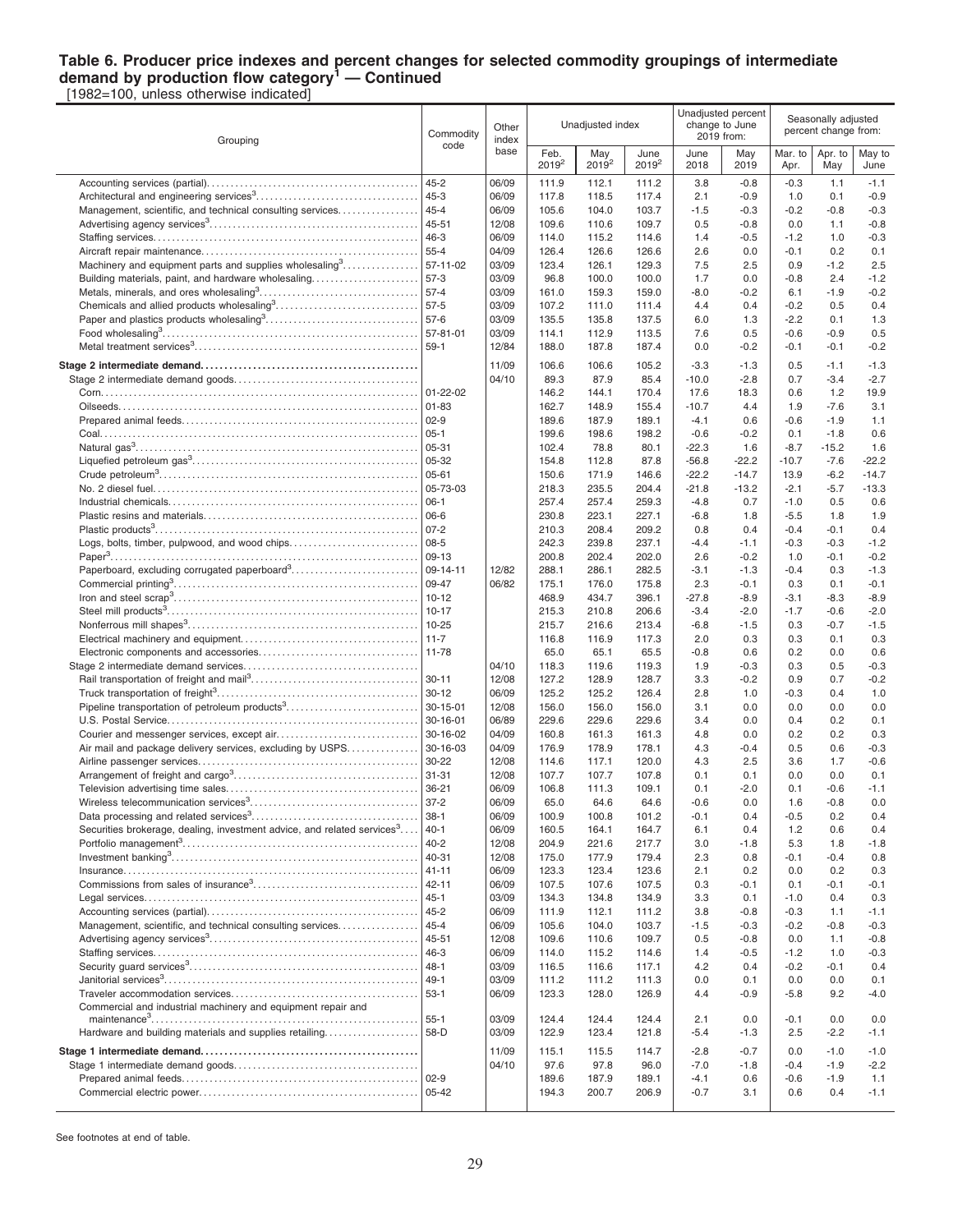#### **Table 6. Producer price indexes and percent changes for selected commodity groupings of intermediate demand by production flow category<sup>1</sup> — Continued** [1982=100, unless otherwise indicated]

Grouping Commodity code **Other** index base Unadjusted index Unadjusted percent change to June 2019 from: Seasonally adjusted percent change from: Feb. 2019<sup>2</sup> May 2019<sup>2</sup> June  $2019^2$ June 2018 May 2019 Mar. to Apr. Apr. to May May to June Industrial electric power. . . . . . . . . . . . . . . . . . . . . . . . . . . . . . . . . . . . . . . . . . . . . . . . . . 05-43 244.0 241.9 248.5 -2.6 2.7 0.0 0.4 -2.8 Commercial natural gas. . . . . . . . . . . . . . . . . . . . . . . . . . . . . . . . . . . . . . . . . . . . . . . . . . 05-52 12/90 199.7 187.7 186.7 1.6 -0.5 -1.4 -1.1 -1.9 Industrial natural gas. . . . . . . . . . . . . . . . . . . . . . . . . . . . . . . . . . . . . . . . . . . . . . . . . . . . 05-53 12/90 161.4 147.1 145.9 -4.5 -0.8 -1.3 1.2 -2.0 Gasoline. . . . . . . . . . . . . . . . . . . . . . . . . . . . . . . . . . . . . . . . . . . . . . . . . . . . . . . . . . . . . . . . 05-71 153.2 207.8 195.5 -12.1 -5.9 5.9 -1.7 -5.0 No. 2 diesel fuel. . . . . . . . . . . . . . . . . . . . . . . . . . . . . . . . . . . . . . . . . . . . . . . . . . . . . . . . . 05-73-03 218.3 235.5 204.4 -21.8 -13.2 -2.1 -5.7 -13.3 Industrial chemicals. . . . . . . . . . . . . . . . . . . . . . . . . . . . . . . . . . . . . . . . . . . . . . . . . . . . . 06-1 257.4 257.4 259.3 -4.8 0.7 -1.0 0.5 0.6 Prepared paint<sup>3</sup> . . . . . . . . . . . . . . . . . . . . . . . . . . . . . . . . . . . . . . . . . . . . . . . . . . . . . . . . . 06-21 297.1 299.3 299.1 4.6 -0.1 -0.3 1.2 -0.1 Plastic construction products. . . . . . . . . . . . . . . . . . . . . . . . . . . . . . . . . . . . . . . . . . . . . 07-21 230.2 229.4 229.5 1.4 0.0 -0.1 -0.3 0.3 Wastepaper<sup>3</sup> . . . . . . . . . . . . . . . . . . . . . . . . . . . . . . . . . . . . . . . . . . . . . . . . . . . . . . . . . . . . 09-12 243.2 171.0 143.9 -43.4 -15.8 -9.7 -16.8 -15.8 Paper<sup>3</sup> . . . . . . . . . . . . . . . . . . . . . . . . . . . . . . . . . . . . . . . . . . . . . . . . . . . . . . . . . . . . . . . . . . 09-13 200.8 202.4 202.0 2.6 -0.2 1.0 -0.1 -0.2 Converted paper and paperboard products<sup>3</sup> . . . . . . . . . . . . . . . . . . . . . . . . . . . . . . 09-15 241.0 241.7 242.4 1.9 0.3 -0.2 0.2 0.3 Iron and steel scrap<sup>3</sup> . . . . . . . . . . . . . . . . . . . . . . . . . . . . . . . . . . . . . . . . . . . . . . . . . . . . 10-12 468.9 434.7 396.1 -27.8 -8.9 -3.1 -8.3 -8.9 Steel mill products<sup>3</sup> . . . . . . . . . . . . . . . . . . . . . . . . . . . . . . . . . . . . . . . . . . . . . . . . . . . . . . 10-17 215.3 210.8 206.6 -3.4 -2.0 -1.7 -0.6 -2.0 Primary nonferrous metals<sup>3</sup> . . . . . . . . . . . . . . . . . . . . . . . . . . . . . . . . . . . . . . . . . . . . . . 10-22 187.6 182.5 180.8 -11.0 -0.9 -1.2 -2.5 -0.9 Nonferrous scrap. . . . . . . . . . . . . . . . . . . . . . . . . . . . . . . . . . . . . . . . . . . . . . . . . . . . . . . . 10-23 357.7 346.2 337.4 -11.9 -2.5 2.2 -6.8 -1.9 Nonferrous wire and cable<sup>3</sup> . . . . . . . . . . . . . . . . . . . . . . . . . . . . . . . . . . . . . . . . . . . . . . 10-26 249.2 252.1 249.9 -1.5 -0.9 -1.2 1.2 -0.9 Fabricated structural metal products. . . . . . . . . . . . . . . . . . . . . . . . . . . . . . . . . . . . . . 10-7 242.2 242.3 239.4 2.0 -1.2 -1.1 0.3 -1.1 General purpose machinery and equipment. . . . . . . . . . . . . . . . . . . . . . . . . . . . . . 11-4 245.1 247.1 247.4 3.6 0.1 0.5 0.1 0.2 Construction sand, gravel, and crushed stone. . . . . . . . . . . . . . . . . . . . . . . . . . . . 13-21 343.9 346.7 350.5 4.4 1.1 0.3 -0.1 1.2 Stage 1 intermediate demand services. . . . . . . . . . . . . . . . . . . . . . . . . . . . . . . . . . . . . 04/10 122.2 122.8 123.8 2.8 0.8 0.6 0.0 0.4 Truck transportation of freight<sup>3</sup> . . . . . . . . . . . . . . . . . . . . . . . . . . . . . . . . . . . . . . . . . . . 30-12 06/09 125.2 125.2 126.4 2.8 1.0 -0.3 0.4 1.0 Airline passenger services. . . . . . . . . . . . . . . . . . . . . . . . . . . . . . . . . . . . . . . . . . . . . . . 30-22 12/08 114.6 117.1 120.0 4.3 2.5 3.6 1.7 -0.6 Advertising space sales in periodicals, newspapers, directories, and mailing lists<sup>3</sup> . . . . . . . . . . . . . . . . . . . . . . . . . . . . . . . . . . . . . . . . . . . . . . . . . . . . . . . . . . 36-1 06/09 103.2 102.8 101.6 -1.7 -1.2 -1.7 0.7 -1.2 Business wired telecommunication services<sup>3</sup> . . . . . . . . . . . . . . . . . . . . . . . . . . . . . . 37-12 06/09 101.6 101.7 101.7 -0.2 0.0 -0.2 0.2 0.0 Wireless telecommunication services<sup>3</sup> . . . . . . . . . . . . . . . . . . . . . . . . . . . . . . . . . . . . 37-2 06/09 65.0 64.6 64.6 -0.6 0.0 1.6 -0.8 0.0 Bundled wired telecommunications access services<sup>3</sup>...................| 37-5 | 12/11 | 109.0 108.5 107.8 | 1.7 -0.6 | 0.1 -0.3 -0.6 Business loans (partial). . . . . . . . . . . . . . . . . . . . . . . . . . . . . . . . . . . . . . . . . . . . . . . . . . 39-11 04/09 248.3 233.1 244.6 7.8 4.9 -1.9 -1.7 2.1 Deposit services (partial)<sup>3</sup> . . . . . . . . . . . . . . . . . . . . . . . . . . . . . . . . . . . . . . . . . . . . . . . . 39-2 04/09 64.6 67.3 67.9 6.4 0.9 -0.1 -2.2 0.9 Securities brokerage, dealing, investment advice, and related services $3 \ldots$ ....|40-1 | 06/09 | 160.5 164.1 164.7 | 6.1 0.4 | 1.2 0.6 0.4 Portfolio management<sup>3</sup> . . . . . . . . . . . . . . . . . . . . . . . . . . . . . . . . . . . . . . . . . . . . . . . . . . 40-2 12/08 204.9 221.6 217.7 3.0 -1.8 5.3 1.8 -1.8 Investment banking<sup>3</sup> . . . . . . . . . . . . . . . . . . . . . . . . . . . . . . . . . . . . . . . . . . . . . . . . . . . . . 40-3 12/08 175.0 177.9 179.4 2.3 0.8 -0.1 -0.4 0.8 Insurance. . . . . . . . . . . . . . . . . . . . . . . . . . . . . . . . . . . . . . . . . . . . . . . . . . . . . . . . . . . . . . . 41-11 06/09 123.3 123.4 123.6 2.1 0.2 0.0 0.2 0.3 Nonresidential real estate rents<sup>3</sup> . . . . . . . . . . . . . . . . . . . . . . . . . . . . . . . . . . . . . . . . . 43-11 06/09 116.7 113.4 117.5 4.4 3.6 0.7 -2.2 3.6 Architectural and engineering services<sup>3</sup> . . . . . . . . . . . . . . . . . . . . . . . . . . . . . . . . . . . 45-3 06/09 117.8 118.5 117.4 2.1 -0.9 1.0 0.1 -0.9 Management consulting services. . . . . . . . . . . . . . . . . . . . . . . . . . . . . . . . . . . . . . . . . 45-41 06/09 105.6 104.0 103.7 -1.5 -0.3 -0.2 -0.8 -0.3 Waste collection. . . . . . . . . . . . . . . . . . . . . . . . . . . . . . . . . . . . . . . . . . . . . . . . . . . . . . . . . 50-1 12/08 129.7 128.6 127.5 0.3 -0.9 -0.2 -0.4 -0.3 Traveler accommodation services. . . . . . . . . . . . . . . . . . . . . . . . . . . . . . . . . . . . . . . . 53-11 06/09 123.3 128.0 126.9 4.4 -0.9 -5.8 9.2 -4.0 Commercial and industrial machinery and equipment repair and maintenance<sup>3</sup> . . . . . . . . . . . . . . . . . . . . . . . . . . . . . . . . . . . . . . . . . . . . . . . . . . . . . . . . . 55-1 03/09 124.4 124.4 124.4 2.1 0.0 -0.1 0.0 0.0 Machinery and equipment parts and supplies wholesaling<sup>3</sup>..............| 57-11-02  $\begin{array}{|l} 63/09 & 123.4 & 126.1 & 129.3 \end{array}$  17.5 2.5 0.9 -1.2 2.5 Building materials, paint, and hardware wholesaling. . . . . . . . . . . . . . . . . . . . . . . 57-3 03/09 96.8 100.0 100.0 1.7 0.0 -0.8 2.4 -1.2 Metals, minerals, and ores wholesaling<sup>3</sup> . . . . . . . . . . . . . . . . . . . . . . . . . . . . . . . . . . 57-4 03/09 161.0 159.3 159.0 -8.0 -0.2 6.1 -1.9 -0.2 Chemicals and allied products wholesaling<sup>3</sup>...............................| 57-5  $\qquad$  | 03/09 | 107.2 111.0 111.4 | 4.4 0.4 | -0.2 0.5 0.4 Paper and plastics products wholesaling<sup>3</sup> . . . . . . . . . . . . . . . . . . . . . . . . . . . . . . . . . 57-6 03/09 135.5 135.8 137.5 6.0 1.3 -2.2 0.1 1.3 Hardware and building materials and supplies retailing. . . . . . . . . . . . . . . . . . . . 58-D 03/09 122.9 123.4 121.8 -5.4 -1.3 2.5 -2.2 -1.1 Mining services<sup>3</sup> . . . . . . . . . . . . . . . . . . . . . . . . . . . . . . . . . . . . . . . . . . . . . . . . . . . . . . . . . 60-1 06/85 236.5 240.5 238.2 2.5 -1.0 0.0 2.4 -1.0

<sup>1</sup> Further information about the Final Demand-Intermediate Demand Aggregation system is available online at https://www.bls.gov/ppi/fdidaggregation.htm

<sup>2</sup> The indexes for February 2019 have been recalculated to incorporate late reports and corrections by respondents. All indexes are subject to revision 4 months after original publication.

<sup>3</sup> Not seasonally adjusted.

″-″ Data not available.

NOTE: The term ″(partial)″ denotes incomplete coverage of the index category.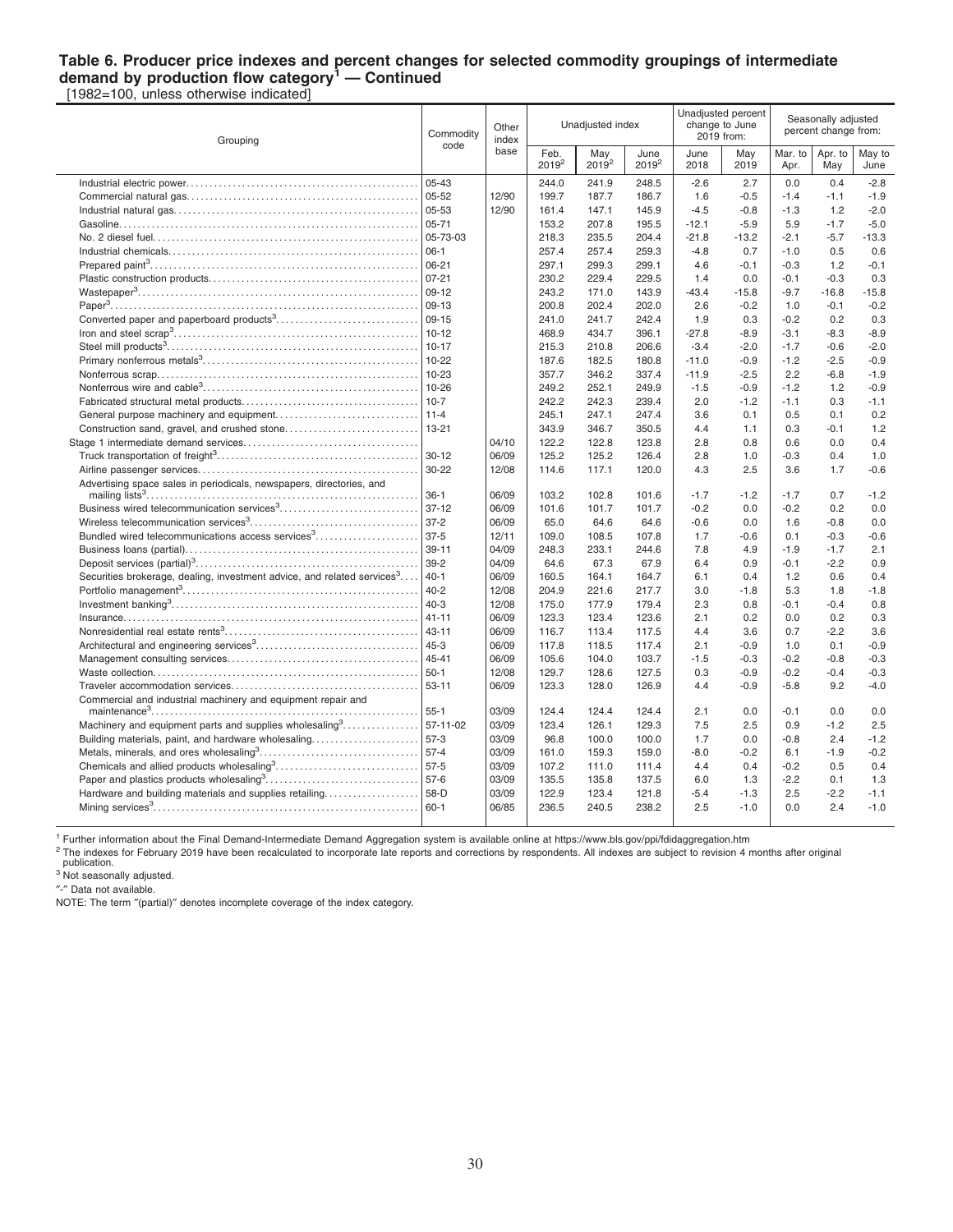#### **Table 7. Producer price indexes for selected final demand and intermediate demand categories, seasonally adjusted**

[Nov 2009=100, unless otherwise indicated]

|                                                                              |               | Index <sup>1</sup> |           |           |           |          |           |  |  |
|------------------------------------------------------------------------------|---------------|--------------------|-----------|-----------|-----------|----------|-----------|--|--|
| Grouping                                                                     | index<br>base | Jan. 2019          | Feb. 2019 | Mar. 2019 | Apr. 2019 | May 2019 | June 2019 |  |  |
|                                                                              |               | 117.0              | 117.2     | 117.9     | 118.1     | 118.2    | 118.3     |  |  |
|                                                                              |               | 114.3              | 114.6     | 115.8     | 116.1     | 115.9    | 115.4     |  |  |
|                                                                              |               | 118.2              | 118.0     | 118.4     | 118.2     | 117.8    | 118.5     |  |  |
|                                                                              |               | 99.9               | 101.5     | 107.3     | 109.2     | 108.1    | 104.7     |  |  |
|                                                                              |               | 117.4              | 117.5     | 117.6     | 117.6     | 117.6    | 117.6     |  |  |
|                                                                              |               | 117.9              | 118.1     | 118.5     | 118.6     | 118.9    | 119.4     |  |  |
|                                                                              |               | 118.6              | 118.6     | 120.2     | 119.6     | 119.0    | 120.6     |  |  |
| Final demand transportation and warehousing services                         |               | 125.3              | 124.3     | 123.4     | 124.6     | 125.5    | 125.9     |  |  |
| Final demand services less trade, transportation, and warehousing            |               | 116.9              | 117.3     | 117.2     | 117.6     | 118.2    | 118.2     |  |  |
| Intermediate demand by commodity type                                        |               |                    |           |           |           |          |           |  |  |
|                                                                              | 00/82         | 199.0              | 199.1     | 200.5     | 200.3     | 199.9    | 197.8     |  |  |
|                                                                              | 00/82         | 187.5              | 186.9     | 186.5     | 185.5     | 185.8    | 185.4     |  |  |
|                                                                              | 00/82         | 251.1              | 251.3     | 251.5     | 251.3     | 251.5    | 251.0     |  |  |
| Processed fuels and lubricants for intermediate demand                       | 00/82         | 175.6              | 177.6     | 185.4     | 186.7     | 184.0    | 175.0     |  |  |
|                                                                              | 00/82         | 236.7              | 236.8     | 237.8     | 237.3     | 238.6    | 239.0     |  |  |
|                                                                              | 00/82         | 201.2              | 201.0     | 201.0     | 201.0     | 200.8    | 200.7     |  |  |
|                                                                              | 00/82         | 194.6              | 189.7     | 189.7     | 194.8     | 184.9    | 178.8     |  |  |
|                                                                              | 00/82         | 166.4              | 165.0     | 158.8     | 164.7     | 161.5    | 161.4     |  |  |
|                                                                              | 00/82         | 234.8              | 241.0     | 249.4     | 263.5     | 249.8    | 230.7     |  |  |
|                                                                              | 00/82         | 150.1              | 127.9     | 127.5     | 119.7     | 106.2    | 107.7     |  |  |
|                                                                              |               | 120.3              | 120.3     | 120.8     | 121.2     | 121.2    | 121.5     |  |  |
|                                                                              |               | 122.7              | 122.3     | 123.5     | 124.4     | 123.7    | 125.1     |  |  |
| Transportation and warehousing services for intermediate demand              |               | 127.6              | 127.6     | 127.4     | 128.2     | 128.7    | 128.8     |  |  |
| Services less trade, transportation, and warehousing for intermediate demand |               | 118.4              | 118.5     | 118.8     | 119.1     | 119.1    | 119.2     |  |  |
| Intermediate demand by production flow                                       |               |                    |           |           |           |          |           |  |  |
|                                                                              |               | 117.9              | 118.1     | 118.7     | 119.1     | 118.9    | 118.8     |  |  |
|                                                                              |               | 114.8              | 114.7     | 114.9     | 115.1     | 114.9    | 115.4     |  |  |
|                                                                              |               | 119.5              | 119.7     | 120.2     | 120.8     | 120.7    | 120.8     |  |  |
|                                                                              |               | 118.7              | 119.1     | 120.3     | 120.7     | 120.2    | 119.0     |  |  |
|                                                                              |               | 116.5              | 116.6     | 117.1     | 118.1     | 117.7    | 117.0     |  |  |
|                                                                              |               | 120.2              | 119.5     | 118.7     | 119.9     | 119.5    | 118.6     |  |  |
|                                                                              |               | 114.1              | 114.7     | 116.3     | 117.0     | 116.9    | 116.5     |  |  |
|                                                                              |               | 107.2              | 110.5     | 117.2     | 116.5     | 113.1    | 105.9     |  |  |
|                                                                              |               | 107.5              | 106.6     | 107.1     | 107.6     | 106.4    | 105.0     |  |  |
|                                                                              |               | 98.8               | 96.6      | 97.2      | 97.8      | 94.8     | 92.3      |  |  |
|                                                                              |               | 116.2              | 116.4     | 117.0     | 117.4     | 117.9    | 117.4     |  |  |
|                                                                              |               | 115.5              | 115.4     | 116.4     | 116.4     | 115.2    | 114.0     |  |  |
|                                                                              |               | 111.4              | 110.7     | 111.3     | 111.1     | 109.3    | 108.0     |  |  |
|                                                                              |               | 119.1              | 119.6     | 121.1     | 121.2     | 120.5    | 119.3     |  |  |
|                                                                              |               | 119.7              | 119.9     | 120.7     | 121.5     | 121.0    | 120.3     |  |  |
| Special groupings                                                            |               |                    |           |           |           |          |           |  |  |
|                                                                              | 04/10         | 116.7              | 116.9     | 117.2     | 117.3     | 117.5    | 117.9     |  |  |
|                                                                              | 04/10         | 115.2              | 115.5     | 116.1     | 116.4     | 116.5    | 116.6     |  |  |
|                                                                              | 04/10         | 116.6              | 116.7     | 117.0     | 117.1     | 117.3    | 117.7     |  |  |
|                                                                              | 01/10         | 116.4              | 116.6     | 117.3     | 117.5     | 117.6    | 117.9     |  |  |
|                                                                              | 04/10         | 113.2              | 113.2     | 113.6     | 113.8     | 113.5    | 113.6     |  |  |
|                                                                              | 04/10         | 111.7              | 112.2     | 112.8     | 113.3     | 113.3    | 112.8     |  |  |
| Total private capital investment (goods, services, and construction)         | 04/10         | 116.3              | 116.4     | 116.5     | 117.0     | 117.2    | 117.2     |  |  |
|                                                                              | 00/82         | 202.7              | 203.2     | 205.9     | 206.7     | 206.4    | 205.5     |  |  |
|                                                                              | 00/82         | 199.7              | 199.8     | 201.5     | 201.1     | 200.7    | 198.5     |  |  |
|                                                                              | 00/82         | 191.8              | 191.8     | 191.2     | 192.3     | 191.3    | 190.8     |  |  |
|                                                                              | 00/82         | 176.4              | 178.4     | 186.3     | 187.5     | 184.9    | 175.9     |  |  |
|                                                                              | 00/82         | 203.1              | 202.7     | 202.5     | 201.7     | 202.0    | 201.7     |  |  |
|                                                                              |               |                    |           |           |           |          |           |  |  |
|                                                                              | 00/82         | 208.4              | 200.5     | 205.4     | 209.6     | 194.7    | 183.2     |  |  |
|                                                                              | 00/82         | 157.8              | 148.9     | 153.4     | 159.1     | 146.0    | 135.1     |  |  |
|                                                                              | 00/82         | 334.1              | 333.6     | 336.1     | 331.9     | 316.8    | 315.1     |  |  |
|                                                                              | 04/10         | 112.4              | 112.6     | 113.2     | 113.3     | 113.1    | 112.5     |  |  |
| Total services inputs to stage 4 intermediate demand                         | 04/10         | 119.9              | 119.9     | 120.6     | 121.2     | 121.1    | 121.6     |  |  |
|                                                                              | 04/10         | 106.0              | 106.2     | 107.0     | 108.4     | 107.9    | 106.0     |  |  |
| Total services inputs to stage 3 intermediate demand                         | 04/10         | 118.6              | 118.6     | 118.9     | 119.3     | 119.1    | 119.6     |  |  |
| Total goods inputs to stage 2 intermediate demand                            | 04/10         | 91.5               | 89.4      | 90.0      | 90.6      | 87.5     | 85.1      |  |  |
| Total services inputs to stage 2 intermediate demand                         | 04/10         | 117.9              | 118.1     | 118.6     | 119.0     | 119.6    | 119.2     |  |  |
| Total goods inputs to stage 1 intermediate demand                            | 04/10         | 98.1               | 98.1      | 99.6      | 99.2      | 97.3     | 95.2      |  |  |
| Total services inputs to stage 1 intermediate demand                         | 04/10         | 122.5              | 122.1     | 122.2     | 122.9     | 122.9    | 123.4     |  |  |

<sup>1</sup> All seasonally adjusted indexes are subject to change up to 5 years after original publication due to the recalculation of seasonal factors each January. The indexes for February 2019<br>have been recalculated to incorpor